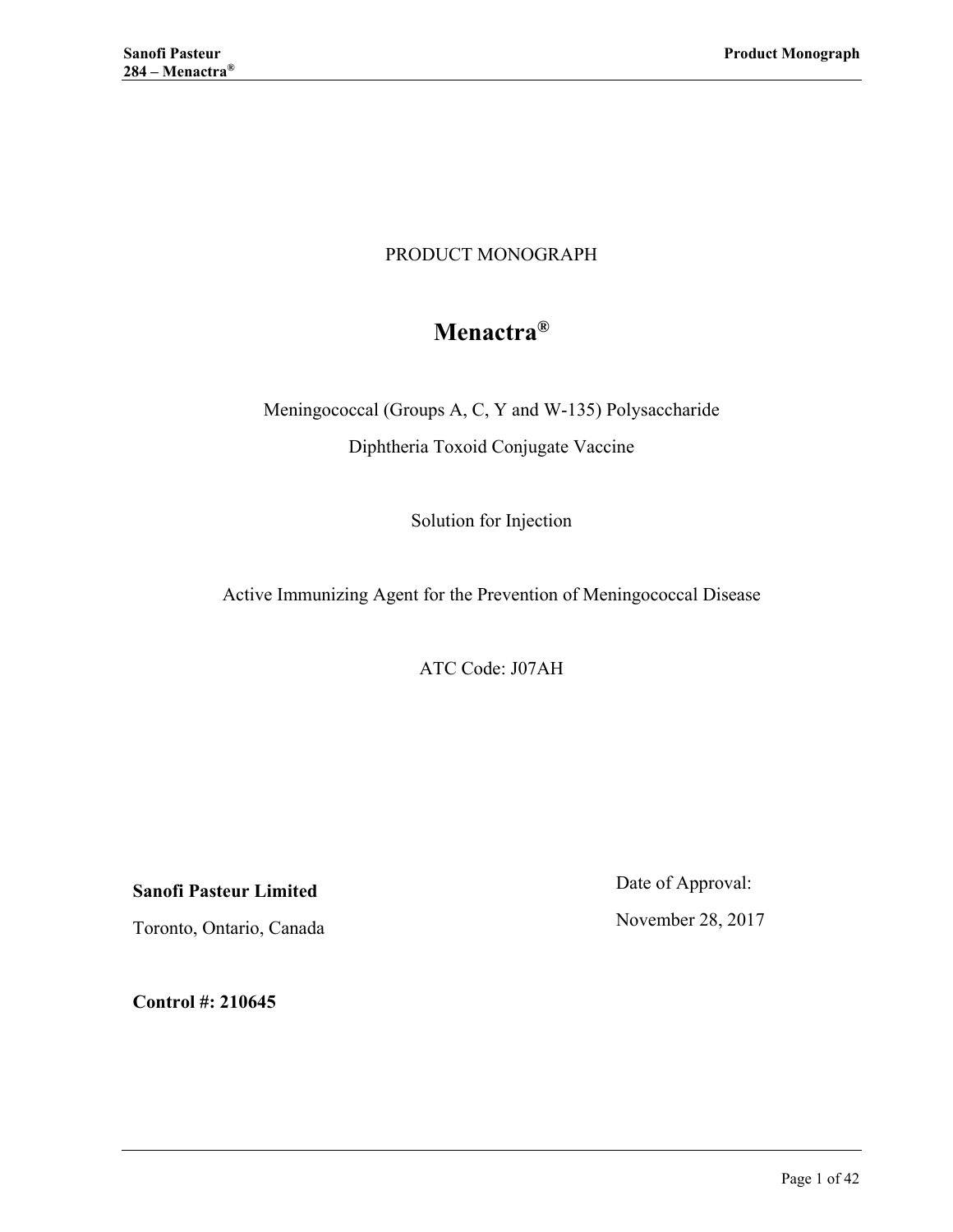# **Table of Contents**

| General |  |
|---------|--|
|         |  |
|         |  |
| Immune  |  |
|         |  |
|         |  |
|         |  |
|         |  |
|         |  |
|         |  |
|         |  |
|         |  |
|         |  |
|         |  |
|         |  |
|         |  |
|         |  |
|         |  |
|         |  |
|         |  |
|         |  |
|         |  |
|         |  |
|         |  |
|         |  |
|         |  |
|         |  |
|         |  |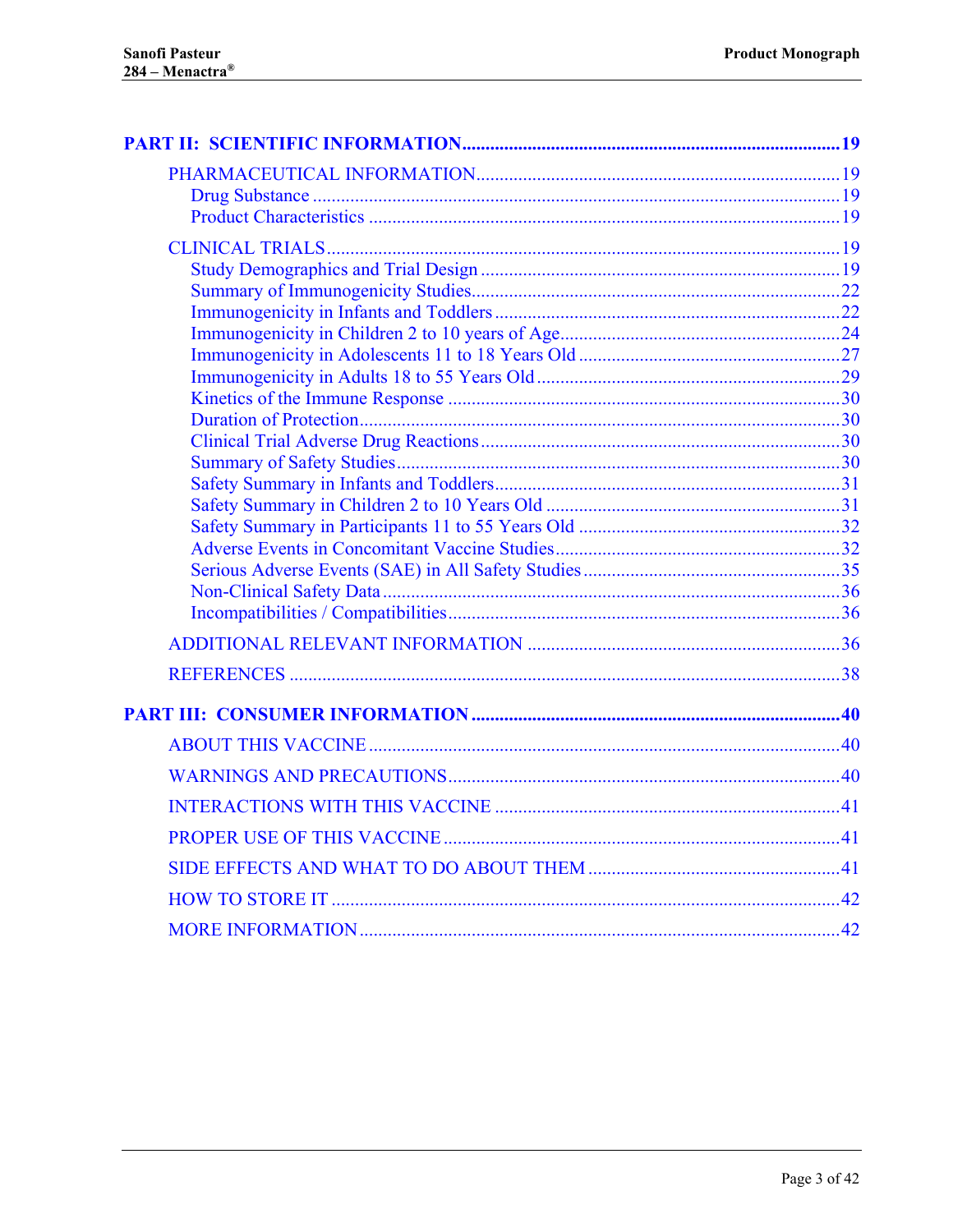# **Menactra®**

Meningococcal (Groups A, C, Y and W-135) Polysaccharide

Diphtheria Toxoid Conjugate Vaccine

# **PART I: HEALTH PROFESSIONAL INFORMATION**

### <span id="page-3-1"></span><span id="page-3-0"></span>**SUMMARY PRODUCT INFORMATION**

#### **Route of Administration**

Intramuscular injection

### **Dosage Form / Strength**

Solution for injection.

Each 0.5 mL dose is formulated to contain:

### **Active Ingredients**

4 μg each of meningococcal A, C, Y and W-135 polysaccharides conjugated to a total of approximately 48 μg of a diphtheria toxoid protein carrier.

### **Clinically Relevant Non-medicinal Ingredients**

 $N/A$ 

For a complete listing see [DOSAGE FORMS, COMPOSITION AND PACKAGING.](#page-16-1)

### <span id="page-3-2"></span>**DESCRIPTION**

Menactra® [Meningococcal (Groups A, C, Y and W-135) Polysaccharide Diphtheria Toxoid Conjugate Vaccine] is a sterile, clear to slightly turbid liquid containing *Neisseria meningitidis* serogroups A, C, Y and W-135 capsular polysaccharide antigens individually conjugated to diphtheria toxoid protein. The polysaccharides are covalently linked to diphtheria toxoid and purified by serial diafiltration. The four meningococcal components, present as individual serogroup-specific glycoconjugates, compose the final formulated vaccine.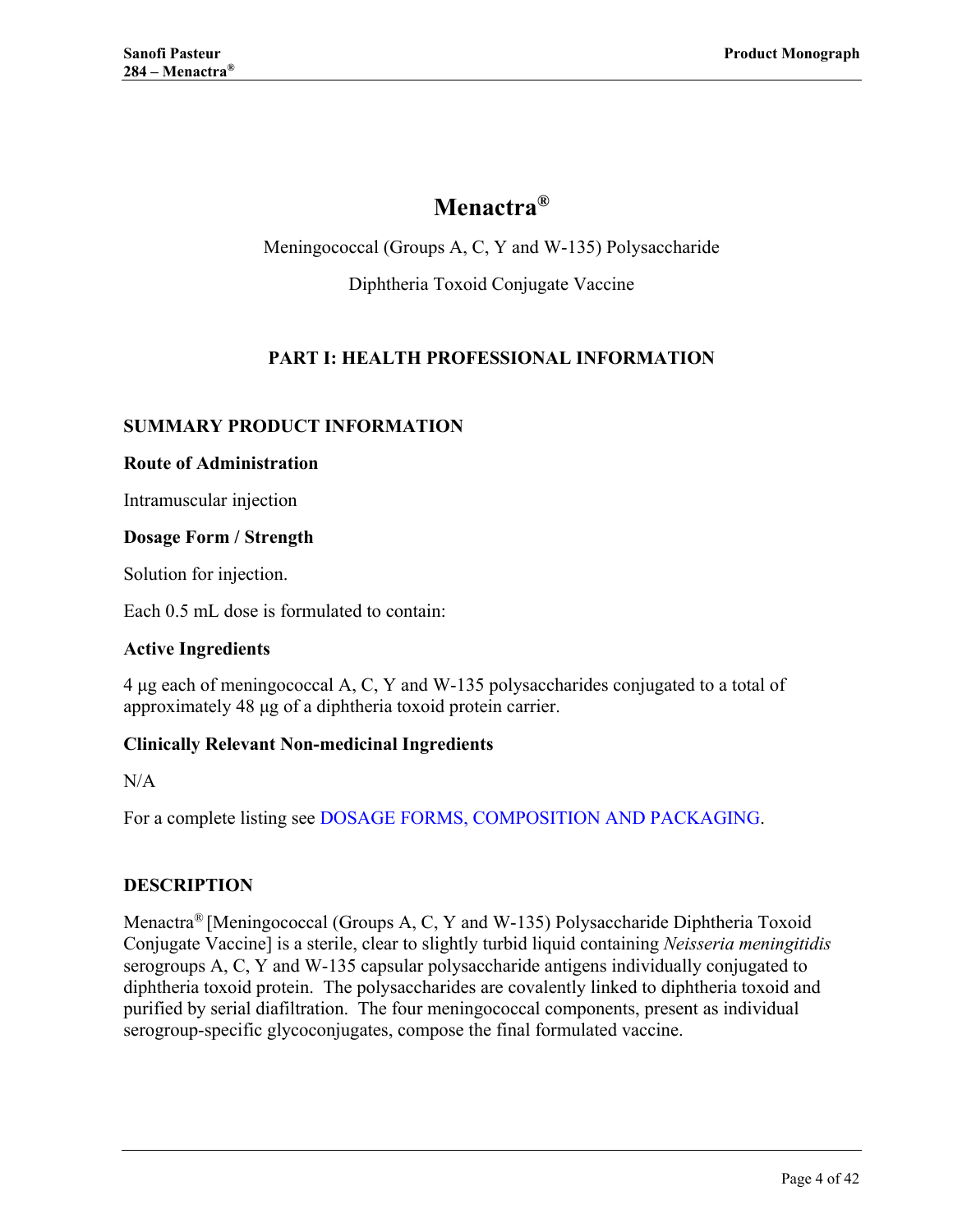# <span id="page-4-0"></span>**INDICATIONS AND CLINICAL USE**

Menactra<sup>®</sup> is indicated for active immunization for the prevention of invasive meningococcal disease caused by *N. meningitidis* serogroups A, C, Y and W-135 in persons 9 months through 55 years of age.

# <span id="page-4-1"></span>**CONTRAINDICATIONS**

### <span id="page-4-2"></span>**Hypersensitivity**

Known systemic hypersensitivity reaction to any component of Menactra<sup>®</sup> or its container or a life-threatening reaction after previous administration of a vaccine containing similar components are contraindications to vaccination. (See [SUMMARY PRODUCT INFORMATION.](#page-3-1)) The National Advisory Committee on Immunization (NACI) recommends that such persons may be referred to an allergist for evaluation if immunizations are considered. [\(1\)](#page-37-1)

### <span id="page-4-3"></span>**WARNINGS AND PRECAUTIONS**

### <span id="page-4-4"></span>**General**

Before administration of Menactra®, health-care providers should inform the recipient or the parent or guardian of the recipient of the benefits and risks of immunization, inquire about the recent health status of the recipient, review the recipient's history concerning possible hypersensitivity to the vaccine or similar vaccine, previous immunization history, the presence of any contraindications to immunization and comply with any local requirements regarding information to be provided to the recipient/guardian before immunization.

It is extremely important that the recipient, parent or guardian be questioned concerning any signs or symptoms of an adverse reaction after a previous dose of vaccine containing similar components. (See [CONTRAINDICATIONS](#page-4-1) and [ADVERSE REACTIONS.](#page-6-4))

Syncope (fainting) has been reported following vaccination with Menactra®. Procedures should be in place to prevent falling injury and manage syncopal reactions.

#### <span id="page-4-5"></span>**Protection**

Menactra® can only protect against *N. meningitidis* A, C, Y and W-135 serogroups and will not protect against any other microorganisms.

Menactra<sup>®</sup> is not indicated for the prevention of invasive meningococcal disease caused by serogroup B and is not to be used for the treatment of meningococcal infections.

Menactra<sup>®</sup> vaccination is not indicated for immunization against diphtheria.

As with any vaccine, vaccination with Menactra® may not protect 100% of individuals against vaccine serogroups.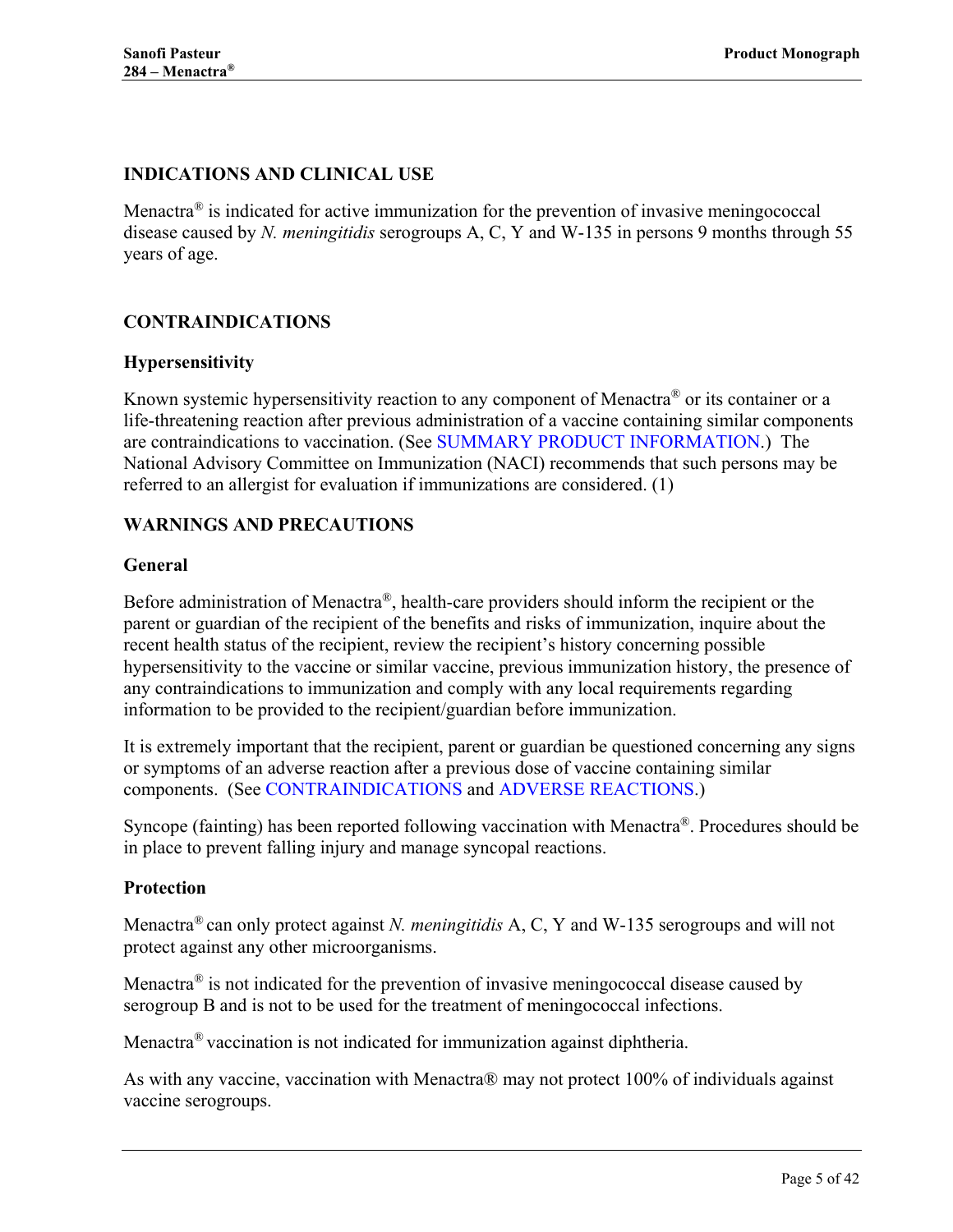### **Administration Route Related Precautions:**

The subcutaneous routes of administration should not be utilized. There have been reports of subcutaneous use of Menactra®, and the safety profile associated with these reports did not differ from that observed with intramuscular use of Menactra®.

Do not administer Menactra® intravenously or subcutaneously.

Menactra® should not be administered into the buttocks.

#### **Febrile and Acute Disease:**

Vaccination should be postponed in cases of acute or febrile disease. [\(2\)](#page-37-2) However, a disease with low-grade fever should not usually be a reason to postpone vaccination.

### <span id="page-5-0"></span>**Hematologic**

Menactra<sup>®</sup> has not been evaluated in persons with thrombocytopenia or bleeding disorders. As with any other vaccine administered intramuscularly, the vaccine risk versus benefit for persons at risk of hemorrhage following intramuscular injection must be evaluated. NACI has published recommendations for the immunization of people with hemophilia and other bleeding disorders. (1)

#### <span id="page-5-1"></span>**Immune**

The possibility of allergic reactions in persons sensitive to components of the vaccine should be evaluated. Hypersensitivity reactions may occur following the use of Menactra<sup>®</sup> even in persons with no prior history of hypersensitivity to the product components.

As with all products, epinephrine hydrochloride solution (1:1,000) and other appropriate agents should be available for immediate use in case an anaphylactic or acute hypersensitivity reaction **occurs** 

Individuals with functional or anatomical asplenia may produce an immune response to Menactra<sup>®</sup>, however, the degree of protection that would be afforded is unknown.

Immunocompromised persons (whether from disease or treatment) may not achieve the expected immune response. If possible, consideration should be given to delaying vaccination until after the completion of any immunosuppressive treatment. Nevertheless, NACI and ACIP recommend vaccination of persons with chronic immunodeficiency such as HIV infection even if the immune response might be limited. [\(1\)](#page-37-1)

#### <span id="page-5-2"></span>**Neurologic**

Guillain-Barré syndrome (GBS) has been reported in temporal relationship following administration of Menactra®. [\(3\)](#page-37-3) The risk of GBS following Menactra® vaccination was evaluated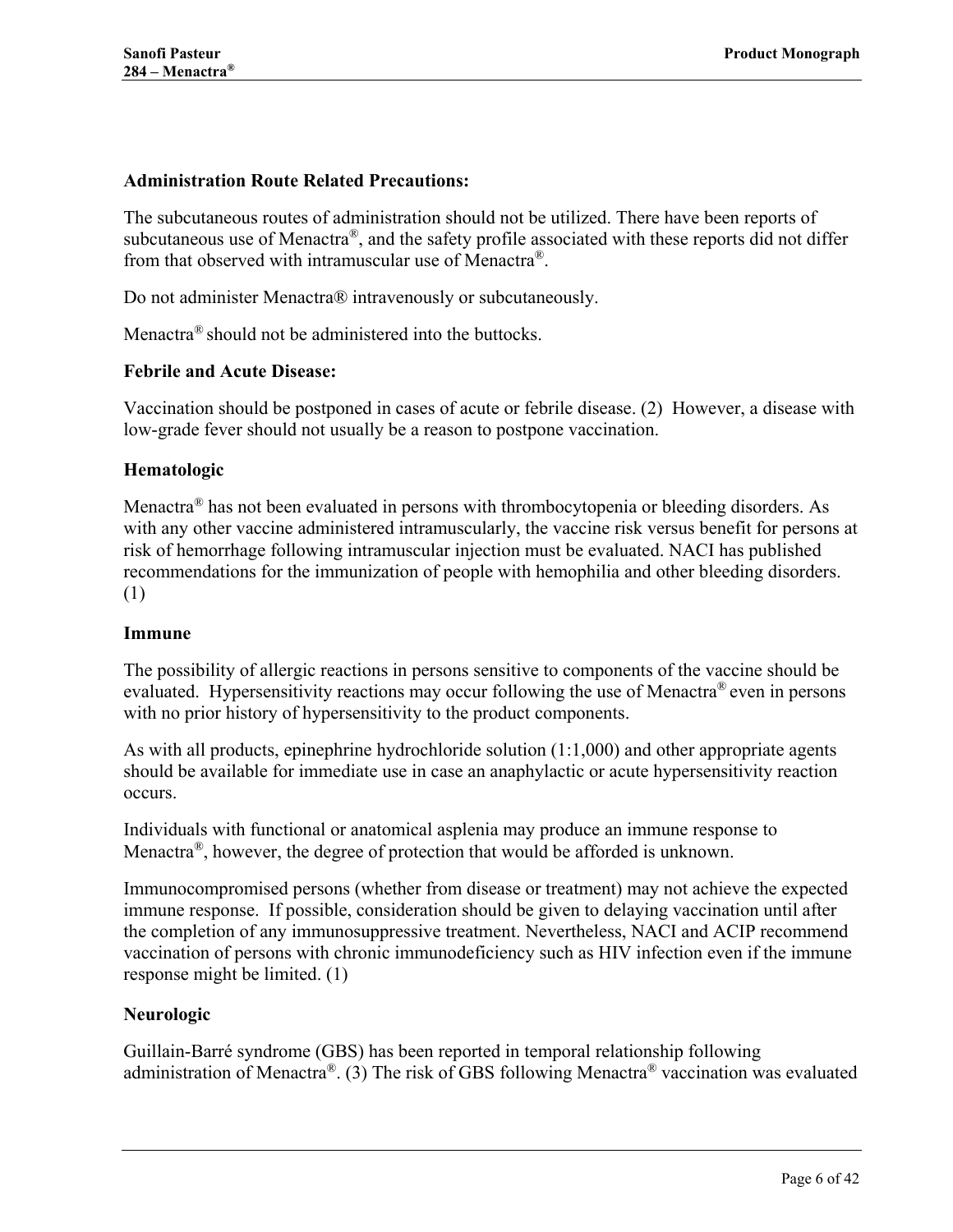in a post-marketing retrospective cohort study (refer to section [Data from Post-Marketing](#page-13-0)  [Experience\)](#page-13-0)[\(4\)](#page-37-4)

Persons previously diagnosed with GBS may be at increased risk of GBS following receipt of Menactra<sup>®</sup>. The decision to give Menactra should take into account the potential benefits and risks.

### <span id="page-6-0"></span>**Pregnant Women**

Animal reproduction studies [\(5\)](#page-37-5) have not demonstrated a risk with respect to effects on pregnancy and embryo-fetal development, parturition and postnatal development. However, since there are no data on the use of this vaccine in pregnant women, Menactra<sup>®</sup> should be given to a pregnant woman only if clearly needed, such as during an outbreak or prior to necessary travel to an endemic area, and only following an assessment of the risks and benefits.

#### <span id="page-6-1"></span>**Nursing Women**

It is not known whether the active substances included in the vaccine are excreted in human milk, but antibodies to the polysaccharides have been found to be transferred to the suckling offspring of mice. [\(5\)](#page-37-5)

Animal studies conducted in mice have not shown any harmful effect on offspring postnatal development caused by maternal antibodies induced by the vaccine. [\(5\)](#page-37-5) However, the effect on breast-fed infants of the administration of Menactra® to their mothers has not been studied. The risks and benefits of vaccination should be assessed before making the decision to immunize a nursing woman.

### <span id="page-6-2"></span>**Geriatrics**

<span id="page-6-3"></span>Clinical data are available in persons up to the age of 55 years.

### **Pediatrics**

Menactra<sup>®</sup> is not approved for use in infants below 9 months of age.

### <span id="page-6-4"></span>**ADVERSE REACTIONS**

#### **Clinical Trial Adverse Reactions**

Because clinical trials are conducted under widely varying conditions, adverse reaction rates observed in the clinical trials of a vaccine cannot be directly compared to rates in the clinical trials of another vaccine and may not reflect rates observed in practice. The adverse reaction information from clinical trials does, however, provide a basis for identifying the adverse events that appear to be related to vaccine use and for approximating rates of those events.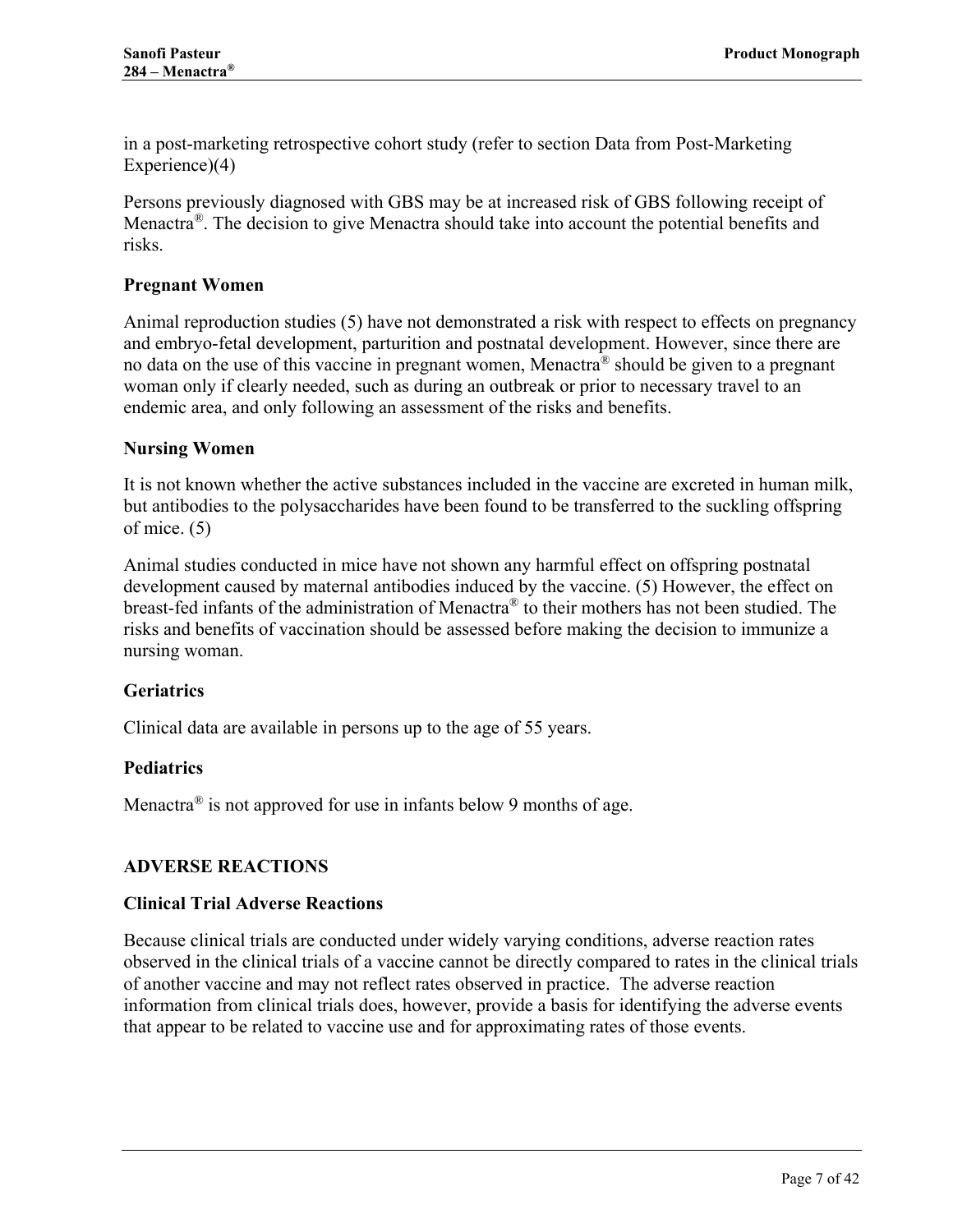### <span id="page-7-0"></span>**Infants and Toddlers**

The safety of Menactra® in infants and toddlers was evaluated in 3569 participants in the US, in 4 clinical trials. Of these, 808 subjects received a second dose of Menactra® alone at 12 to 15 months of age and 2455 subjects received a second dose of Menactra® concomitantly with routinely recommended pediatric vaccines at 12 months. A total of 797 subjects in the control groups received two or more routinely recommended pediatric vaccines at 12 months of age. Safety was evaluated within 7 days, 30 days and 6 months after vaccination.

Two doses of Menactra® were well tolerated in infants and toddlers. The percentages of subjects with solicited injection site reactions or systemic reactions did not increase after the second dose of Menactra® given alone. The most frequently reported solicited injection site and systemic reactions were injection site tenderness and irritability. The majority of these reactions were of Grade 1 or Grade 2 intensity (see [Table 1\)](#page-8-0).

In toddlers who received Menactra® and concomitant pediatric vaccines at 12 months of age, similar frequencies of tenderness, redness and swelling at the Menactra® vaccine injection site and at the concomitant vaccine injection sites were reported. Tenderness was the most frequent solicited injection site reaction and irritability was the most frequent solicited systemic reaction.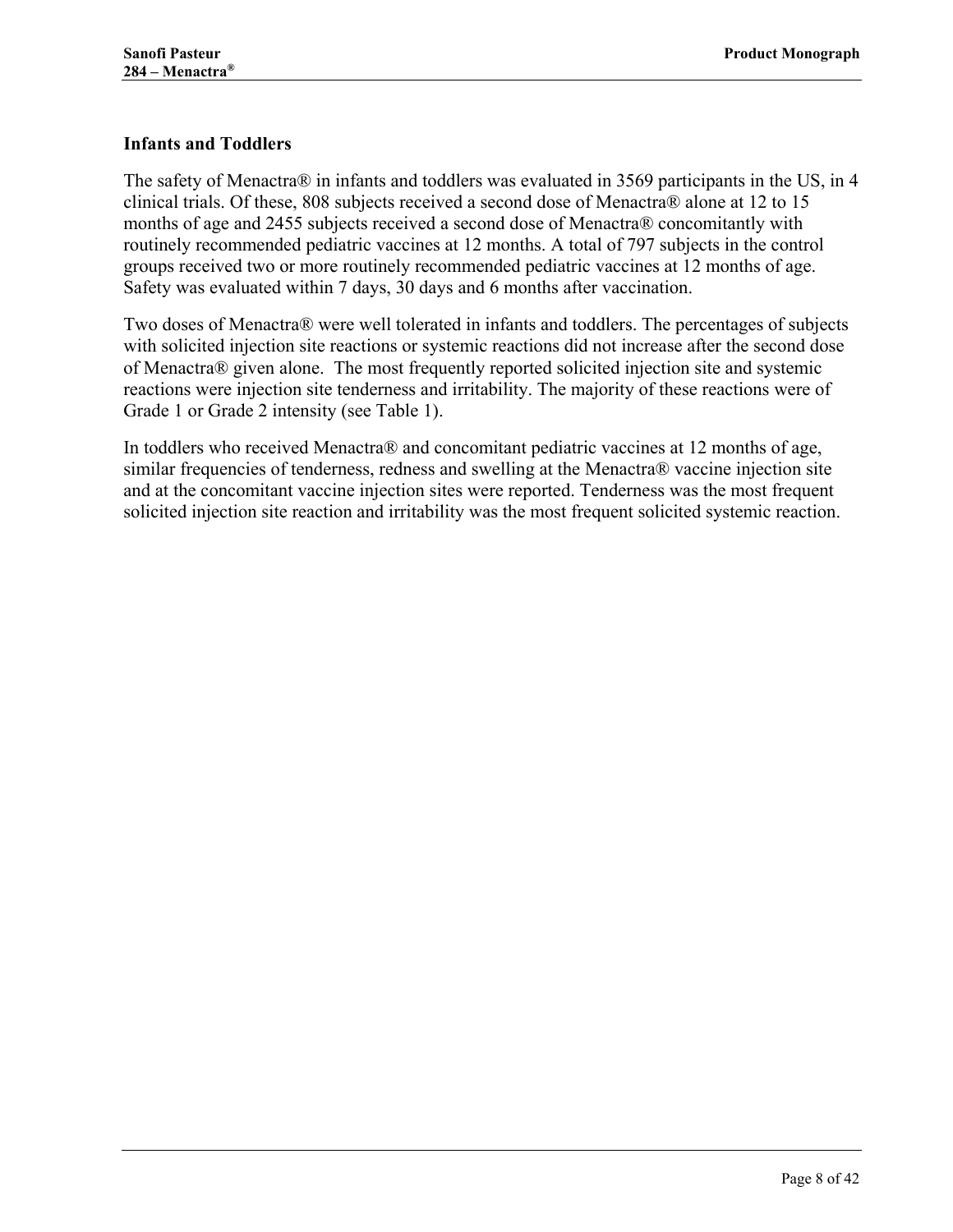|                                  |                              | <b>MTA44</b>          |                        |                       | MTA37                  |
|----------------------------------|------------------------------|-----------------------|------------------------|-----------------------|------------------------|
|                                  |                              | 9 months<br>$N = 407$ | 12 months<br>$N = 386$ | 9 months<br>$N = 257$ | 12 months<br>$N = 246$ |
| Subjects with:                   | <b>Intensity</b>             | $\frac{0}{0}$         | $\frac{0}{0}$          | $\frac{0}{0}$         | $\frac{0}{0}$          |
| <b>Injection Site Reactions:</b> |                              |                       |                        |                       |                        |
| <b>Tenderness</b>                | Any <sup>*</sup>             | 31.7                  | 35.8                   | 35.3                  | 34.2                   |
|                                  | Grade 3 <sup>t</sup>         | 0.5                   | 0.3                    | 0.0                   | 0.4                    |
| Erythema                         | Any                          | 22.2                  | 23.0                   | 22.5                  | 23.7                   |
|                                  | Grade 3 <sup>‡</sup>         | 0.5                   | 0.8                    | 2.1                   | 2.6                    |
| <b>Swelling</b>                  | Any                          | 11.4                  | 9.8                    | 12.9                  | 13.2                   |
|                                  | Grade 3§                     | 0.0                   | 0.5                    | 1.3                   | 1.3                    |
| <b>Systemic Reactions:</b>       |                              |                       |                        |                       |                        |
| <b>Fever Any Route</b>           | Any                          | 12.9                  | 15.8                   | 9.9                   | 10.1                   |
|                                  | Grade 3§                     | 0.8                   | 0.8                    | 0.4                   | 0.4                    |
| <b>Vomiting</b>                  | Any                          | 16.1                  | 7.4                    | 17.4                  | 6.6                    |
|                                  | Grade 3**                    | 0.5                   | 1.1                    | 1.2                   | 0.4                    |
| <b>Crying Abnormal</b>           | Any                          | 33.9                  | 35.4                   | 37.2                  | 21.5                   |
|                                  | Grade 3 <sup>tt</sup>        | 1.8                   | 2.2                    | 3.3                   | 1.3                    |
| <b>Drowsiness</b>                | Any                          | 30.7                  | 28.3                   | 33.1                  | 25.4                   |
|                                  | Grade $3^{\ddagger\ddagger}$ | 0.8                   | 0.5                    | 0.8                   | 0.0                    |
| <b>Appetite Lost</b>             | Any                          | 25.1                  | 26.4                   | 25.6                  | 23.7                   |
|                                  | Grade 3SS                    | 1.3                   | 2.2                    | 1.2                   | 1.3                    |
| <b>Irritability</b>              | Any                          | 55.3                  | 51.9                   | 55.8                  | 43.0                   |
|                                  | Grade 3***                   | 1.6                   | 2.5                    | 4.5                   | 3.9                    |

### <span id="page-8-0"></span>**Table 1: Frequency of Solicited Reactions Reported in Infants and Toddlers Within 7 Days After Menactra® Vaccination at 9 Months and a Second Dose at 12 Months of Age [\(5\)](#page-37-5)**

<span id="page-8-1"></span>\* Any denotes the proportion of participants reporting a reaction regardless of severity.

<span id="page-8-2"></span>† Grade 3: cries when injected limb is moved or the movement of the injected limb is reduced.

<span id="page-8-3"></span> $\ddagger$  Grade 3:  $\geq$  2.0 inches.

<span id="page-8-4"></span> $\text{\$}$  Grade 3: > 39.5 °C.

<span id="page-8-5"></span>\*\* Grade 3: ≥ 6 episodes per 24 hours or requiring parenteral hydration

<span id="page-8-6"></span> $\dagger$  Grade 3: > 3 hours.

<span id="page-8-7"></span>‡‡ Grade 3: Sleeping most of the time or difficult to wake up.

<span id="page-8-8"></span>§§ Grade 3: Refuses ≥ 3 feeds/meals or refuses most feeds/meals.

<span id="page-8-9"></span>\*\*\* Grade 3: Inconsolable.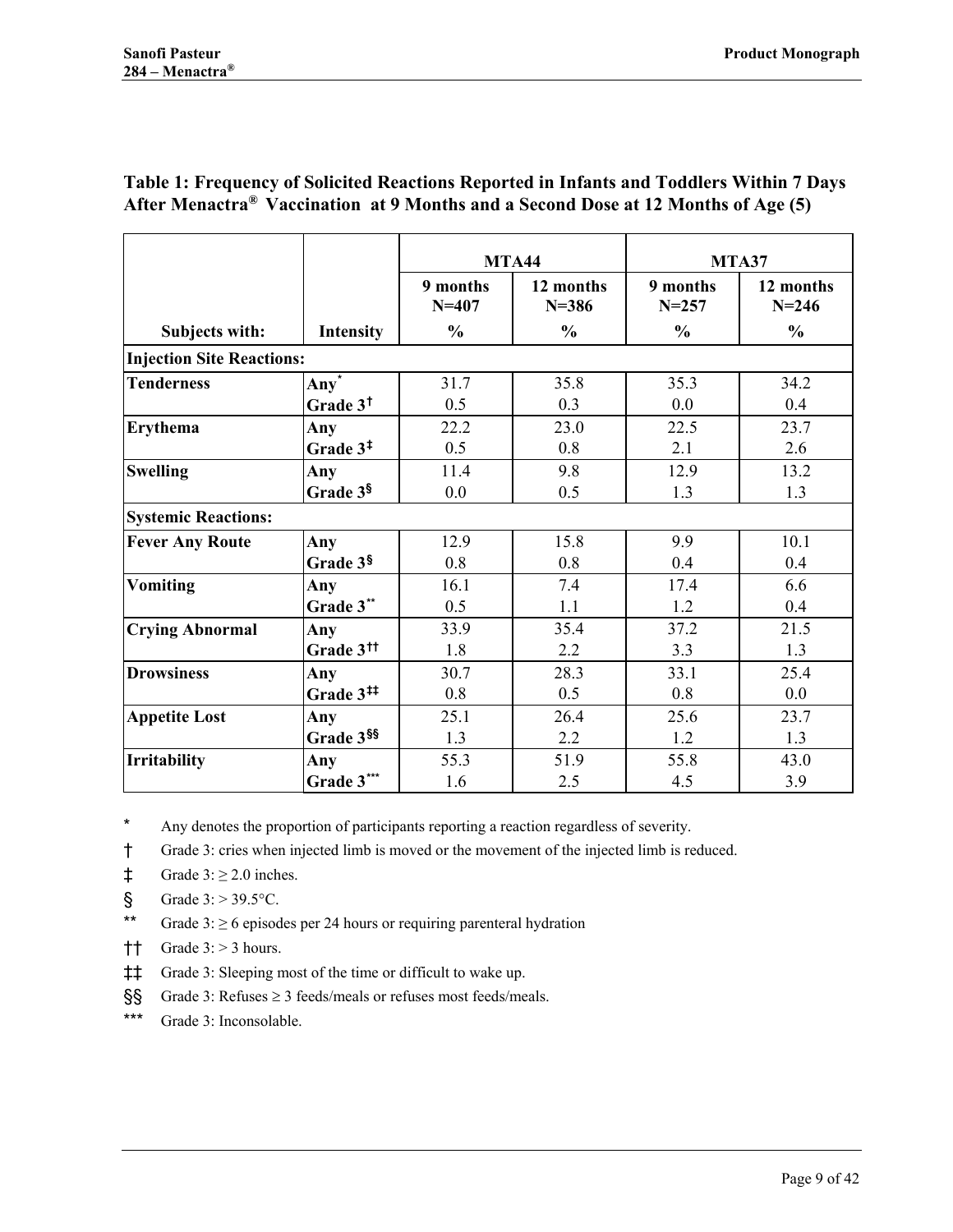# <span id="page-9-0"></span>**Children 2 to 10 Years Old**

The safety of Menactra® in children 2 to 10 years of age was evaluated in 3 clinical trials that enrolled over 2400 participants who received Menactra<sup>®</sup> and over 2,200 participants who received Menomune<sup>®</sup>-A/C/Y/W-135. Safety was evaluated within the first 7 days, 28 days and 6 months after vaccination.

Menactra® was well tolerated among children. The majority of the solicited injection site and systemic reactions reported within 7 days after vaccination were mild, with a mean duration of no more than 3 days for the injection site reactions and less than 4 days for the systemic reactions. The most commonly reported solicited adverse reaction was pain at the injection site (40 to 48% of the participants). (See [Table 2.](#page-10-0))

In children 2 to 4 years of age, previously immunized with a monovalent meningococcal C conjugate vaccine, Menactra® was shown to be well tolerated and had a safety profile comparable to another polysaccharide protein conjugated vaccine [Hib (PRP/T)] used as a control (Trial MTA15). [\(5\)](#page-37-5) [\(6\)](#page-37-6)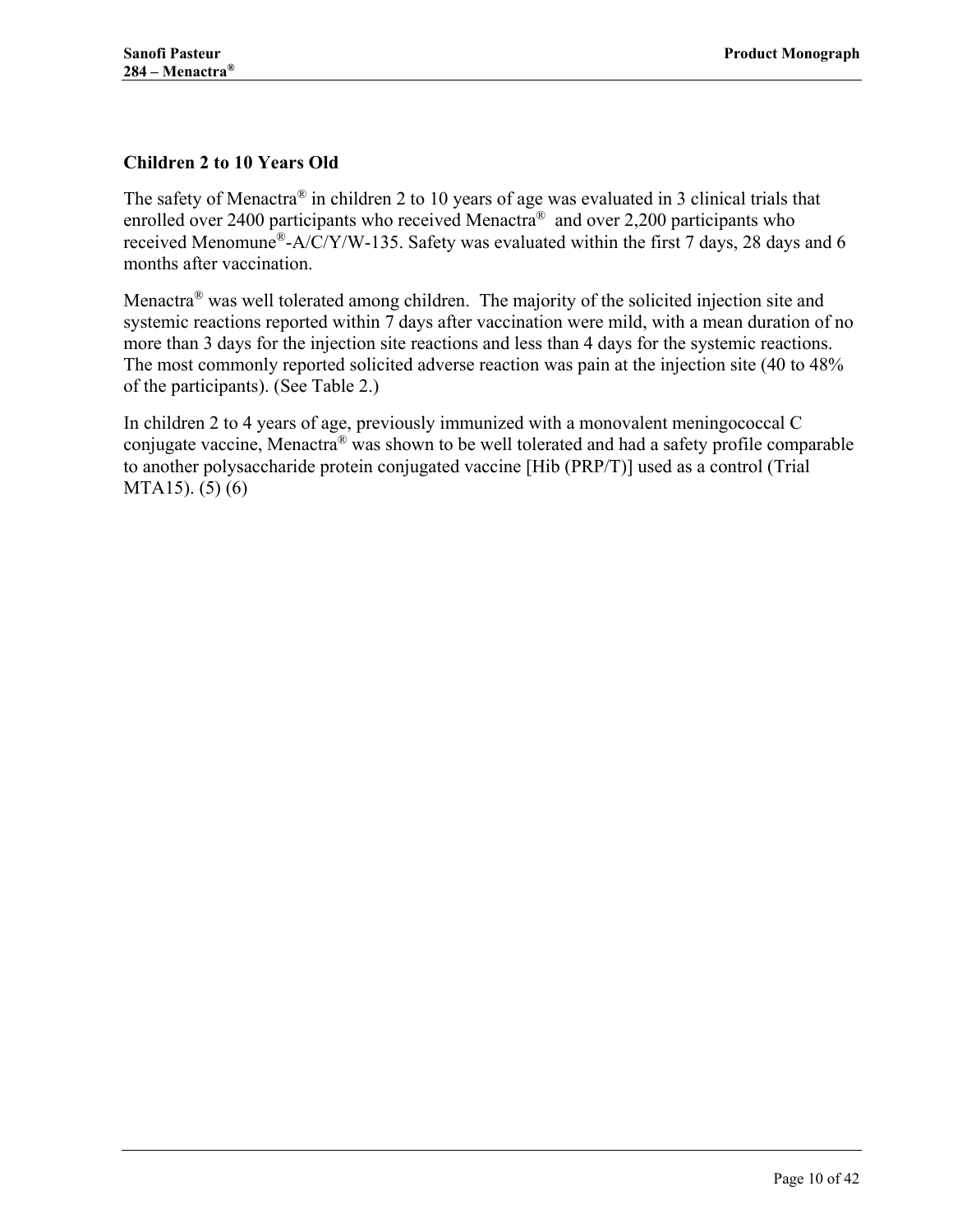### <span id="page-10-0"></span>**Table 2: Percentage of Menactra**® **and Menomune®-A/C/Y/W-135 Recipients Reporting at Least One Solicited Injection Site and/or Systemic Reaction Within 7 Days, by Reaction Type in Children 2 to 10 Years Old, by Study [\(5\)](#page-37-5)**

<span id="page-10-1"></span>

| Event                           | <b>Study 603-02</b><br>Menactra <sup>®</sup><br>$N = 692$ |         | <b>Study 603-02</b><br>Menomune®-<br>$A/C/Y/W-135$<br>$N = 692$ |                          | <b>Study MTA08</b><br>Menactra <sup>®</sup><br>$N = 1,704$ |                          | <b>Study MTA08</b><br>Menomune®-<br>$A/C/Y/W-135$<br>$N = 1,515$ |               |
|---------------------------------|-----------------------------------------------------------|---------|-----------------------------------------------------------------|--------------------------|------------------------------------------------------------|--------------------------|------------------------------------------------------------------|---------------|
|                                 | Any<br>$\star$                                            | Severe† | Any                                                             | <b>Severe</b>            | Any                                                        | <b>Severe</b>            | Any                                                              | <b>Severe</b> |
| <b>Injection Site Reactions</b> |                                                           |         |                                                                 |                          |                                                            |                          |                                                                  |               |
| Pain                            | 48.1                                                      | 0.7     | 46.9                                                            | 0.3                      | 39.7                                                       | 0.2                      | 30.4                                                             | 0.0           |
| Redness                         | 29.5                                                      | 4.3     | 30.4                                                            | 0.4                      | 17.9                                                       | 2.8                      | 9.4                                                              | 0.0           |
| Induration                      | 22.1                                                      | 1.0     | 15.6                                                            | 0.1                      | 16.1                                                       | 0.9                      | 5.2                                                              | 0.0           |
| Swelling                        | 20.5                                                      | 1.2     | 14.6                                                            | 0.3                      | 14.3                                                       | 1.3                      | 4.9                                                              | 0.0           |
| <b>Systemic Reactions</b>       |                                                           |         |                                                                 |                          |                                                            |                          |                                                                  |               |
| Irritability <sup>‡</sup>       | 35.2                                                      | 2.7     | 30.1                                                            | 0.6                      | 11.0                                                       | 0.2                      | 12.1                                                             | 0.4           |
| Drowsiness <sup>‡</sup>         | 26.0                                                      | 1.6     | 24.1                                                            | 1.1                      | 10.4                                                       | 0.2                      | 10.9                                                             | 0.3           |
| Anorexia <sup>§</sup>           | 22.7                                                      | 1.7     | 20.3                                                            | 0.4                      | 8.3                                                        | 0.3                      | 9.2                                                              | 0.7           |
| Diarrhea <sup>**</sup>          | 15.9                                                      | 1.6     | 15.7                                                            | 0.4                      | 12.1                                                       | 0.2                      | 13.0                                                             | 0.3           |
| Fever <sup>††</sup>             | 11.4                                                      | 0.9     | 12.0                                                            | 0.6                      | 5.9                                                        | 0.2                      | 6.0                                                              | 0.3           |
| Vomiting <sup>##</sup>          | 5.9                                                       | 0.7     | 7.0                                                             | 1.1                      | 3.5                                                        | 0.2                      | 3.1                                                              | 0.4           |
| Hives <sup>§§</sup>             | 1.2                                                       |         | 0.4                                                             | $\blacksquare$           | $\blacksquare$                                             | $\blacksquare$           | $\blacksquare$                                                   | $\frac{1}{2}$ |
| Arthralgia <sup>‡</sup>         | $\qquad \qquad \blacksquare$                              |         | $\overline{\phantom{a}}$                                        |                          | 7.3                                                        | 0.1                      | 7.6                                                              | 0.0           |
| Rash <sup>§§</sup>              | $\blacksquare$                                            |         | $\overline{\phantom{a}}$                                        | $\overline{\phantom{0}}$ | 4.1                                                        | $\overline{\phantom{a}}$ | 3.5                                                              | $\frac{1}{2}$ |
| Seizures <sup>§§</sup>          |                                                           |         |                                                                 |                          | 0.0                                                        |                          | 0.0                                                              |               |

<span id="page-10-11"></span><span id="page-10-3"></span><span id="page-10-2"></span>\* Any denotes the proportion of participants reporting any reaction regardless of the severity.

<span id="page-10-4"></span>† Severe injection site reaction denotes swelling, redness or induration ≥2.0 inches in diameter or pain resulting in unwillingness to move the affected arm.

<span id="page-10-5"></span>‡ Severe: requiring bed rest.

- <span id="page-10-6"></span>§ Severe: skipped ≥3 meals.
- <span id="page-10-7"></span>\*\* Severe: ≥5 episodes.
- <span id="page-10-8"></span>†† Severe: ≥39.5°C.
- <span id="page-10-9"></span>‡‡ Severe: ≥3 episodes.

<span id="page-10-10"></span>§§ These solicited adverse events were reported as present or absent only.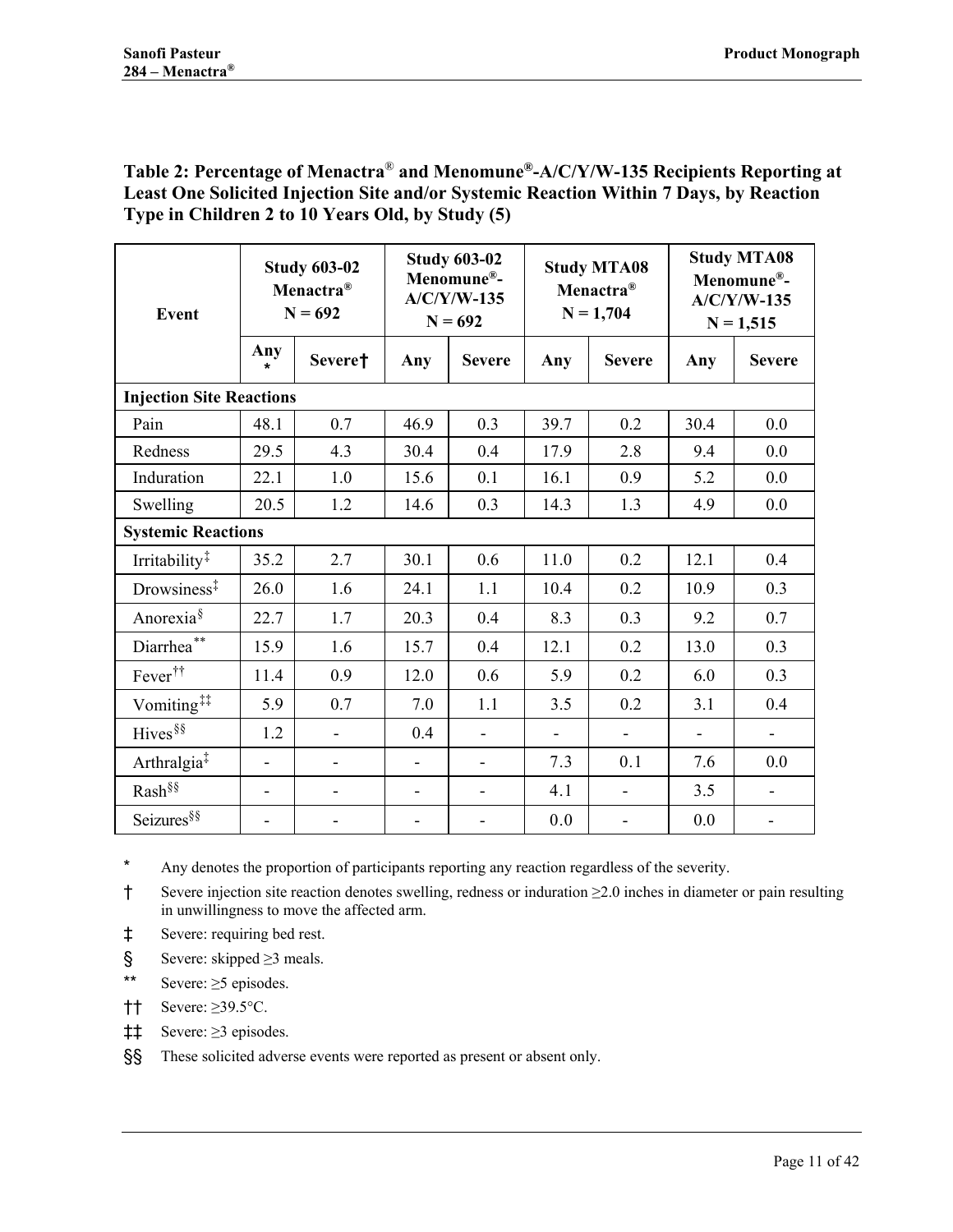# <span id="page-11-0"></span>**Adolescents and Adults (11 to 55 Years Old)**

The safety of Menactra<sup>®</sup> was evaluated in 6 clinical studies that enrolled 7,640 participants 11 to 55 years old who received Menactra® and 3,041 participants who received Menomune®- A/C/Y/W-135.

Menactra<sup>®</sup> was well tolerated among adolescents and adults [\(Table 3\)](#page-12-0). The most commonly reported injection site adverse reactions were pain, induration, redness and swelling. The most common systemic adverse reactions were headache, fatigue and malaise. The majority of injection site and systemic reactions following Menactra® were reported as mild in intensity. Except for redness in adults, injection site reactions were more frequently reported after Menactra<sup>®</sup> than after Menomune<sup>®</sup>-A/C/Y/W-135. The majority of injection site and systemic reactions following Menactra<sup>®</sup> or Menomune<sup>®</sup>-A/C/Y/W-135 were reported as mild in intensity. No important differences in rates of malaise, diarrhea, anorexia, vomiting, or rash were observed between the vaccine groups. (see [Table 3\)](#page-12-0)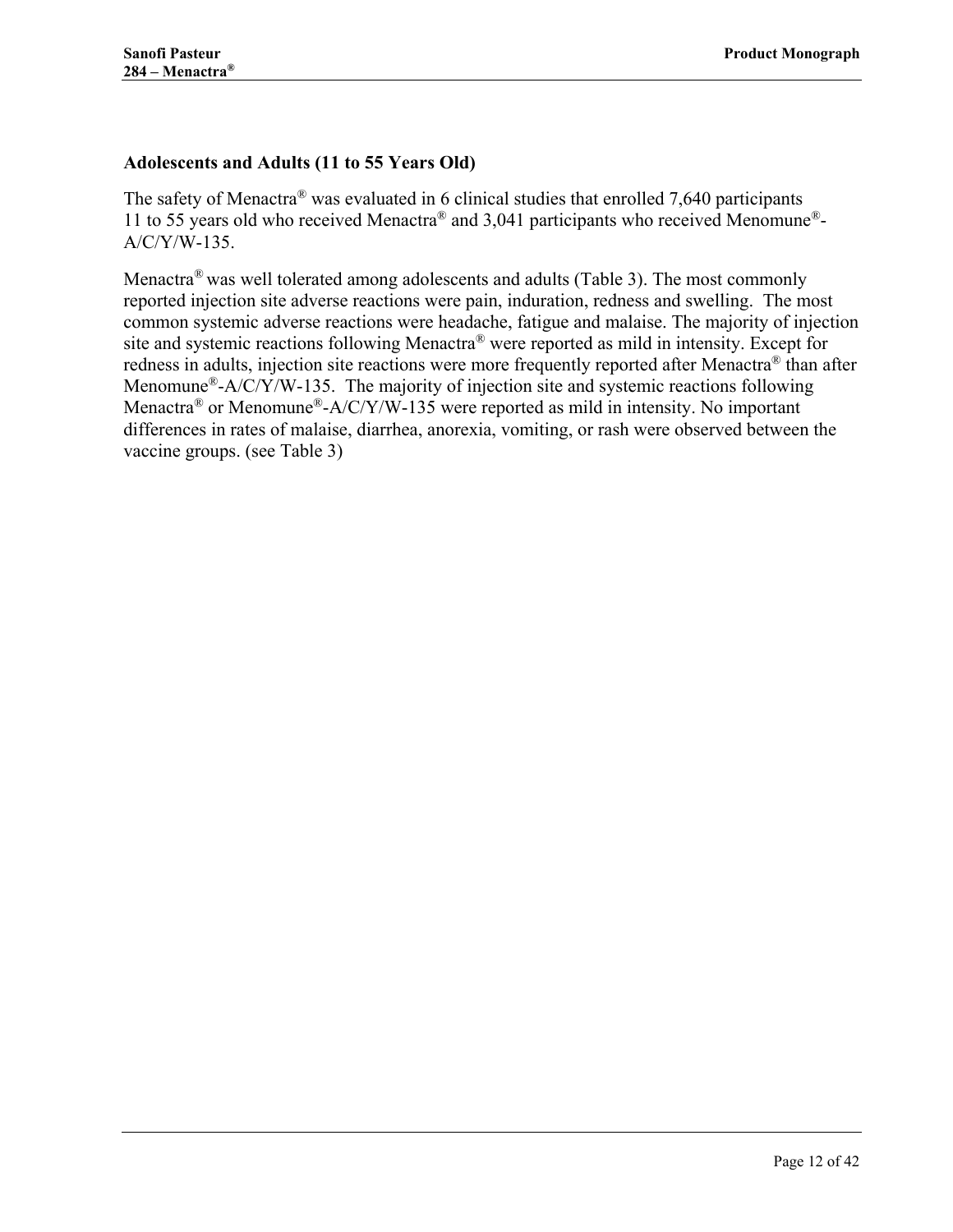### <span id="page-12-0"></span>**Table 3: Percentage of Menactra® and Menomune®-A/C/Y/W-135 Subjects from Comparative Trials Reporting at Least One Solicited Injection Site and/or Systemic Reaction within 7 Days, by Reaction Type in Adolescents (11 to 17) and Adults (18 to 55) (5)**

<span id="page-12-3"></span><span id="page-12-2"></span><span id="page-12-1"></span>

| <b>Event</b>                            | Menactra <sup>®</sup><br><b>Adolescents</b><br>$N = 2,702^*$ |                     | Menomune®-<br>$A/C/Y/W-135$<br><b>Adolescents</b><br>$N = 1,411*$ |                  | Menactra <sup>®</sup><br><b>Adults</b><br>$N = 2,824^{\dagger}$ |                          | Menomune®-<br>$A/C/Y/W-135$<br><b>Adults</b><br>$N = 1,613^{\dagger}$ |                          |
|-----------------------------------------|--------------------------------------------------------------|---------------------|-------------------------------------------------------------------|------------------|-----------------------------------------------------------------|--------------------------|-----------------------------------------------------------------------|--------------------------|
|                                         | Any <sup><math>\ddagger</math></sup>                         | Severe <sup>§</sup> | Any                                                               | <b>Severe</b>    | Any                                                             | <b>Severe</b>            | Any                                                                   | <b>Severe</b>            |
| <b>Injection Site Reactions</b>         |                                                              |                     |                                                                   |                  |                                                                 |                          |                                                                       |                          |
| Pain                                    | 64.0                                                         | 0.2                 | 29.4                                                              | $\boldsymbol{0}$ | 52.2                                                            | 0.1                      | 33.9                                                                  | $\boldsymbol{0}$         |
| Induration                              | 18.0                                                         | 0.5                 | 6.4                                                               | $\boldsymbol{0}$ | 16.6                                                            | 0.6                      | 8.2                                                                   | $\boldsymbol{0}$         |
| Redness                                 | 11.5                                                         | 0.4                 | 6.0                                                               | $\boldsymbol{0}$ | 13.5                                                            | 0.8                      | 12.9                                                                  | $\boldsymbol{0}$         |
| Swelling                                | 12.6                                                         | 0.6                 | 4.5                                                               | $\boldsymbol{0}$ | 11.7                                                            | 0.7                      | 6.1                                                                   | $\boldsymbol{0}$         |
| <b>Systemic Reactions</b>               |                                                              |                     |                                                                   |                  |                                                                 |                          |                                                                       |                          |
| Headache**                              | 37.1                                                         | 1.1                 | 32.5                                                              | 0.9              | 40.7                                                            | 0.8                      | 39.5                                                                  | 1.0                      |
| Fatigue <sup>**</sup>                   | 29.9                                                         | 1.1                 | 24.6                                                              | 0.4              | 34.0                                                            | 0.7                      | 30.2                                                                  | 0.7                      |
| Malaise**                               | 21.9                                                         | 1.1                 | 16.8                                                              | 0.4              | 22.9                                                            | 0.8                      | 21.0                                                                  | 1.1                      |
| Arthralgia <sup>**</sup>                | 17.4                                                         | 0.4                 | 10.2                                                              | 0.1              | 19.5                                                            | 0.4                      | 15.0                                                                  | 0.2                      |
| Diarrhea <sup>††</sup>                  | 11.8                                                         | 0.3                 | 11.4                                                              | 0.1              | 16.6                                                            | 0.4                      | 14.4                                                                  | 0.4                      |
| Anorexia <sup>‡‡</sup>                  | 11.0                                                         | 0.4                 | 9.1                                                               | 0.4              | 11.6                                                            | 0.3                      | 9.3                                                                   | 0.4                      |
| Chills <sup>§§</sup>                    | 7.0                                                          | 0.2                 | 3.5                                                               | 0.1              | 8.4                                                             | 0.3                      | 5.0                                                                   | 0.1                      |
| $Fever***$                              | 4.8                                                          | $\overline{0}$      | 2.8                                                               | 0.1              | 1.2                                                             | $\overline{0}$           | 0.5                                                                   | $\mathbf{0}$             |
| Vomiting <sup>§§</sup>                  | 2.0                                                          | 0.3                 | 1.6                                                               | 0.3              | 2.0                                                             | 0.1                      | 1.4                                                                   | 0.3                      |
| $\mathrm{Rash}^{\dagger\dagger\dagger}$ | 1.6                                                          | ÷,                  | 1.5                                                               | $\blacksquare$   | 1.4                                                             | $\blacksquare$           | 1.2                                                                   | $\blacksquare$           |
| Seizures <sup>†††</sup>                 | $\boldsymbol{0}$                                             | ÷                   | $\boldsymbol{0}$                                                  | $\blacksquare$   | $\boldsymbol{0}$                                                | $\overline{\phantom{0}}$ | $\boldsymbol{0}$                                                      | $\overline{\phantom{a}}$ |

<span id="page-12-6"></span><span id="page-12-5"></span><span id="page-12-4"></span>\* Includes all subjects who provided data from comparative trials MTA02 and MTA04.

<span id="page-12-7"></span>† Includes all subjects who provided data from comparative trials MTA09 and MTA14.

<span id="page-12-8"></span>‡ Any denotes the proportion of participants reporting any reaction regardless of the severity.

<span id="page-12-9"></span>§ Severe injection site reaction denotes swelling, redness or induration ≥2.0 inches in diameter or pain resulting in unwillingness to move the affected arm.

- <span id="page-12-10"></span>\*\* Severe: requiring bed rest.
- <span id="page-12-11"></span>†† Severe: ≥5 episodes.
- <span id="page-12-12"></span>‡‡ Severe: skipped ≥3 meals.
- <span id="page-12-13"></span>§§ Severe: ≥3 episodes.
- <span id="page-12-14"></span>\*\*\* Severe:  $\geq$ 39.5°C.

<span id="page-12-15"></span>††† These solicited adverse events were reported as present or absent only.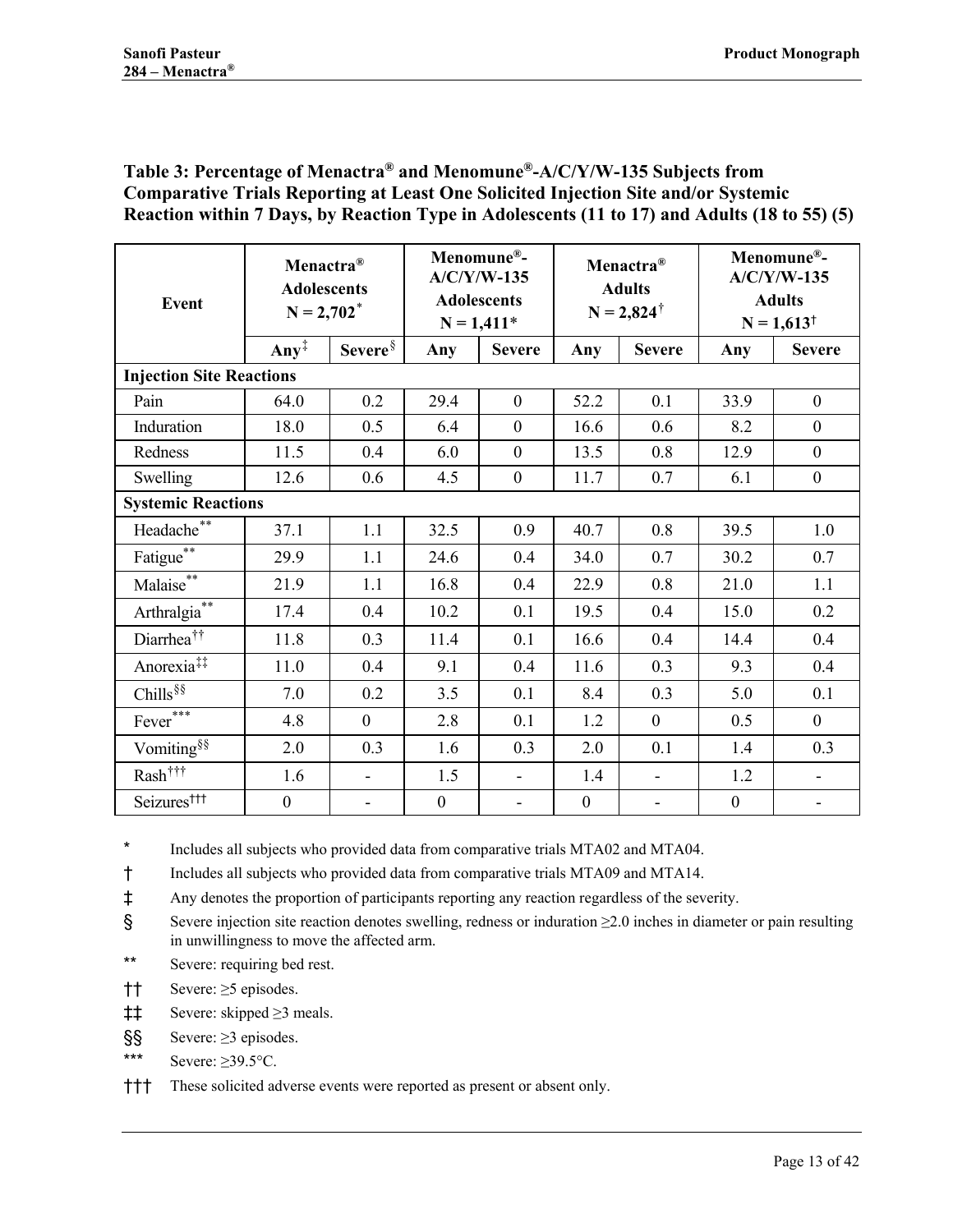### <span id="page-13-0"></span>**Data from Post-Marketing Experience**

The following additional adverse events have been spontaneously reported during the postmarketing use of Menactra<sup>®</sup>. Because these events are reported voluntarily from a population of uncertain size, it is not possible to reliably estimate their frequency or establish a causal relationship to vaccine exposure. Decisions to include these events in labelling were based on one or more of the following factors: 1) severity of the event, 2) frequency of reporting, or 3) strength of causal connection to Menactra®.

#### **Blood and lymphatic system disorders**

Lymphadenopathy

#### **Immune system disorders:**

Hypersensitivity reactions such as anaphylaxis/anaphylactic reaction, wheezing, difficulty breathing, upper airway swelling, urticaria, erythema, pruritus, hypotension.

#### **Nervous system disorders:**

Guillain-Barré syndrome (see [WARNINGS AND PRECAUTIONS\)](#page-4-3), paraesthesia, vasovagal syncope, dizziness, convulsion, facial palsy, acute disseminated encephalomyelitis, transverse myelitis.

#### **Hematologic disorders:**

Thrombocytopenia.

#### **Musculoskeletal and connective tissue disorders:**

Myalgia.

#### **General disorders and administrative site conditions**

Large injection site reactions, including extensive limb swelling have been reported. These reactions may be associated with erythema, warmth, tenderness or pain at the injection site.

Physicians, nurses and pharmacists should report any adverse occurrences temporally associated with the administration of the product in accordance with local requirements and to the Global Pharmacovigilance Department, Sanofi Pasteur Limited, 1755 Steeles Avenue West, Toronto, ON, M2R 3T4, Canada. 1-888-621-1146 (phone) or 416-667-2435 (fax).

#### **Post-Marketing Safety Study**

The risk of GBS following receipt of Menactra® was evaluated in a US retrospective cohort study using healthcare claims data from 9,578,688 individuals 11 through 18 years of age, of whom 1,431,906 (15%) received Menactra®. Of 72 medical chart-confirmed GBS cases, none had received Menactra® within 42 days prior to symptom onset. An additional 129 potential cases of GBS could not be confirmed or excluded due to absent or insufficient medical chart information.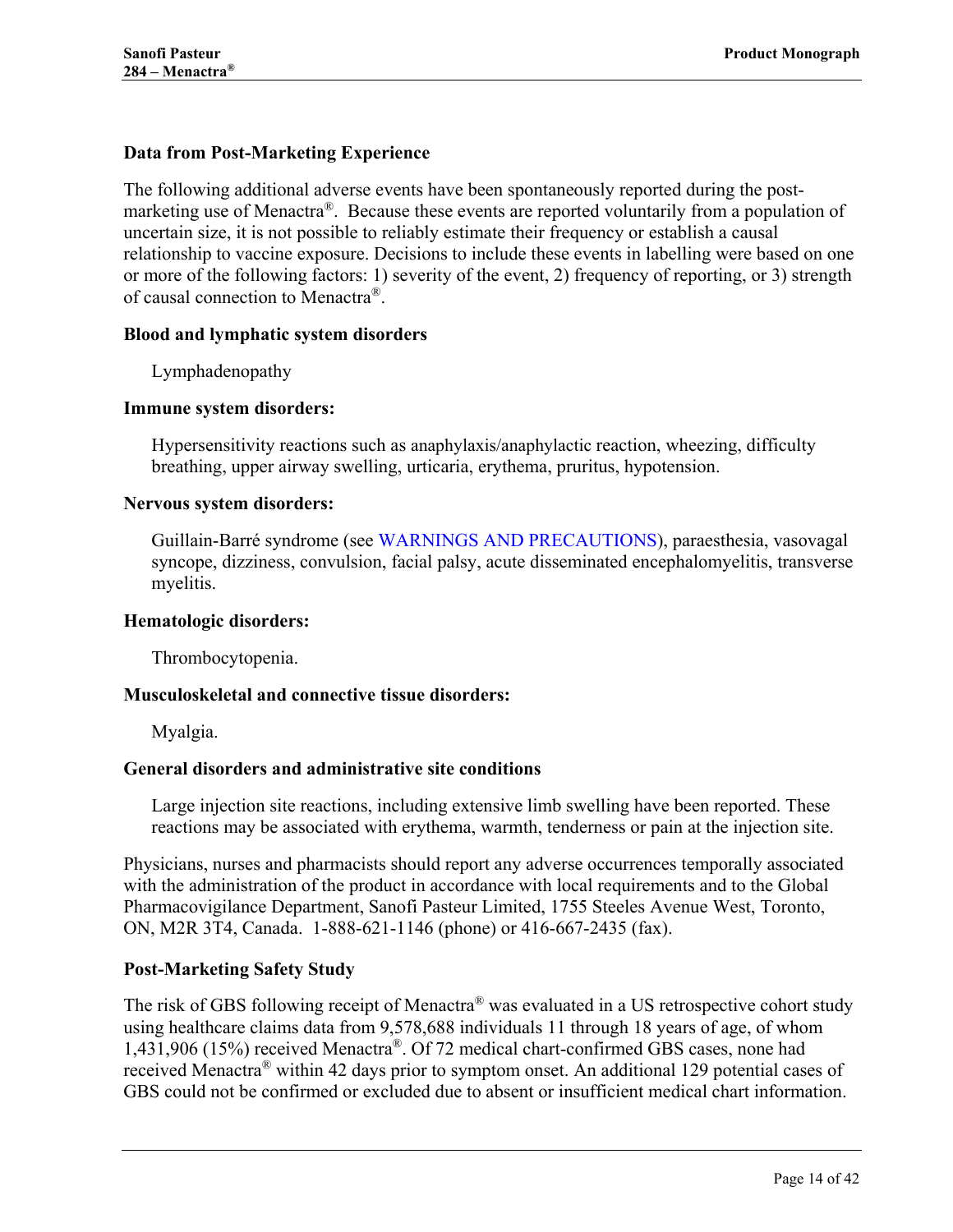In an analysis that took into account the missing data, estimates of the attributable risk of GBS ranged from 0 to 5 additional cases of GBS per 1,000,000 vaccinees within the 6 week period following vaccination.

### <span id="page-14-0"></span>**DRUG INTERACTIONS**

#### <span id="page-14-1"></span>**Vaccine Drug Interactions**

Immunosuppressive treatments may interfere with the development of the expected immune response. (See [WARNINGS AND PRECAUTIONS.](#page-4-3))

#### <span id="page-14-2"></span>**Concomitant Vaccine Administration**

Menactra<sup>®</sup> and MMRV, MMR+V, PCV, Hep A or Hib vaccines when administered concomitantly or separately at 12 months of age, had similar safety profiles. The immunogenicity profiles of Menactra® and MMRV, MMR+V, or Hib vaccines were also similar when these vaccines were given concomitantly or separately. When PCV was administered concomitantly with Menactra<sup>®</sup>, antibody responses to pneumococcal antigens were non-inferior to the responses to concomitant administration of PCV and MMRV for four of the seven PCV serotypes. PCV elicited a strong immune response to all seven serotypes as evidenced by high and consistent pneumococcal opsonophagocytic assay (OPA) GMTs and ELISA GMCs in both groups.

No data are available on Menactra® and DTaP containing vaccines administered concomitantly in the second year of life.

The concomitant administration of Menactra® with tetanus and reduced-dose diphtheria vaccine (Td) to adolescents revealed no apparent increase in reported adverse events or specific safety concern related to the diphtheria toxoid carrier protein content. The anti-diphtheria response was much higher after concomitant administration of Td with Menactra® compared to the administration of Td followed by Menactra® 28 days later.

The concomitant administration of Menactra® and Typhim Vi® (*Salmonella typhi* Vi Capsular Polysaccharide Vaccine) was well tolerated in adults, 18 to 55 years old. The immune response to the two vaccines was comparable when Menactra® and Typhim Vi® were given concurrently or separately, 28 days apart.

Vaccines administered simultaneously should be given using separate syringes at separate sites. Menactra<sup>®</sup> should not be mixed in the same syringe with other parenterals.

### <span id="page-14-3"></span>**DOSAGE AND ADMINISTRATION**

#### <span id="page-14-4"></span>**Recommended Dose**

In infants or toddlers, 9 months through 23 months of age, 2 single doses  $(0.5 \text{ mL})$  of Menactra<sup>®</sup> should be administered at least 3 months apart. In persons 2 through 55 years of age, a single dose of Menactra<sup>®</sup> should be administered. Menactra<sup>®</sup> should be injected by the intramuscular route.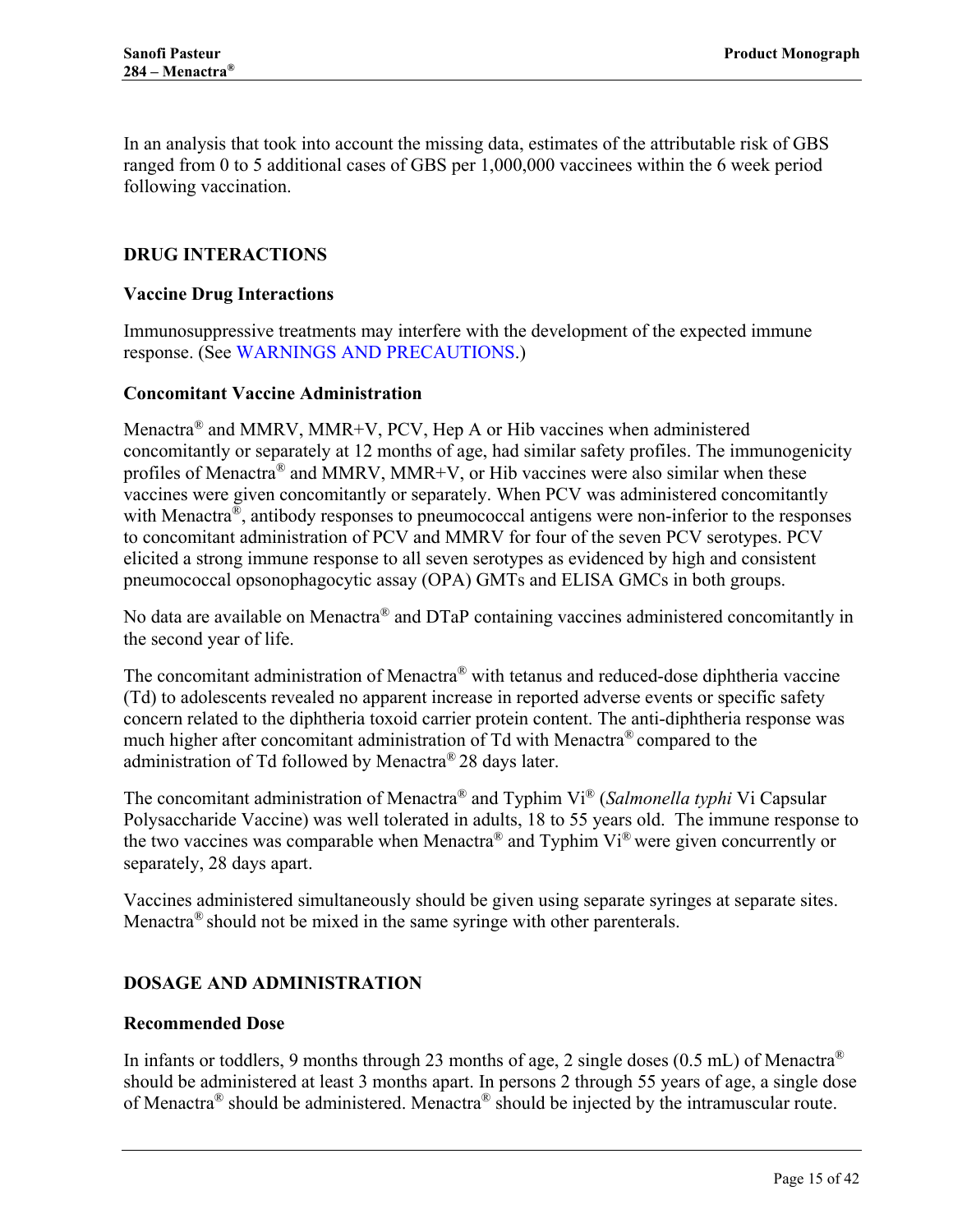<span id="page-15-0"></span>The need for, or timing of, the administration of a booster has not yet been determined.

#### **Administration**

Inspect for extraneous particulate matter and/or discolouration before use. (See [DESCRIPTION.](#page-3-2)) If these conditions exist, the product should not be administered.

Shake the vaccine well until a uniform, clear to slightly turbid liquid results. Cleanse the vial stopper with a suitable germicide prior to withdrawing the dose. Do not remove either the stopper or the metal seal holding it in place. Aseptic technique must be used. Use a separate sterile needle and syringe, or a sterile disposable unit for each individual recipient, to prevent disease transmission. Needles should not be recapped and should be disposed of according to biohazard waste guidelines. (See [WARNINGS AND PRECAUTIONS.](#page-4-3))

For information on vaccine administration see the current edition of the Canadian Immunization Guide or visit the Health Canada website.

Administer the total volume of 0.5 mL **intramuscularly** (IM). For infants younger than 1 year, the preferred site is the anterolateral aspect of the thigh; for children, adolescents and adults it is the deltoid muscle.

Give the patient a permanent personal immunization record. In addition, it is essential that the physician or nurse record the immunization history in the permanent medical record of each patient. This permanent office record should contain the name of the vaccine, date given, dose, manufacturer and lot number.

#### <span id="page-15-1"></span>**Overdosage**

For management of a suspected drug overdose, contact your regional Poison Control Centre.

### <span id="page-15-2"></span>**ACTION AND CLINICAL PHARMACOLOGY**

#### <span id="page-15-3"></span>**Pharmacodynamics**

#### **Mechanism of Action**

The presence of bactericidal anti-capsular meningococcal antibodies has been associated with protection from invasive meningococcal disease. [\(7\)](#page-37-7) Menactra® vaccine induces the production of bactericidal antibodies specific to the capsular polysaccharides of serogroups A, C, Y and W-135.

#### <span id="page-15-4"></span>**Duration of Effect**

A group of 2 to 3 year old children  $(N = 92)$  followed for up to 3 years after a single dose of Menactra<sup>®</sup> had 1.7 to 5.2 fold higher bactericidal antibody levels than an age-matched vaccine naïve control group. The duration of protection against invasive meningococcal disease remains unknown.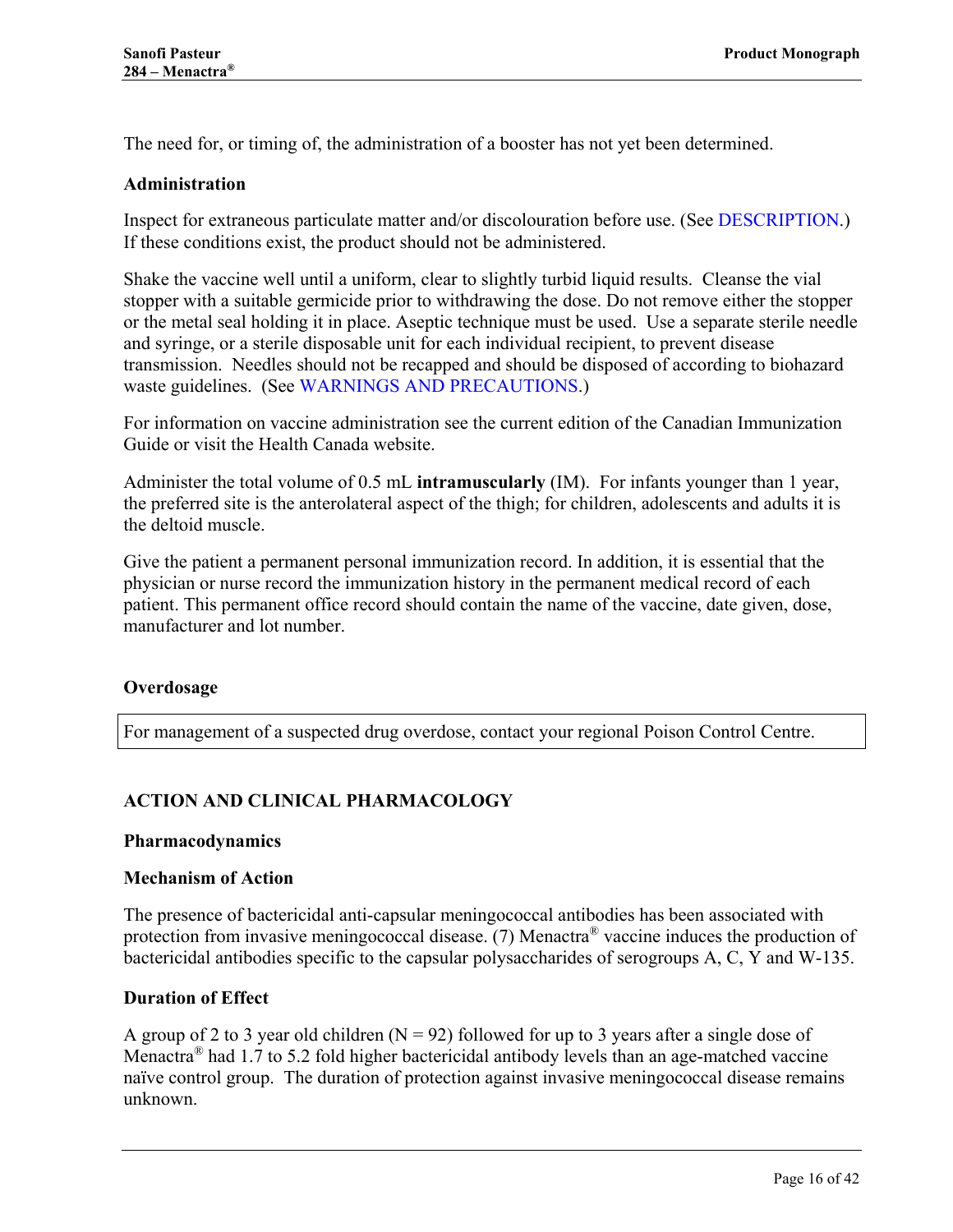# <span id="page-16-0"></span>**STORAGE AND STABILITY**

Store at 2° to 8°C (35° to 46°F). **Do not freeze.** Discard product if exposed to freezing.

Do not use after the expiration date.

# <span id="page-16-1"></span>**DOSAGE FORMS, COMPOSITION AND PACKAGING**

### <span id="page-16-2"></span>**Dosage Forms**

The stopper of the vial presentation of this vaccine does not contain latex (natural rubber).

1 x 1 Dose Vial

<span id="page-16-3"></span>5 x 1 Dose Vial

### **Composition**

Menactra<sup>®</sup> is a clear to slightly turbid liquid.

Each single dose (0.5 mL) is formulated to contain:

#### **Active Ingredients**

4 μg each of meningococcal A, C, Y and W-135 polysaccharides conjugated to a total of approximately 48 μg of a diphtheria toxoid protein carrier

| Sodium Chloride                      | $4.25$ mg          |
|--------------------------------------|--------------------|
| Sodium Phosphate, Dibasic, Anhydrous | QS phosphate 10 mM |
| Sodium Phosphate, Monobasic          | QS phosphate 10 mM |

#### **Other Ingredients**

Water for Injection QS 0.5 mL

Menactra® is preservative-free. No adjuvant is added.

Vaccine Information Service: 1-888-621-1146 or 416-667-2779. Business hours: 7:30 a.m. to 7:30 p.m. Eastern Time, Monday to Friday.

Full product monograph available on request or visit us at www.sanofipasteur.ca

Product information as of October 2017.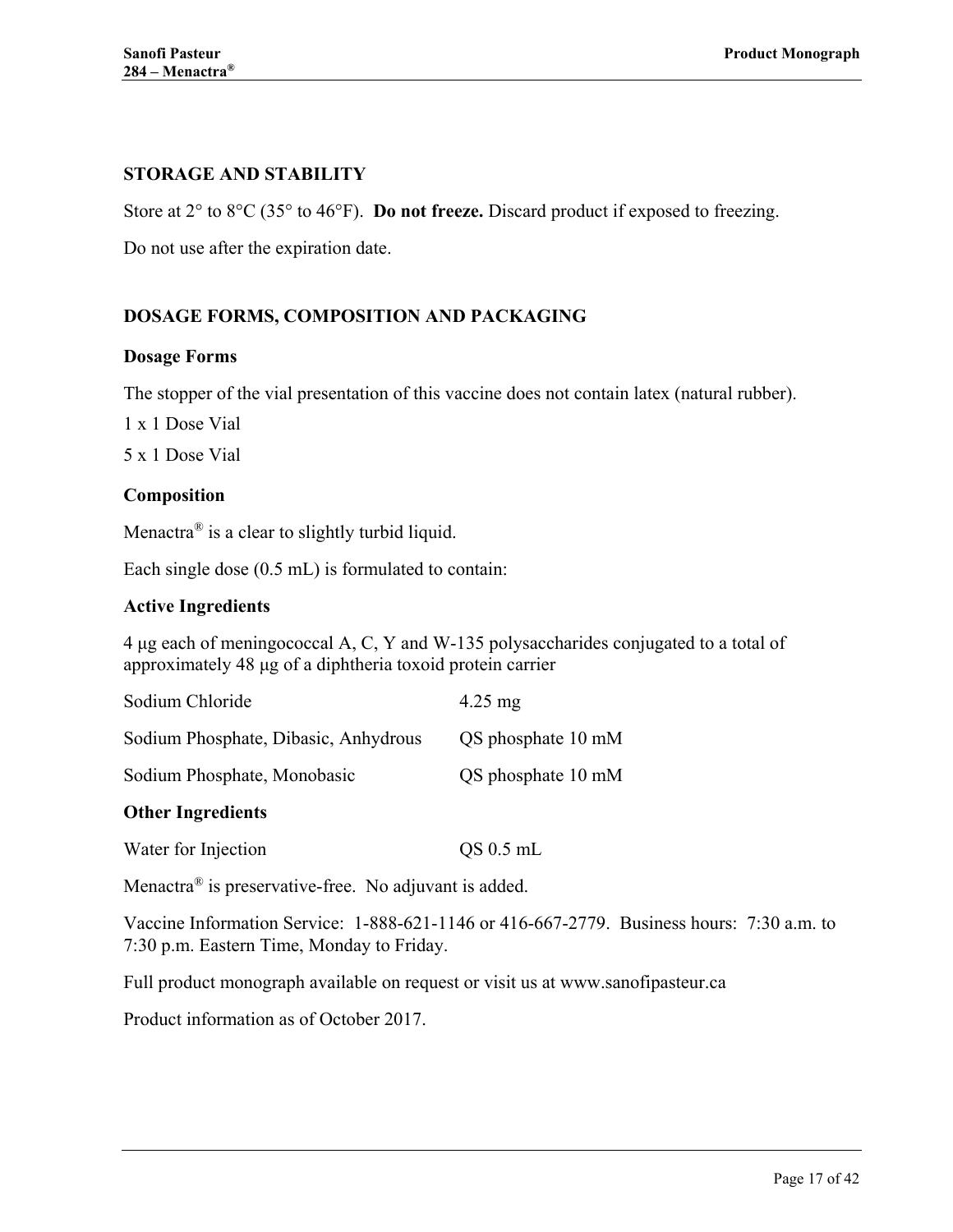Manufactured by: **Sanofi Pasteur Inc.** Swiftwater, PA, 18370 USA

Distributed by: **Sanofi Pasteur Limited** Toronto, Ontario, Canada

R6-1117 Canada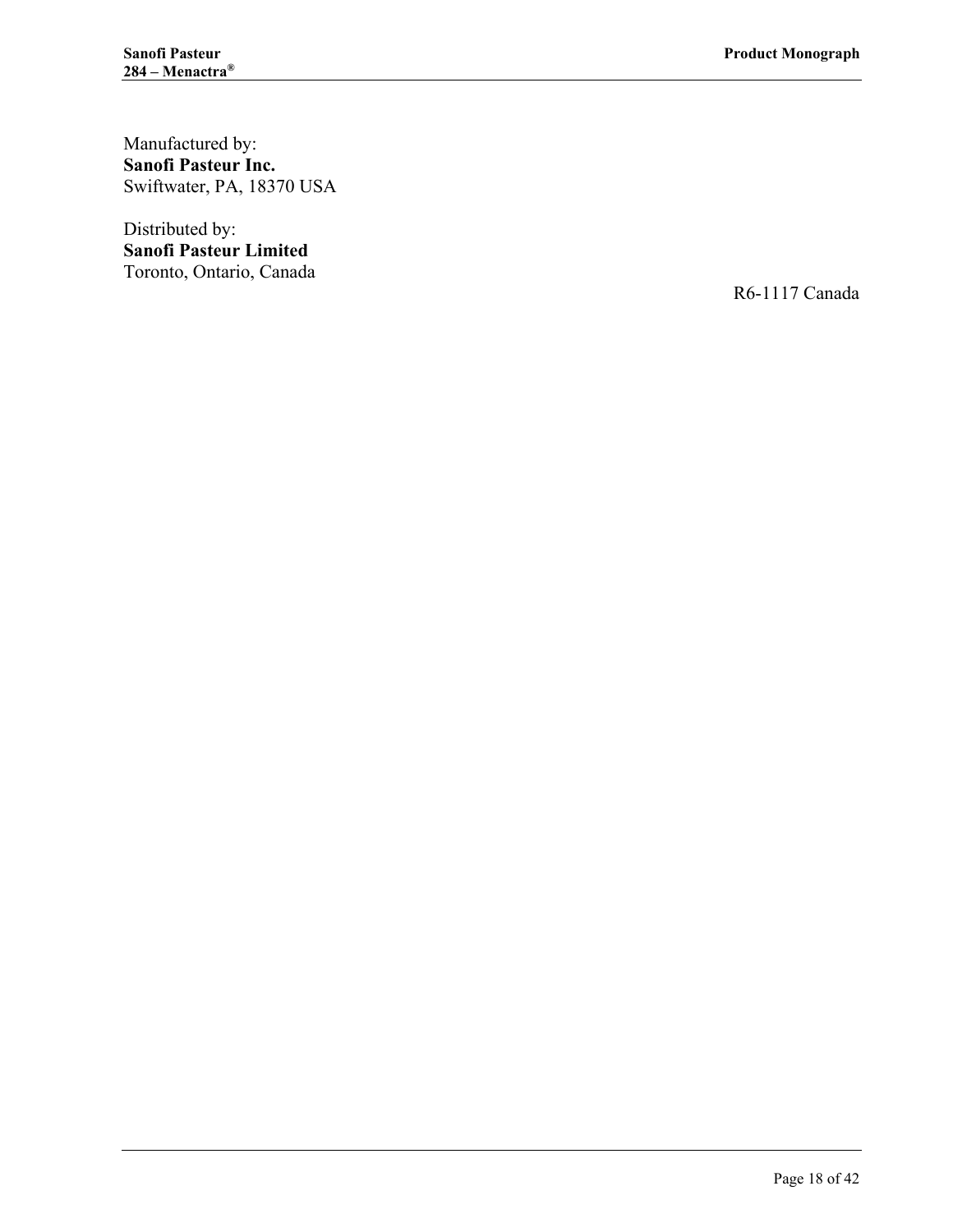# **PART II: SCIENTIFIC INFORMATION**

### <span id="page-18-1"></span><span id="page-18-0"></span>**PHARMACEUTICAL INFORMATION**

#### <span id="page-18-2"></span>**Drug Substance**

**Proper Name**: Meningococcal (Groups A, C, Y and W-135) Polysaccharide Diphtheria Toxoid Conjugate Vaccine

### <span id="page-18-3"></span>**Product Characteristics**

Menactra® is a sterile, clear to slightly turbid liquid of *Neisseria meningitidis* serogroups A, C, Y and W-135 capsular polysaccharide antigens individually conjugated to diphtheria toxoid protein. The polysaccharides are covalently linked to diphtheria toxoid and purified by serial diafiltration. The four meningococcal components, present as individual serogroup-specific glycoconjugates, compose the final formulated vaccine.

*N. meningitidis* is cultured on Mueller Hinton agar [\(8\)](#page-37-8) and Watson Scherp [\(9\)](#page-37-9) media. The purified polysaccharide is extracted from the *N. meningitidis* cells and separated from the media by procedures that include centrifugation, detergent precipitation, alcohol precipitation, solvent extraction and diafiltration. The diphtheria toxoid protein is purified from cultures of *Corynebacterium diphtheriae* and formalin-detoxified. No preservative or adjuvant is added during manufacture. Potency of Menactra® is determined for each lot by the amount of polysaccharide that is conjugated to diphtheria toxoid protein in each dose.

#### <span id="page-18-4"></span>**CLINICAL TRIALS**

#### <span id="page-18-5"></span>**Study Demographics and Trial Design**

The data supporting safety and immunogenicity of Menactra<sup>®</sup> was gathered from 14 controlled clinical trials summarized in [Table 4.](#page-19-0) The age, sex and ethnic distribution was similar between the Menactra® and the control groups.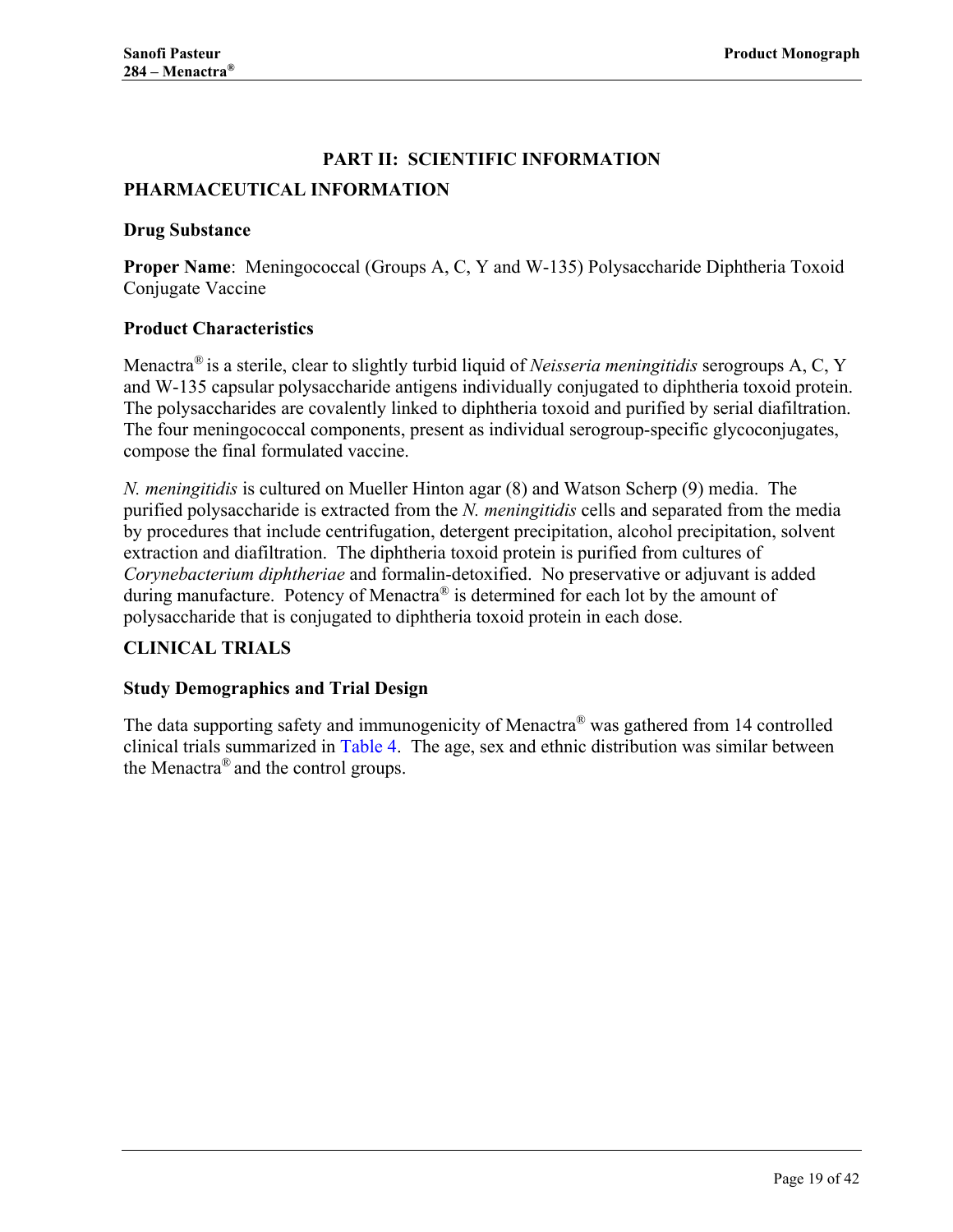<span id="page-19-1"></span><span id="page-19-0"></span>

| Table 4: Summary of Clinical Studies Supporting the Safety and Immunogenicity of |  |  |
|----------------------------------------------------------------------------------|--|--|
| Menactra <sup>®</sup>                                                            |  |  |

| <b>Trial</b>        | <b>Trial Type</b><br>(Safety and Immunogenicity)                                                                                           | <b>Mean Age</b><br>(Years) | <b>Total</b><br><b>Enrolled</b> | <b>Number</b><br>Receiving<br>Menactra <sup>®</sup> | Male<br>/Female |
|---------------------|--------------------------------------------------------------------------------------------------------------------------------------------|----------------------------|---------------------------------|-----------------------------------------------------|-----------------|
| MTA09               | Comparison versus Menomune®-<br>$A/C/Y/W-135$ in 18 to 55 year-olds                                                                        | 29                         | 2,554                           | 1,384                                               | 971/1,583       |
| MTA14               | Lot Consistency and Comparison*<br>versus Menomune®-A/C/Y/W-135<br>in 18 to 55 year-olds                                                   | 34.5                       | 2,040                           | 1,582                                               | 722/1,318       |
| MTA11               | <b>Concomitant Administration with</b><br>Typhim Vi® in 18 to 55 year-olds                                                                 | 32.6                       | 945                             | 945                                                 | 301/644         |
| MTA02               | Comparison versus Menomune®-<br>A/C/Y/W-135 in 11 to 18 year-olds                                                                          | 14.3                       | 881                             | 440                                                 | 486/395         |
| MTA04               | Comparison versus Menomune®-<br>$A/C/Y/W-135$ in 11 to 18 year-<br>$olds^*$                                                                | 15.5                       | 3,242                           | 2,270                                               | 1,651/1,591     |
| MTA12               | Concomitant Administration with<br>Tetanus and Diphtheria Combined<br>Vaccine in 11 to 17 year-olds                                        | 12.9                       | 1,019                           | 1,019                                               | 520/499         |
| 603-02<br>(Study A) | Comparison versus Menomune®-<br>$A/C/Y/W-135$ in 2 to 10 year-olds                                                                         | 3.6                        | 1,398                           | 696                                                 | 731/667         |
| MTA08<br>(Study B)  | Comparison versus Menomune®-<br>$A/C/Y/W-135$ in 2 to 10 year-olds                                                                         | 5.9                        | 3,231                           | 1,712                                               | 1,632/1,599     |
| MTA15               | Comparison versus Hib (PRP/T)<br>vaccine in monovalent<br>meningococcal C conjugate<br>vaccinated subjects in 2 to 4 year-<br>olds         | 37.3<br>(months)           | 102                             | 52                                                  | 53/49           |
| MTA17               | Menactra®-induced immune<br>memory evaluation in 2 to 3 year-<br>olds <sup>+</sup>                                                         | 4.2                        | 171                             | N/A                                                 | 85/86           |
| MTA26               | Evaluation of 1 or 2 doses of<br>Menactra <sup>®</sup> between 9 and 18<br>months of age                                                   | 18.7<br>(months)           | 378                             | 302                                                 | 199/179         |
| MTA44               | Evaluation of 2 doses of Menactra®<br>at 9 and 12 months of age and<br>concomitant administration of<br>MMRV or PCV at 12 months of<br>age | 279.3<br>(days)            | 1128                            | 1118                                                | 551/567         |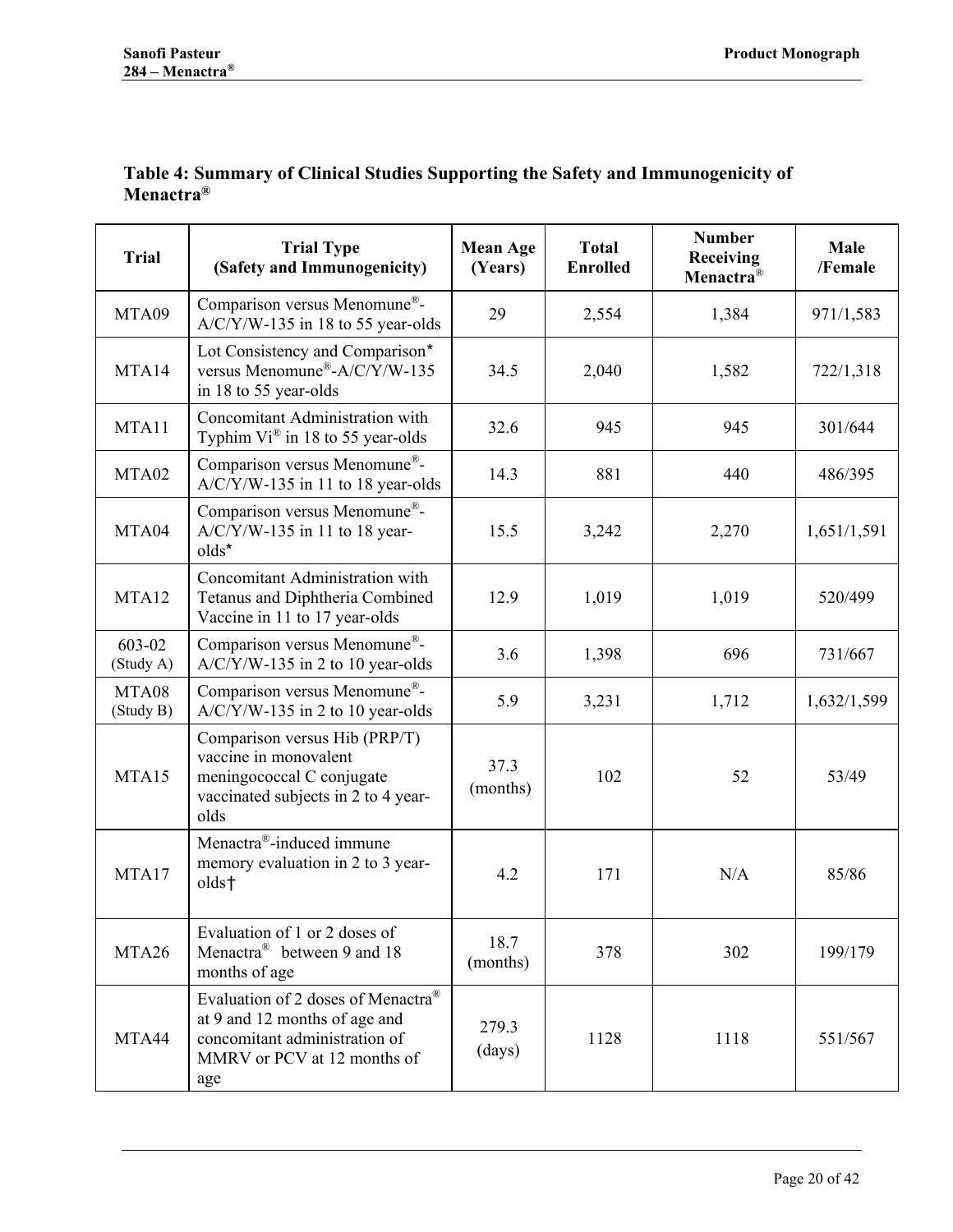| <b>Trial</b> | <b>Trial Type</b><br>(Safety and Immunogenicity)                                                                                                                       | <b>Mean Age</b><br>(Years) | <b>Total</b><br><b>Enrolled</b> | <b>Number</b><br>Receiving<br>Menactra <sup>®</sup> | Male<br>/Female |
|--------------|------------------------------------------------------------------------------------------------------------------------------------------------------------------------|----------------------------|---------------------------------|-----------------------------------------------------|-----------------|
| MTA37        | Evaluation of 2 doses of Menactra <sup>®</sup><br>at 9 and 12 months of age and non-<br>interference with concomitant<br>MMRV (or MMR+V) or PCV at<br>12 months of age | 309.7<br>(days)            | 1664                            | 1167                                                | 835/829         |
| MTA48        | Evaluation of 2 doses of Menactra <sup>®</sup><br>at 9 and 12 months of age and<br>concomitant administration of<br>MMRV (or MMR+V), PCV, HepA<br>at 12 months of age* | 328.2<br>(days)            | 1378                            | 1053                                                | 706/672         |

<span id="page-20-0"></span>\* safety only

<span id="page-20-1"></span>† immunogenicity only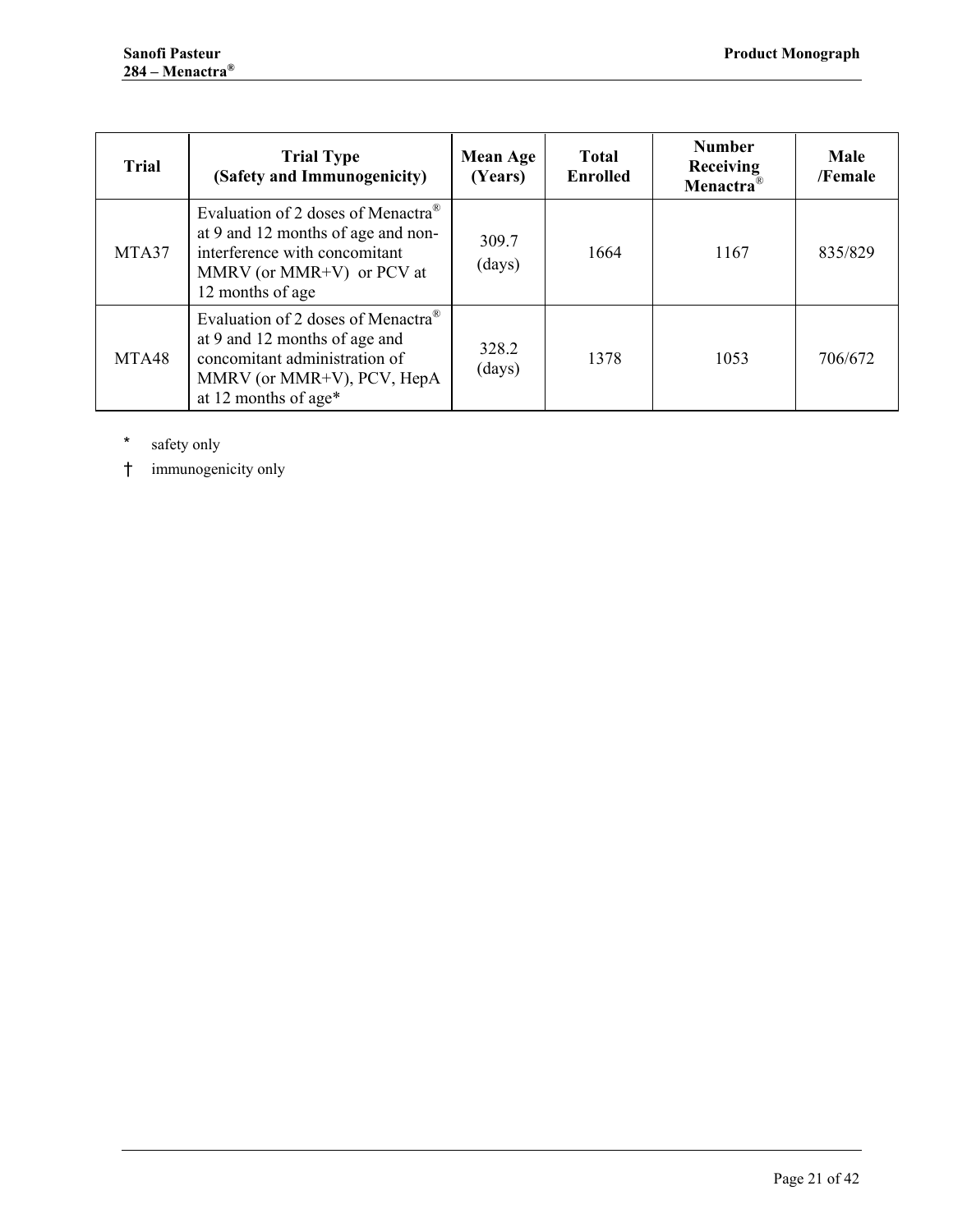### <span id="page-21-0"></span>**Summary of Immunogenicity Studies**

### *Assessment of Immunogenicity*

The presence of bactericidal anti-capsular meningococcal antibodies has been associated with protection from invasive meningococcal disease. Menactra® induces the production of bactericidal antibodies specific to the capsular polysaccharides of serogroups A, C,Y and W-135. Serum bactericidal antibody (SBA) was established as a serological correlate of protection for group C meningococcal infection in studies in military recruits undertaken in the 1960s. These studies showed that those with naturally acquired SBA titres  $\geq$ 1:4 measured using human complement (SBA-HC) were protected from meningitis caused by *Neisseria meningitidis* serogroup C. [\(7\)](#page-37-7) An alternative complement source for the SBA is 3 to 4-week-old baby rabbit serum (SBA-BR). [\(10\)](#page-37-10) While a group C SBA-BR titre  $\geq 1:128$  predicts protection against meningococcal serogroup C disease, it has been shown to underestimate vaccine efficacy; moreover, the cut off  $\geq$ 1:8 was found to be the most consistent correlate with the observed efficacy of Meningococcal group C conjugate vaccine in the UK. [\(10\)](#page-37-10) A serologic correlate that predicts clinical protection has not been established for serogroups A, Y and W-135

The response to vaccination following two doses of vaccine administered to infants and toddlers and following one dose of vaccine administered to children 2 through 10 years of age was evaluated by the proportion of subjects having an SBA-H antibody titer of 1:8 or greater, for each serogroup. In individuals 11 through 55 years of age, the response to vaccination with a single dose of vaccine was evaluated by the proportion of subjects with a 4-fold or greater increase in bactericidal antibody to each serogroup as measured by SBA-BR. [\(11\)](#page-37-11) For individuals 2 through 55 years of age, vaccine efficacy was inferred from the demonstration of immunologic equivalence to a licensed meningococcal polysaccharide vaccine, Menomune–A/C/Y/W-135 vaccine as assessed by Serum Bactericidal Assay (SBA).

#### <span id="page-21-1"></span>**Immunogenicity in Infants and Toddlers**

In a randomized, multi-center trial, infants received Menactra<sup>®</sup> vaccine at 9 months and 12 months of age (MTA44). The first Menactra® dose was administered alone, followed by a second Menactra<sup>®</sup> dose given alone (N=404), or with MMRV vaccine (N=302), or with PCV (N=422). For all participants, sera were obtained approximately 30 days after last vaccination.

The majority of subjects (>90% of subjects in each study group for serogroups A, C, and Y, and  $>80\%$  for serogroup W-135) achieved SBA-H titers  $\geq 8$ , 30 days after the second dose of Menactra<sup>®</sup> at 12 months of age (see [Table 5\)](#page-22-0).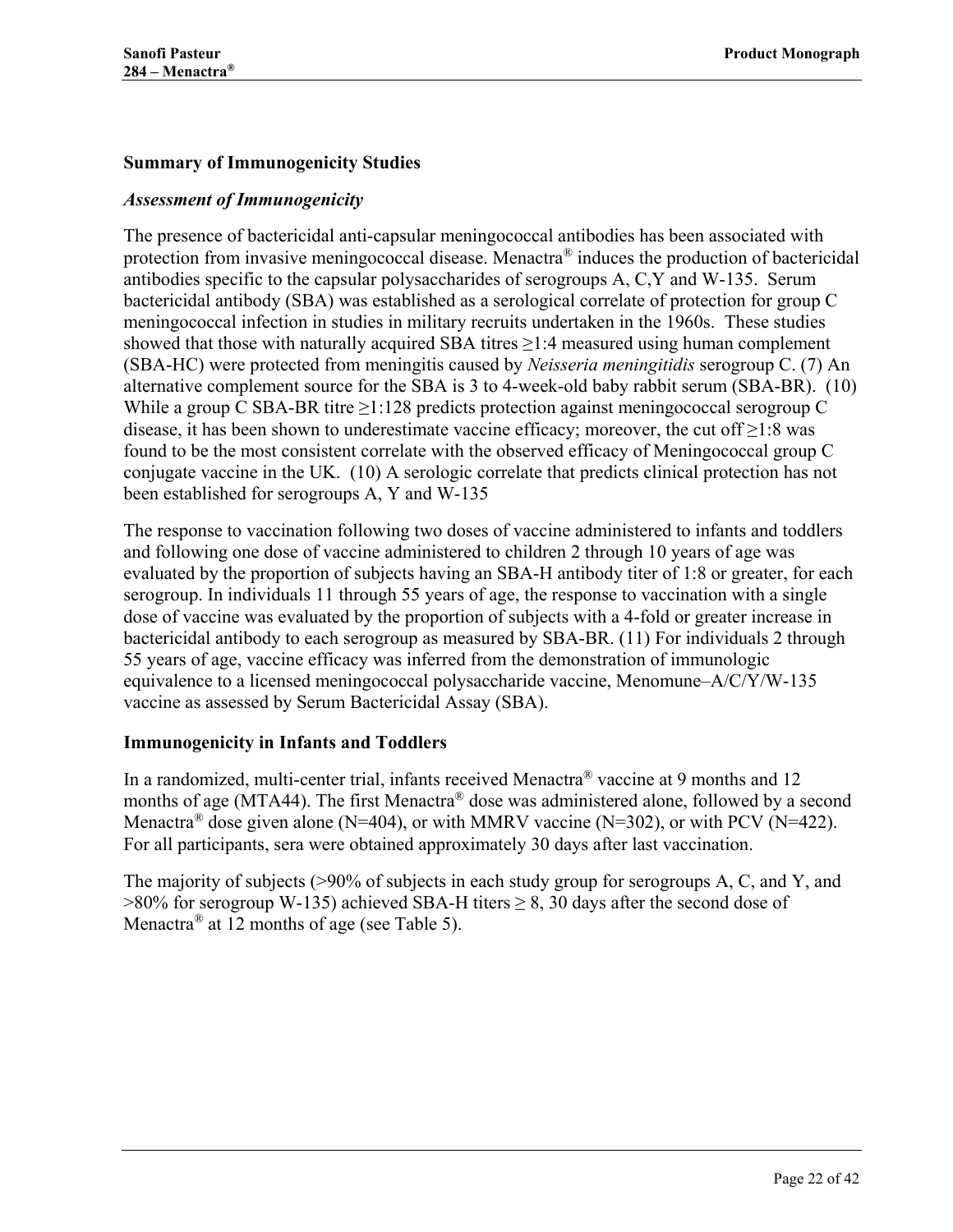|                                       |              | <b>MTA44</b>                       |                                                     |                                          |  |  |  |
|---------------------------------------|--------------|------------------------------------|-----------------------------------------------------|------------------------------------------|--|--|--|
| <b>Evaluation</b><br><b>Criterion</b> | Serogroup    | Menactra <sup>®</sup><br>$(N=277)$ | Menactra <sup>®</sup> +<br><b>MMRV</b><br>$(N=180)$ | Menactra <sup>®</sup> + PCV<br>$(N=269)$ |  |  |  |
|                                       | $\mathbf{A}$ | 95.6                               | 92.7                                                | 90.5                                     |  |  |  |
| % of subjects with                    | $\mathbf C$  | 100.0                              | 98.9                                                | 97.8                                     |  |  |  |
| titer $\geq 8$                        | Y            | 96.4                               | 96.6                                                | 95.1                                     |  |  |  |
|                                       | $W-135$      | 86.4                               | 88.2                                                | 81.2                                     |  |  |  |
|                                       | $\mathbf{A}$ | 54.9                               | 52.0                                                | 41.0                                     |  |  |  |
| <b>GMT</b>                            | $\mathbf C$  | 141.8                              | 161.9                                               | 109.5                                    |  |  |  |
|                                       | Y            | 52.4                               | 60.2                                                | 39.9                                     |  |  |  |
|                                       | $W-135$      | 24.3                               | 27.9                                                | 17.9                                     |  |  |  |

### <span id="page-22-0"></span>**Table 5: Antibody Responses in Toddlers Receiving the Second dose of Menactra® at 12 Months With or Without Concomitant Vaccines [\(5\)](#page-37-5)**

Administration of Menactra<sup>®</sup> to toddlers at 12 months and 15 months of age (N=65) was evaluated in a US study (Table 4, MTA26). Prior to the first dose, 33.3% of participants had an SBA-HC titer >1:8 to serogroup A, and 0-2% to serogroups C, Y and W135. After the second dose, percentages of participants with an SBA-HC titer >1:8 were: 85.2%, serogroup A; 100.0%, serogroup C;  $96.3\%$ , serogroup Y;  $96.2\%$ , serogroup W-135.

In the same study, a group of toddlers received Menactra<sup>®</sup> at 9 months and 15 months of age (N=65). Prior to the first dose 43.9% of participants had an SBA-HC titer  $\geq$ 1:8 to serogroup A, and 0-2.2% to serogroups C, Y and W-135. After the second dose, percentages of participants with an SBA-HC titer >1:8 were: 89.4%, serogroup A; 100.0%, serogroup C; 94.0%, serogroup Y; 92.0%, serogroup W-135.

### *Concomitant MMRV (or MMR+V), MMRV+Hib, or PCV Vaccinations*

In the active-controlled trial (MTA37), 1167 infants received Menactra<sup>®</sup> at 9 months. At 12 months, Menactra<sup>®</sup> was administered alone (N=246) or concomitantly with MMRV (N=616), MMR + V ( $N=48$ ) or PCV ( $N=230$ ). A control group received only MMRV + PCV ( $N=476$ ) at 12 months of age. Sera were obtained approximately 30 days after the last vaccinations. Measles, mumps, rubella and varicella antibody responses among toddlers who received Menactra<sup>®</sup> and MMRV (or MMR  $+$  V) were comparable to corresponding antibody responses among toddlers who received MMRV and PCV.

In a subgroup of subjects that received Hib vaccine concomitantly with Menactra® and MMRV at 12 months of age, 100% of subjects achieved anti-PRP antibody concentrations  $\geq 1 \mu$ g/mL approximately 30 days after vaccination.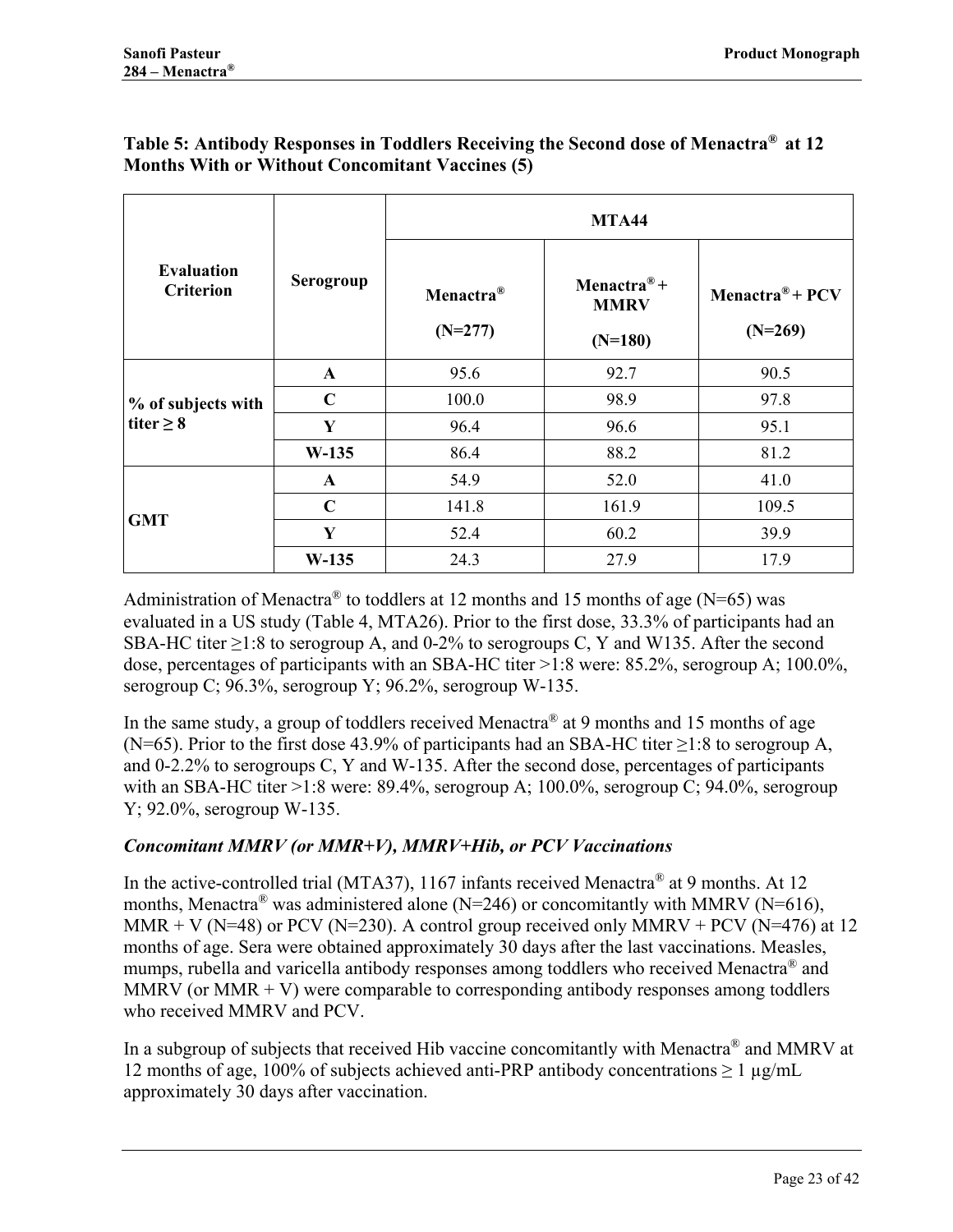When Menactra<sup>®</sup> was given concomitantly with PCV, the non-inferiority criteria for comparisons of pneumococcal IgG GMCs (upper limit of the two-sided 95% CI of the GMC ratio ≤2) were not met for 3 of 7 serotypes (4, 6B, 18C). In a subset of subjects with available sera, pneumococcal opsonophagocytic assay (OPA) GMT data were consistent with IgG GMC data. At least 99% of subjects achieved OPA anti-pneumococcal antibody titers  $\geq 8$ , and  $\geq 97\%$  of the subjects achieved OPA titers  $\geq$  72.

### <span id="page-23-0"></span>**Immunogenicity in Children 2 to 10 years of Age**

#### *Immunogenicity in Meningococcal Vaccine-Naïve Children 2 to 10 Years of Age*

Results from the comparative clinical trial conducted in 1,398 children 2 to 10 years old showed that the immune responses to Menactra® was not inferior to those observed in the Menomune®- A/C/Y/W-135 group for each of the four serogroups. The Geometric Mean Titres (GMTs) at 28 days and six months after immunization were higher in children who received Menactra<sup>®</sup> than those who received Menomune<sup>®</sup>-A/C/Y/W-135. (See [Table 6.](#page-24-0)) For all vaccine serogroups 86.2 to 98.6% of children with undetectable SBA titre (<8) at baseline, seroconverted to achieve a  $\geq$ 4-fold rise in Day 28 SBA titres. SBA titre levels of  $\geq$ 1:128 were achieved in 81.5% for serogroup C to 96.9% for serogroup A. Seroprotection rates (SBA titre  $\geq$ 1:8) observed at Day 28 were 99.5, 96.2, 98.3 and 96.5%, for serogroups A, C, Y and W-135, respectively.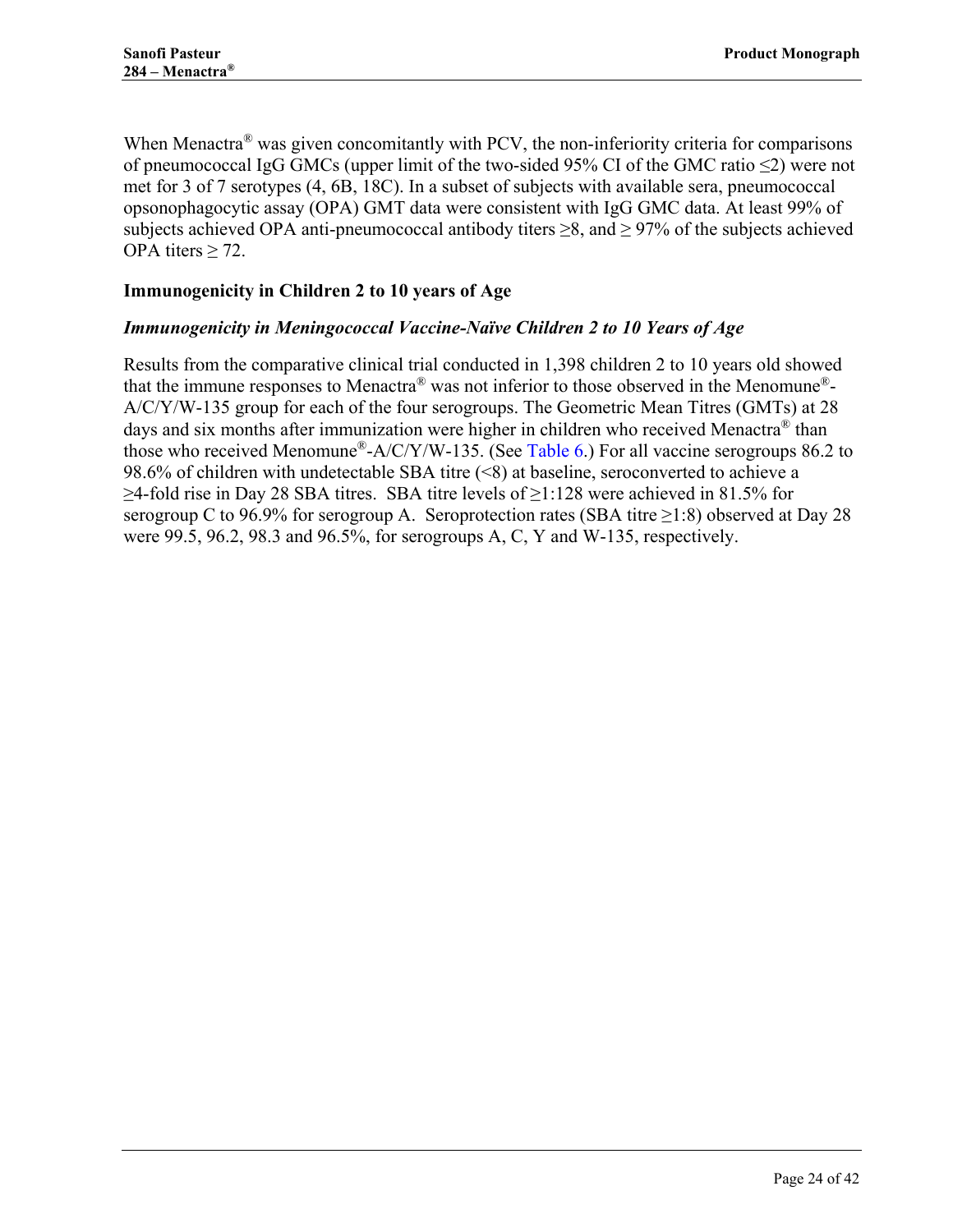<span id="page-24-0"></span>

|                                                                                                                       |                                    | where $\alpha$ , $\alpha$ , $\alpha$ , $\alpha$ , $\beta$ , $\alpha$ , $\beta$ , $\beta$ , $\alpha$ , $\alpha$ , $\alpha$ , $\alpha$ , $\alpha$ , $\alpha$ , $\alpha$ , $\alpha$ , $\alpha$ , $\alpha$ , $\alpha$ , $\alpha$ , $\alpha$ , $\alpha$ , $\alpha$ , $\alpha$ , $\alpha$ , $\alpha$ , $\alpha$ , $\alpha$ , $\alpha$ , $\alpha$ , $\alpha$ , $\alpha$ , $\alpha$ , $\alpha$ , $\alpha$ , $\alpha$ , |                                    |                                          |                        |                                          |                                    |                                                       |                                    |                                          |
|-----------------------------------------------------------------------------------------------------------------------|------------------------------------|----------------------------------------------------------------------------------------------------------------------------------------------------------------------------------------------------------------------------------------------------------------------------------------------------------------------------------------------------------------------------------------------------------------|------------------------------------|------------------------------------------|------------------------|------------------------------------------|------------------------------------|-------------------------------------------------------|------------------------------------|------------------------------------------|
| % Seroconversion<br>Immune<br>(Day 0 titre $\leq$ 1:8 and<br>Response<br><b>Criteria</b><br>Day 28 titre $\geq$ 1:32) |                                    | $\%$ $\geq$ 4-fold Rise                                                                                                                                                                                                                                                                                                                                                                                        |                                    | % with Day 28 titre $\geq 1:8$           |                        | <b>GMT</b> on Day 28                     |                                    | <b>GMT</b> at 6 Months                                |                                    |                                          |
| Serogroup                                                                                                             | Menactra <sup>®</sup><br>$N = 696$ | Menomune®-<br>$A/C/Y/W-135$<br>$N = 702$                                                                                                                                                                                                                                                                                                                                                                       | Menactra <sup>®</sup><br>$N = 696$ | Menomune®-<br>$A/C/Y/W-135$<br>$N = 702$ | Menactra®<br>$N = 696$ | Menomune®-<br>$A/C/Y/W-135$<br>$N = 702$ | Menactra <sup>®</sup><br>$N = 696$ | Menomune <sup>®</sup> -<br>$A/C/Y/W-135$<br>$N = 702$ | Menactra <sup>®</sup><br>$N = 696$ | Menomune®-<br>$A/C/Y/W-135$<br>$N = 702$ |
| $\mathbf{A}$                                                                                                          | 98.6<br>$(N = 275/279)$            | 94.7<br>$(N = 265/280)$                                                                                                                                                                                                                                                                                                                                                                                        | 87.7                               | 83.8                                     | 99.5                   | 98.3                                     | 1,700                              | 893                                                   | 1,054                              | 216                                      |
| $\mathbf C$                                                                                                           | 87.9<br>$(N = 297/338)$            | 80.1<br>$(N = 293/366)$                                                                                                                                                                                                                                                                                                                                                                                        | 73.4                               | 68.9                                     | 96.2                   | 89.4                                     | 354                                | 231                                                   | 137                                | 66                                       |
| Y                                                                                                                     | 86.2<br>$(N = 75/87)$              | 75.0<br>$(N = 72/96)$                                                                                                                                                                                                                                                                                                                                                                                          | 56.6                               | 45.6                                     | 98.3                   | 97.6                                     | 637                                | 408                                                   | 592                                | 240                                      |
| $W-135$                                                                                                               | 96.0<br>$(N = 384/400)$            | 89.6<br>$(N = 359/401)$                                                                                                                                                                                                                                                                                                                                                                                        | 91.0                               | 85.4                                     | 96.5                   | 93.4                                     | 750                                | 426                                                   | 362                                | 137                                      |

### **Table 6: Antibody Responses in Children 2 to 10 Years Old in Trial 603-02 [\(5\)](#page-37-12)**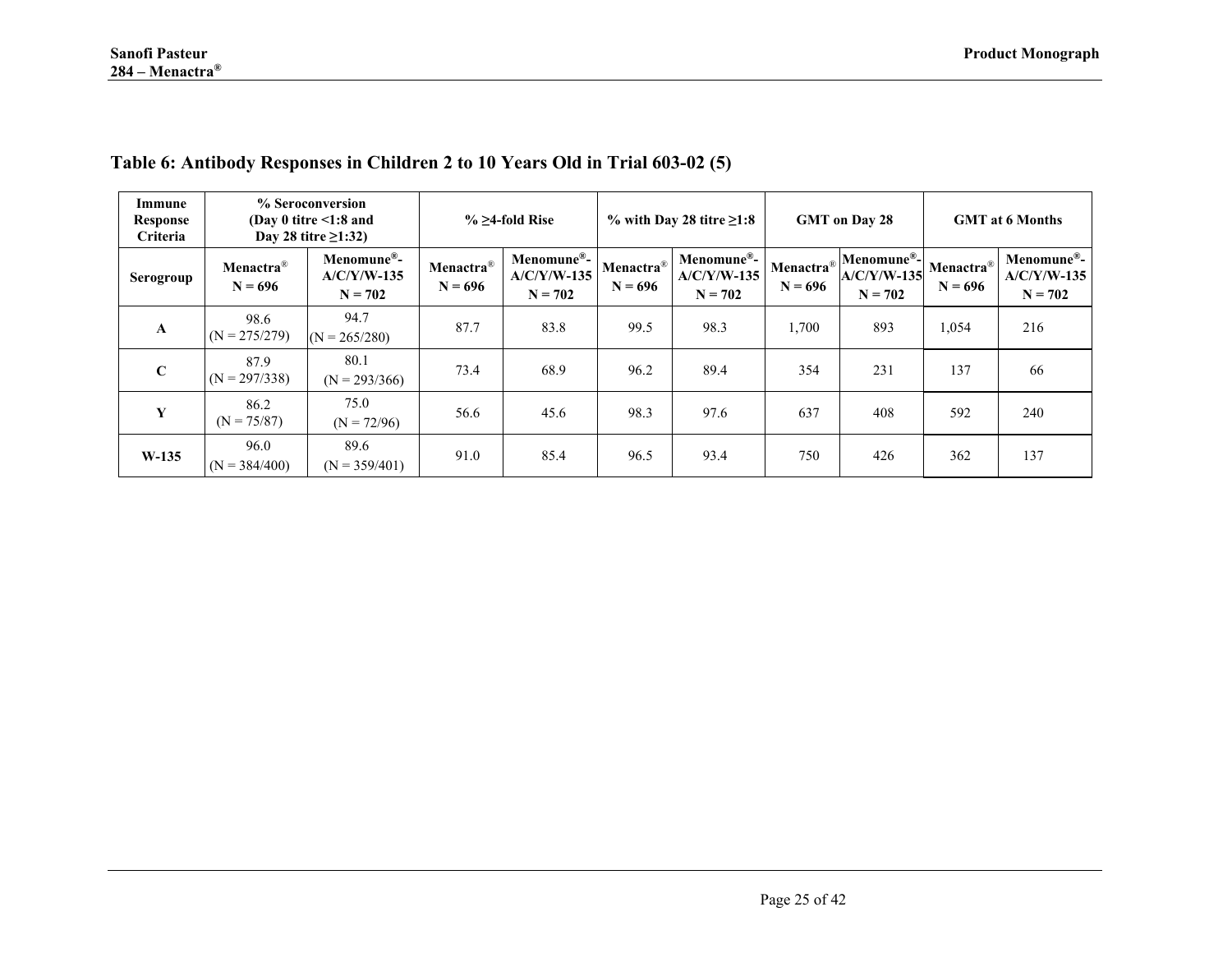# *Immunogenicity in Children 2 to 10 Years Old with Prior Vaccination with a Monovalent Meningococcal C Conjugate Vaccine*

The capacity of Menactra® to induce a booster response to serogroup C capsular polysaccharide and to prime for serogroups A, Y and W-135 capsular polysaccharides was documented by vaccinating children 2 to 4 years old immunized with monovalent meningococcal C conjugate vaccine >1 year earlier. (See [Table 4,](#page-19-0) Trial MTA15.)

For all vaccine serogroups, 79.6 to 97.7% of children achieved a  $\geq$ 4-fold rise in Day 28 SBA titres. In particular, 93.2% of children developed a  $\geq$ 4-fold rise against serogroup C. With the exception of one recipient for serogroup Y, all Menactra® recipients in this trial achieved a titre of 1:128 against all serogroups [\(Table 7\)](#page-25-0).

This study suggests that Menactra<sup>®</sup> can be used to boost the serogroup C antibody responses in subjects primed with a monovalent meningococcal C conjugate vaccine and as a result, is not associated with the hyporesponsiveness observed following meningococcal polysaccharide vaccines.

| Immune<br><b>Response</b><br>Criteria | $\%$ $\geq$ 4-fold Rise           |                        | % with Day 28<br>titre $\geq 1:8$   |                        |                                   | $%$ with<br>Day 28 titre $\geq$ 1:128 | <b>GMT</b> on Day 28              |                 |
|---------------------------------------|-----------------------------------|------------------------|-------------------------------------|------------------------|-----------------------------------|---------------------------------------|-----------------------------------|-----------------|
| Serogroup                             | Menactra <sup>®</sup><br>$N = 44$ | <b>Hib</b><br>$N = 36$ | Menactra $^{\circledR}$<br>$N = 44$ | <b>Hib</b><br>$N = 36$ | Menactra <sup>®</sup><br>$N = 44$ | <b>Hib</b><br>$N = 36$                | Menactra <sup>®</sup><br>$N = 44$ | Hib<br>$N = 36$ |
| A                                     | 977                               | 30.6                   | 100                                 | 77.8                   | 100                               | 77.8                                  | 11,404                            | 199             |
| $\mathbf C$                           | 93.2                              | 5.6                    | 100                                 | 44.4                   | 100                               | 30.6                                  | 12,535                            | 23              |
| Y                                     | 79.6                              | 2.8                    | 100                                 | 88.9                   | 98                                | 83.3                                  | 4,032                             | 299             |
| $W-135$                               | 97.7                              | 22.2                   | 100                                 | 58.3                   | 100                               | 36.1                                  | 5,978                             | 32              |

### <span id="page-25-0"></span>**Table 7: SBA Responses in Children 2 to 4 years old with Prior Vaccination with a Monovalent Meningococcal C Conjugate Vaccine in Trial MTA15 [\(5\)](#page-37-5)**

### *Immune Memory in Children 2 to 3 Years Old*

A sub-group of ninety-two (92) two to three year old subjects who participated in Trial 603-02 were recruited approximately 2 to 3 years later to evaluate persistence of bactericidal antibody and immune memory. An age matched vaccine naïve control group was also recruited. Each group received a reduced dose (1/10th the dose of Menomune<sup>®</sup>-A/C/Y/W-135) of polysaccharide vaccine. Prior to challenge with polysaccharide vaccine, subjects primed with Menactra® showed higher levels of bactericidal antibody than the age matched vaccine naïve control group, for all serogroups. Using a non-standard modified ELISA assay, Menactra®-primed subjects showed higher avidity indices than those measured in the control group. After challenge with the reduced dose of polysaccharide vaccine, subjects primed with Menactra<sup>®</sup> (PM Group; N = 46) showed GMT's that were higher than those seen in the control group ( $N = 26$ ). Despite some study limitations, these observations are consistent with the induction of immune memory in young children. It is noted, however, that compared to baseline, the fold increase in bactericidal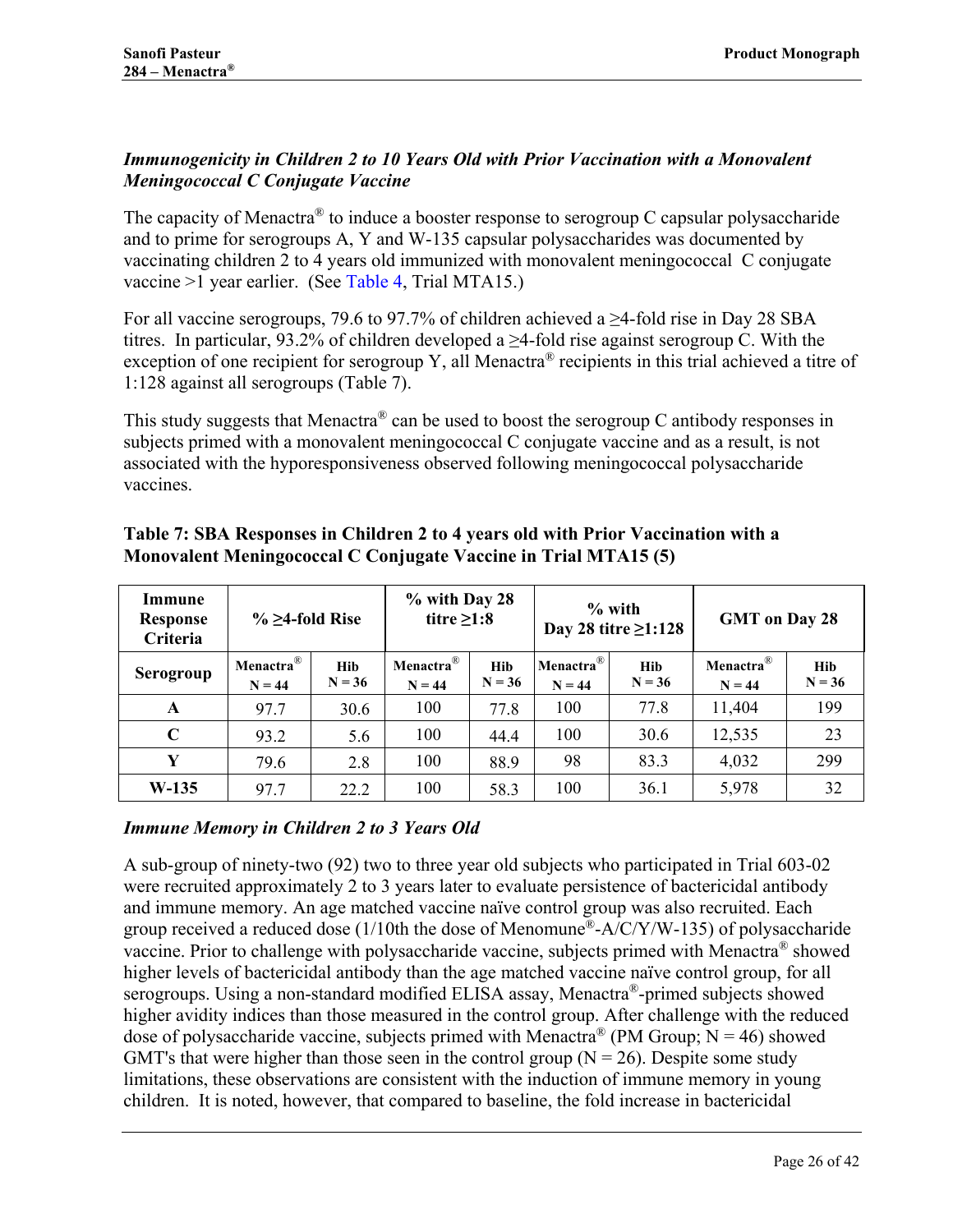antibody levels after the reduced dose polysaccharide vaccine, was significant in both the Menactra<sup>®</sup>-primed and the control groups.

### <span id="page-26-0"></span>**Immunogenicity in Adolescents 11 to 18 Years Old**

Results from the comparative clinical trial conducted in 881 adolescents 11 to 18 years old showed that the immune responses to Menactra® and Menomune®-A/C/Y/W-135 were similar for all four serogroups. (See [Table 8.](#page-26-1)) For all vaccine serogroups 98.2 to 100% of adolescents with undetectable SBA titre (<8) at baseline seroconverted to achieve a  $\geq$ 4-fold rise in Day 28 SBA titres. Furthermore 98.6 to 99.8% achieved antibody titre levels of 1:128 against the four serogroups. Seroprotection rates (SBA titre  $\geq$ 1:8) observed at Day 28 were 100, 99.8, 100 and 99.1% for serogroups A, C, Y and W-135, respectively.

| Immune<br><b>Response</b><br>Criteria | % Seroconversion<br>(Day 0 titre $\leq$ 1:8 and<br>Day $28 \ge 1:32$ |                                          | $\%$ $\geq$ 4-fold Rise            |                                                       | <b>GMT</b> on Day 28               |                                                       |
|---------------------------------------|----------------------------------------------------------------------|------------------------------------------|------------------------------------|-------------------------------------------------------|------------------------------------|-------------------------------------------------------|
| Serogroup                             | Menactra $^{\circledR}$<br>$N = 423$                                 | Menomune®-<br>$A/C/Y/W-135$<br>$N = 423$ | Menactra <sup>®</sup><br>$N = 423$ | Menomune <sup>®</sup> -<br>$A/C/Y/W-135$<br>$N = 423$ | Menactra <sup>®</sup><br>$N = 423$ | Menomune <sup>®</sup> -<br>$A/C/Y/W-135$<br>$N = 423$ |
| A                                     | 100<br>$(N = 81/81)$                                                 | 100<br>$(N = 93/93)$                     | 92.7                               | 92.4                                                  | 5,483                              | 3,246                                                 |
| $\mathbf C$                           | 98.7<br>$(N = 153/155)$                                              | 99.3<br>$(N = 151/152)$                  | 91.7                               | 88.7                                                  | 1,924                              | 1,639                                                 |
| Y                                     | 98.4<br>$(N = 60/61)$                                                | 100<br>$(N = 47/47)$                     | 81.8                               | 80.1                                                  | 1,322                              | 1,228                                                 |
| $W-135$                               | 98.2<br>$(N = 161/164)$                                              | 99.3<br>$(N = 138/139)$                  | 96.7                               | 95.3                                                  | 1,407                              | 1,545                                                 |

### <span id="page-26-1"></span>**Table 8: SBA Responses in Adolescents 11 to 18 Years Old in Trial MTA02 [\(5\)](#page-37-5)**

### *Concomitant Td Vaccination in Adolescents*

The concomitant use of Menactra® and Td was evaluated in a double-blind, randomized, controlled clinical trial conducted in 1,021 participants 11 to 17 years old. One group received Td and Menactra<sup>®</sup> (at separate injection sites) at Day 0 and a saline placebo 28 days later. The other group received Td and a saline placebo at Day 0 and Menactra<sup>®</sup> 28 days later. Sera were obtained approximately 28 days after each respective vaccination. As shown in [Table 9,](#page-27-0) for meningococcal serogroups C, Y and W-135, the proportion of participants with a 4-fold or greater rise in SBA titre was higher when Menactra<sup>®</sup> was given concomitantly with Td than when Menactra<sup>®</sup> was given one month following Td. Participants in this trial also achieved a much higher anti-diphtheria response when Td and Menactra® were administered concomitantly compared to separate administration with no significant change in adverse events. The clinical relevance of this finding has not been fully evaluated. No interference was observed in the immune response to the tetanus component following either concomitant or sequential vaccination.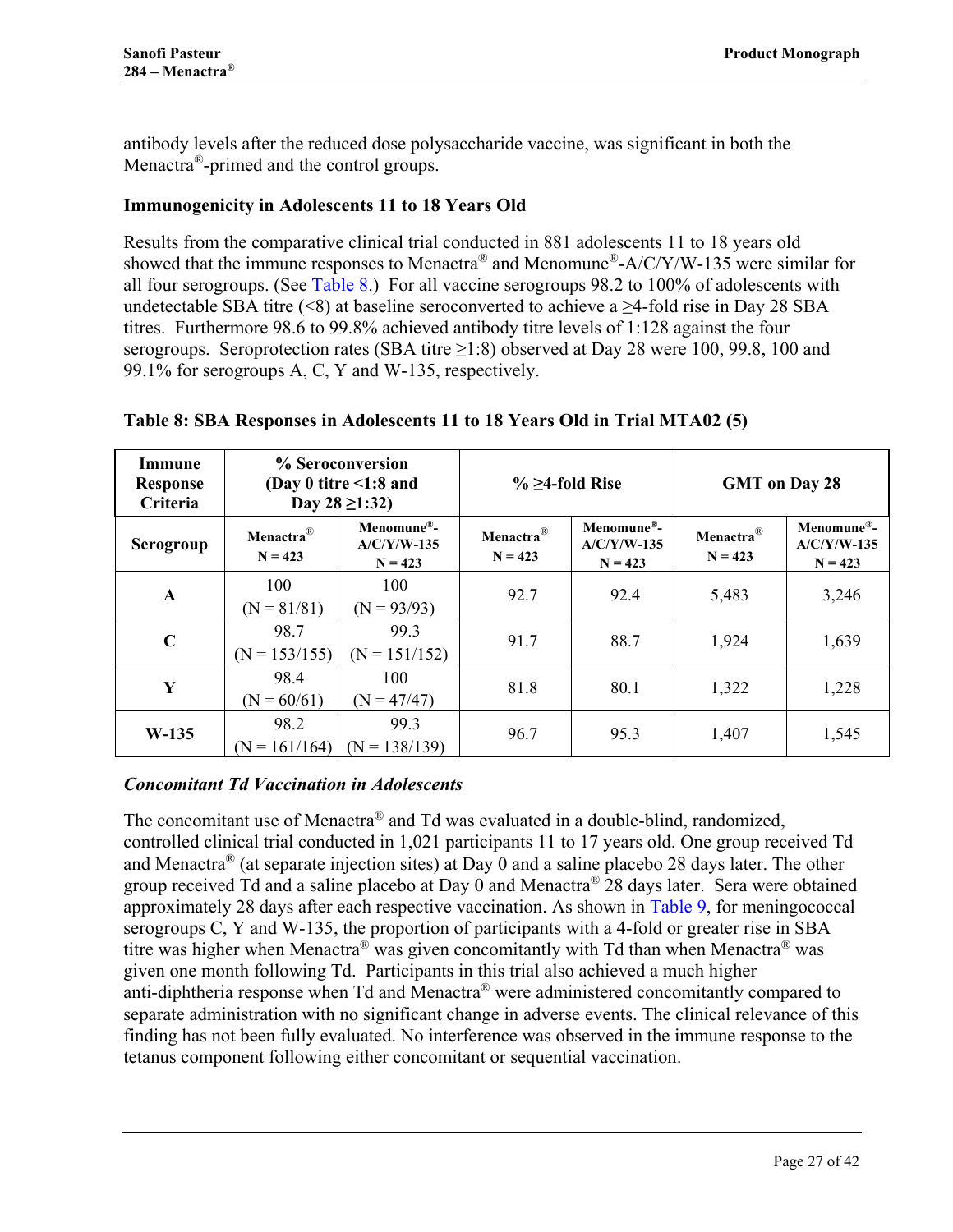|                      |                          |             | $Td^*$ + Menactra <sup>®</sup> † at<br>Day 0<br><b>Placebo at Day 28</b> | $Td + Placebo$ at<br>Day 0<br>Menactra <sup>®</sup> at Day 28 |        |
|----------------------|--------------------------|-------------|--------------------------------------------------------------------------|---------------------------------------------------------------|--------|
| Antigen              |                          | $N\ddagger$ |                                                                          | N‡                                                            |        |
| Tetanus              | $\% > 0.1$ IU/mL§        | 464         | 100                                                                      | 477                                                           | 100    |
|                      | <b>GMT</b>               | 464         | 11.5                                                                     | 477                                                           | 13.6   |
| Diphtheria           | $\% > 0.1$ IU/mL**       | 465         | 100                                                                      | 473                                                           | 100    |
|                      | <b>GMT</b>               | 465         | 120.9                                                                    | 473                                                           | 8.4    |
|                      | <b>GMT</b>               | 466         | 1,131.3                                                                  | 478                                                           | 10,391 |
| Serogroup A          | $\% \geq 4$ -fold rise†† | 465         | 90.1                                                                     | 478                                                           | 90.6   |
| Serogroup C          | <b>GMT</b>               | 466         | 5,059                                                                    | 478                                                           | 2,136  |
|                      | $\% \geq 4$ -fold rise   | 465         | 91.2                                                                     | 478                                                           | 82.4   |
| Serogroup Y          | <b>GMT</b>               | 466         | 3,391                                                                    | 478                                                           | 1,331  |
|                      | $\% \geq 4$ -fold rise   | 465         | 85.8                                                                     | 478                                                           | 65.1   |
| Serogroup<br>$W-135$ | <b>GMT</b>               | 466         | 4,195                                                                    | 478                                                           | 1,339  |
|                      | $\% \geq 4$ -fold rise   | 465         | 96.3                                                                     | 478                                                           | 87.7   |

#### <span id="page-27-0"></span>**Table 9: Comparison of Antibody Responses for Td and Menactra® for Participants 11 to 17 Years Old on Day 28 Following Respective Vaccinations in Trial MTA12 [\(5\)](#page-37-5)**

\* Response to Td assessed as follows: Tetanus ELISA and Diphtheria MIT (Micrometabolic Inhibition Test)  $(IU/mL).$ 

† Response to MENACTRA® assessed by Serum Bactericidal Assay with baby rabbit complement (SBA-BR).

‡ N = Total number of participants with valid serology results on Day 28 (and on Day 0 for assessment of %  $\geq$ 4-fold rise).

§ A serum tetanus antitoxin level of at least 0.01 IU/mL is considered the minimum protective level.

\*\* A serum diphtheria antitoxin level of 0.01 IU/mL is the lowest level giving some degree of protection. Antitoxin levels of at least 0.1 IU/mL are generally regarded as protective.

†† MENACTRA® when given concomitantly with Td was non-inferior to MENACTRA® when given 28 days after Td. Non-inferiority was assessed by the proportion of participants with a 4-fold or greater rise in SBA-BR titre for *N. meningitidis* serogroups A, C, Y and W-135 using a 10% non-inferiority margin and a one-sided Type I error rate of 0.05.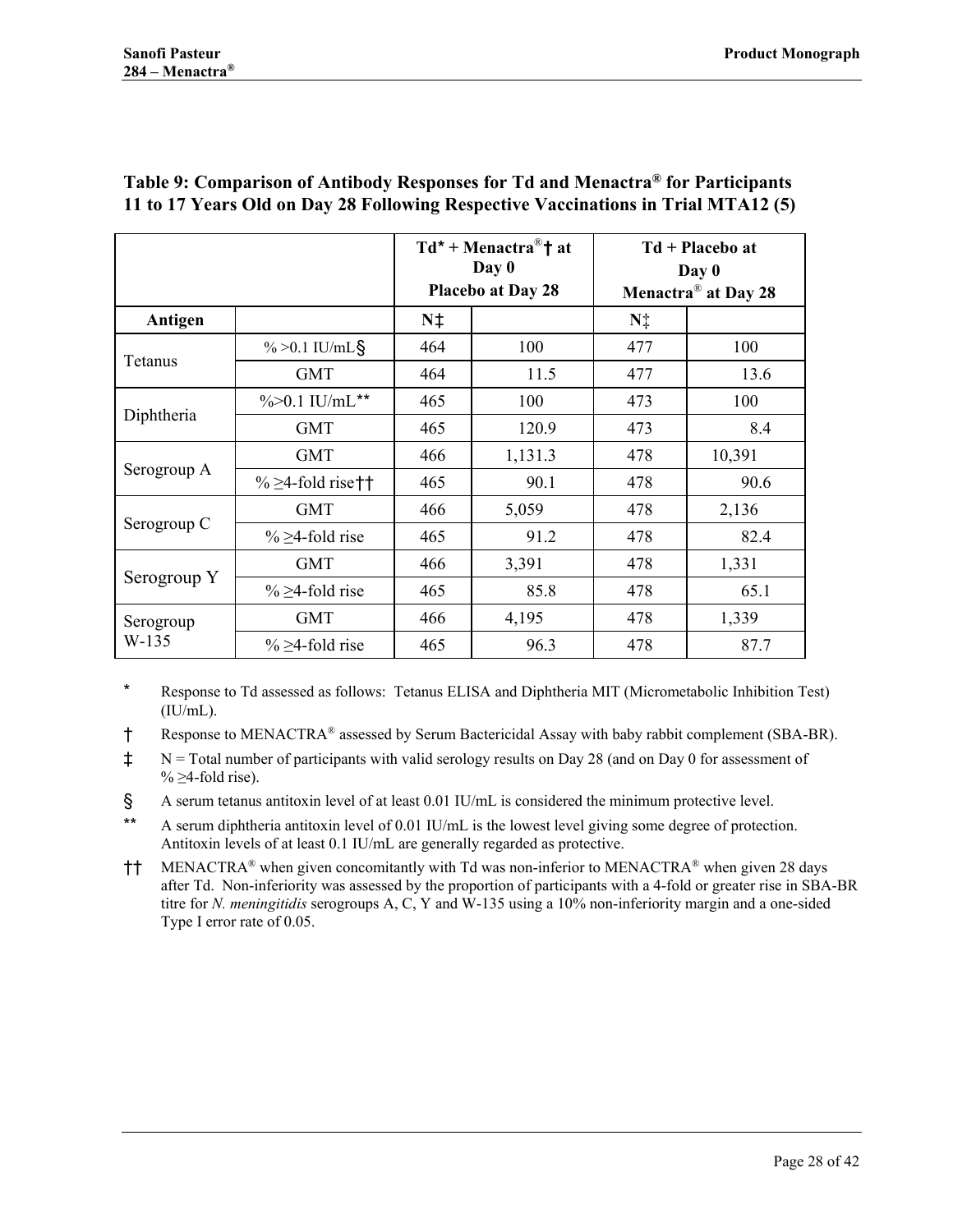# <span id="page-28-0"></span>**Immunogenicity in Adults 18 to 55 Years Old**

Results from the comparative clinical trial conducted in 2,554 adults 18 to 55 years old showed that the immune responses to Menactra<sup>®</sup> and Menomune<sup>®</sup>-A/C/Y/W-135 were similar for all four serogroups. (See [Table 10.](#page-28-7)) For all vaccine serogroups 90.7 to 100% of participants with undetectable SBA titre (<8) at baseline seroconverted to achieve a  $\geq$ 4-fold rise in Day 28 SBA titres. Furthermore 97 to 99.8% achieved antibody titre levels of 1:128 against the four serogroups. Seroprotection rates (SBA titre  $\geq$ 1:8) observed at Day 28 were 100, 99.8, 98.4 and 99.3% for serogroups A,C,Y and W-135, respectively.

| Immune<br><b>Response</b><br>Criteria | % Seroconversion<br>(Day 0 titre $\leq$ 1:8 and<br>Day 28 titre $\geq$ 1:32) |                                            | $\%$ $\geq$ 4-fold Rise              |                                            | <b>GMT</b> on Day 28                 |                                            |
|---------------------------------------|------------------------------------------------------------------------------|--------------------------------------------|--------------------------------------|--------------------------------------------|--------------------------------------|--------------------------------------------|
| Serogrou<br>p                         | Menactra <sup>®</sup><br>$N = 1,280$                                         | Menomune®-<br>$A/C/Y/W-135$<br>$N = 1,098$ | Menactra <sup>®</sup><br>$N = 1,280$ | Menomune®-<br>$A/C/Y/W-135$<br>$N = 1,098$ | Menactra <sup>®</sup><br>$N = 1,280$ | Menomune®-<br>$A/C/Y/W-135$<br>$N = 1,098$ |
| $\mathbf{A}$                          | 100<br>$(N = 156/156)$                                                       | 99.3<br>$(N = 143/144)$                    | 80.5                                 | 84.6                                       | 3,897                                | 4,114                                      |
| $\mathbf C$                           | 99.4<br>$(N = 343/345)$                                                      | 97.7<br>$(N = 297/304)$                    | 88.5                                 | 89.7                                       | 3,231                                | 3,469                                      |
| Y                                     | 90.7<br>$(N = 253/279)$                                                      | 96.9<br>$(N = 221/228)$                    | 73.5                                 | 79.4                                       | 1,750                                | 2,449                                      |
| $W-135$                               | 96.5<br>$(N = 360/375)$                                                      | 99.1<br>$(N = 325/328)$                    | 89.4                                 | 94.4                                       | 1,271                                | 1,871                                      |

#### <span id="page-28-7"></span>**Table 10: SBA Responses in Adults 18 to 55 Years Old in Trial MTA09 [\(5\)](#page-37-5)**

<span id="page-28-3"></span><span id="page-28-2"></span><span id="page-28-1"></span>*Concomitant Salmonella typhi Vi Capsular Polysaccharide Vaccination, (Typhim Vi®***)** *in Adults*

<span id="page-28-6"></span><span id="page-28-5"></span><span id="page-28-4"></span>The concomitant use of Menactra**®** and Typhim Vi® (recommended for certain travellers) was evaluated in a double-blind, randomized, controlled clinical trial conducted in 945 participants 18 to 55 years old. One group received Typhim Vi® and Menactra**®** (at separate injection sites) at Day 0 and a saline placebo 28 days later. The other group received Typhim Vi® and a saline placebo at Day 0 and Menactra**®** 28 days later. Sera were obtained approximately 28 days after each respective vaccination. The immune responses to Menactra**®** and to Typhim Vi® when given concurrently were comparable to the immune response when Menactra**®** or Typhim Vi® was given alone.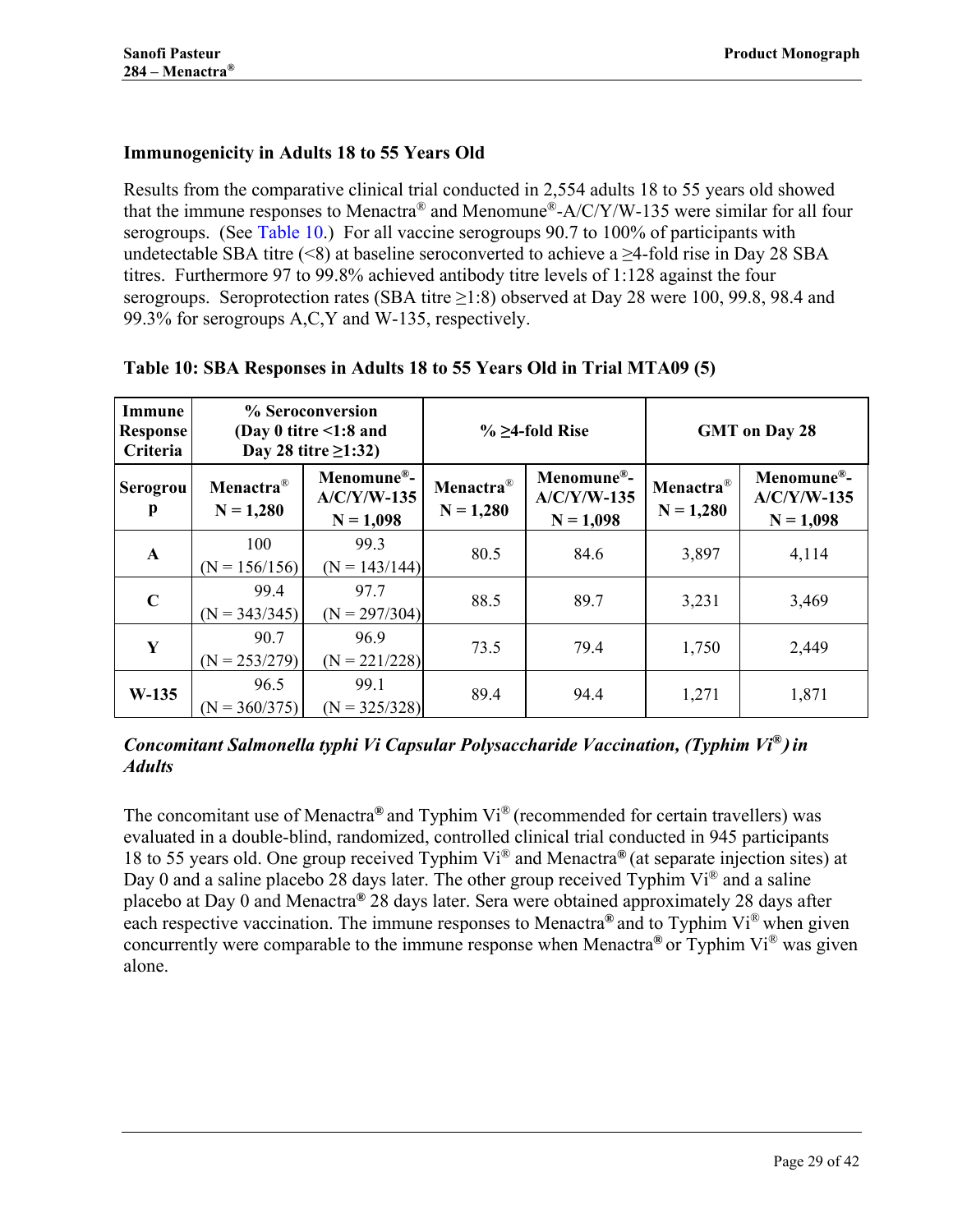### <span id="page-29-0"></span>**Kinetics of the Immune Response**

There are no data on the kinetics of the response with Menactra<sup>®</sup>.

### <span id="page-29-1"></span>**Duration of Protection**

A group of 2 to 3 year old children  $(N = 92)$ , were followed for 2 to 3 years after a single dose of Menactra<sup>®</sup>. These participants had 1.7- to 5.2-fold higher bactericidal antibody levels than an age-matched vaccine naïve control group. Conjugation of the capsular polysaccharide antigens to the diphtheria protein converts a T-cell independent response to one that is T-cell dependent. However, the duration of protection against invasive meningococcal disease remains unknown. A subgroup of these subjects was challenged with a reduced dose of meningococcal polysaccharide vaccine. The bactericidal antibody levels on Day 28 post-challenge were higher in the Menactra<sup>®</sup>-primed subjects (N = 46) than the control group (N = 26). This antibody response is consistent with immune memory. It is noted, however, that compared to baseline, the fold increase in bactericidal antibody levels after the reduced dose polysaccharide vaccine, was significant in both the Menactra®-primed and the control groups.

### <span id="page-29-2"></span>**Clinical Trial Adverse Drug Reactions**

Clinical trials are conducted under very specific conditions, therefore, the adverse drug reaction rates observed in the clinical trials may not reflect the rates observed in practice and should not be compared to the rates in the clinical trials of another drug. Adverse drug reaction information from clinical trials is useful for identifying drug-related adverse events and for approximating rates.

### <span id="page-29-3"></span>**Summary of Safety Studies**

The safety of Menactra® was evaluated in 3569 infants and toddlers in the US in 4 clinical trials. Of these, 808 subjects received a second dose of Menactra® alone at 12 to 15 months of age and 2455 subjects received a second dose of Menactra<sup>®</sup> concomitantly with routinely recommended pediatric vaccines at 12 months. A total of 797 subjects in the control groups received two or more routinely recommended pediatric vaccines at 12 months of age.

The safety of Menactra® was evaluated in 9 clinical studies that enrolled 10,100 participants 2 to 55 years old who received Menactra® and 5,262 participants who received Menomune®- A/C/Y/W-135. There were no substantive differences in demographic characteristics between the vaccine groups. Among Menactra® recipients 2 to 55 years of age, 24.4, 36.9 and 38.7% were in the 2-10, 11-18 and 18-55 -year age groups, respectively. Among Menomune®-A/C/Y/W-135 recipients 2 to 55 years of age, 42.2, 26.8 and 30.9% were in the 2-10, 11-18 and 18-55-year age groups, respectively.

Solicited injection site and systemic reactions were monitored daily for 7 days post-vaccination using a diary card. Participants were monitored for 28 days (30 days for infants and toddlers) for unsolicited adverse events and for 6 months post-vaccination for visits to an emergency room, unexpected visits to an office physician and serious adverse events. Unsolicited adverse event information was obtained either by telephone interview or at an interim clinic visit. Information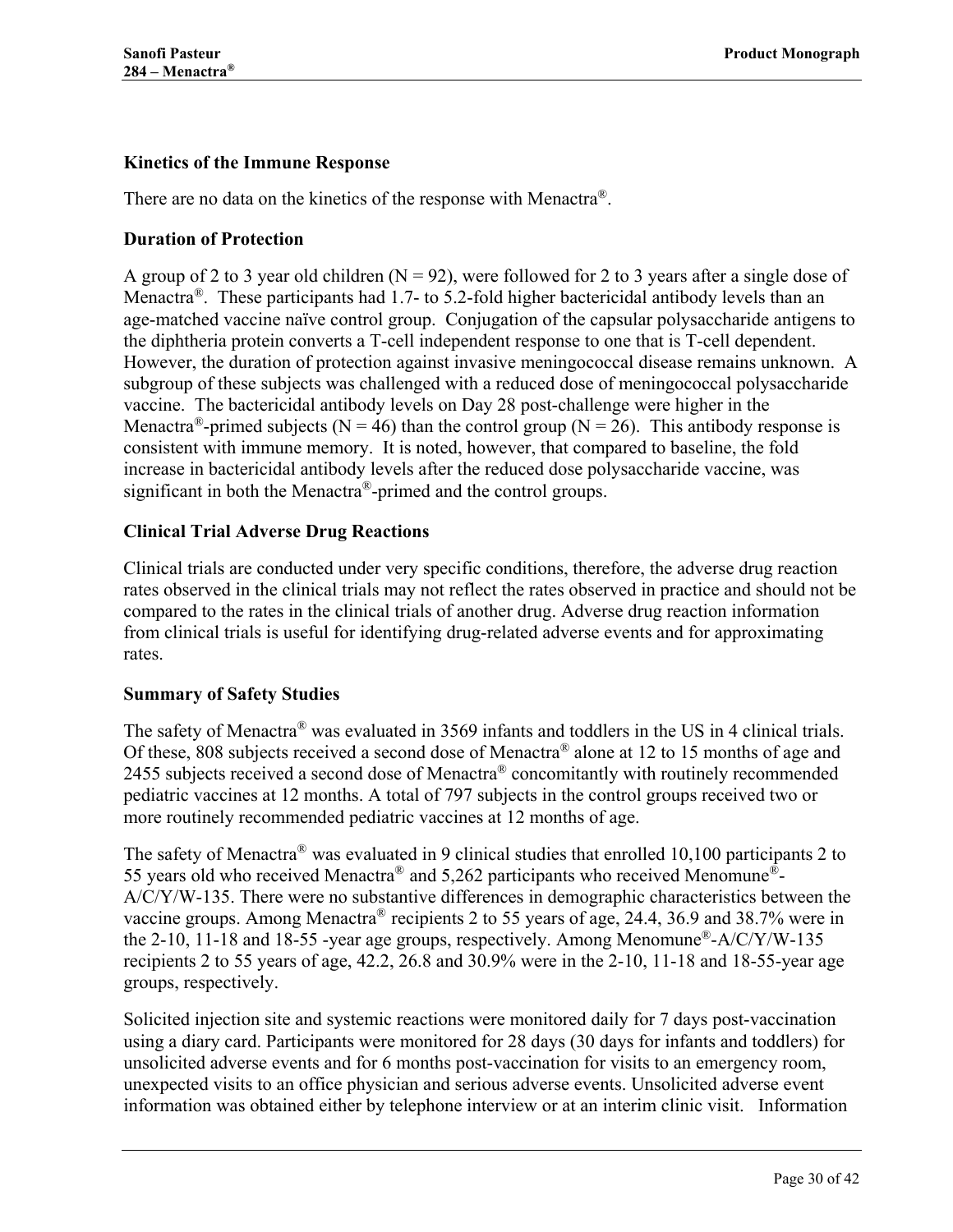regarding adverse events that occurred in the 6 month post-vaccination time period was obtained via a scripted telephone interview.

### <span id="page-30-0"></span>**Safety Summary in Infants and Toddlers**

Three Phase 3 trials (MTA44, MTA37 and MTA 48) evaluated the safety of Menactra<sup>®</sup> in 3267 subjects where the second dose of Menactra was administered either alone or concomitantly with licensed vaccines at 12 months of age. The percentage of subjects with any solicited injection site reactions at the Menactra® injection site was comparable across the study groups: 41% to 52% after the first dose of Menactra® at 9 months and 43% to 58% after second dose of Menactra at 12 months administered alone or with concomitant licensed vaccines. At any of the injection sites, the most common solicited reaction was tenderness.

Solicited systemic reactions were reported in 64 % to 71% of subjects across the study groups after the first dose of Menactra® at 9 months, in 56% to 74% of subjects after second dose of Menactra at 12 months administered alone or with concomitant licensed vaccines, and in 75% to 77% of subjects in control groups that received only licensed vaccines. Irritability was the most common solicited systemic reaction reported after either the 9-month or the 12-month vaccination(s).

### <span id="page-30-1"></span>**Safety Summary in Children 2 to 10 Years Old**

The safety profile of Menactra<sup>®</sup> in children 2 to 10 years of age was evaluated in 3 clinical trials that enrolled over 2,400 children who received Menactra® and over 2,200 children who received Menomune<sup>®</sup>-A/C/Y/W-135. Two of the studies documented the safety profile of Menactra<sup>®</sup> in a meningococcal vaccinated naïve population [\(Table 4,](#page-19-0) Trials 603-02 and MTA08). The third study documented the safety profile of Menactra® in children previously vaccinated with a monovalent meningococcal C conjugate vaccine (non-naïve population) [\(Table 4,](#page-19-0) Trial MTA15). The safety profile of Menactra<sup>®</sup> is reported separate for these two populations.

The majority of the solicited injection site and systemic reactions reported within 7 days after vaccination were mild, with a mean duration of no more than 3 days for the injection site reactions and less than 4 days for the systemic reactions.

#### *Safety in Meningococcal-vaccine Naïve Population*

The most commonly reported solicited adverse reaction was pain at the injection site (40 to 48% of the participants).

Severe injection site and systemic reactions were uncommon. Severe injection site reactions occurred more frequently after Menactra<sup>®</sup> than after Menomune<sup>®</sup>-A/C/Y/W-135 in both trials. Severe systemic reactions occurred with similar frequency after Menactra<sup>®</sup> and Menomune<sup>®</sup>-A/C/Y/W-135 in Trial MTA08, but they were more frequent after Menactra® than after Menomune<sup>®</sup>-A/C/Y/W-135 in Trial 603-02 (7.6% of children who received Menactra<sup>®</sup> compared to 3.6% of children who received Menomune<sup>®</sup>-A/C/Y/W-135) although this trial was not statistically powered to detect significant differences for these reactions between the two trial groups.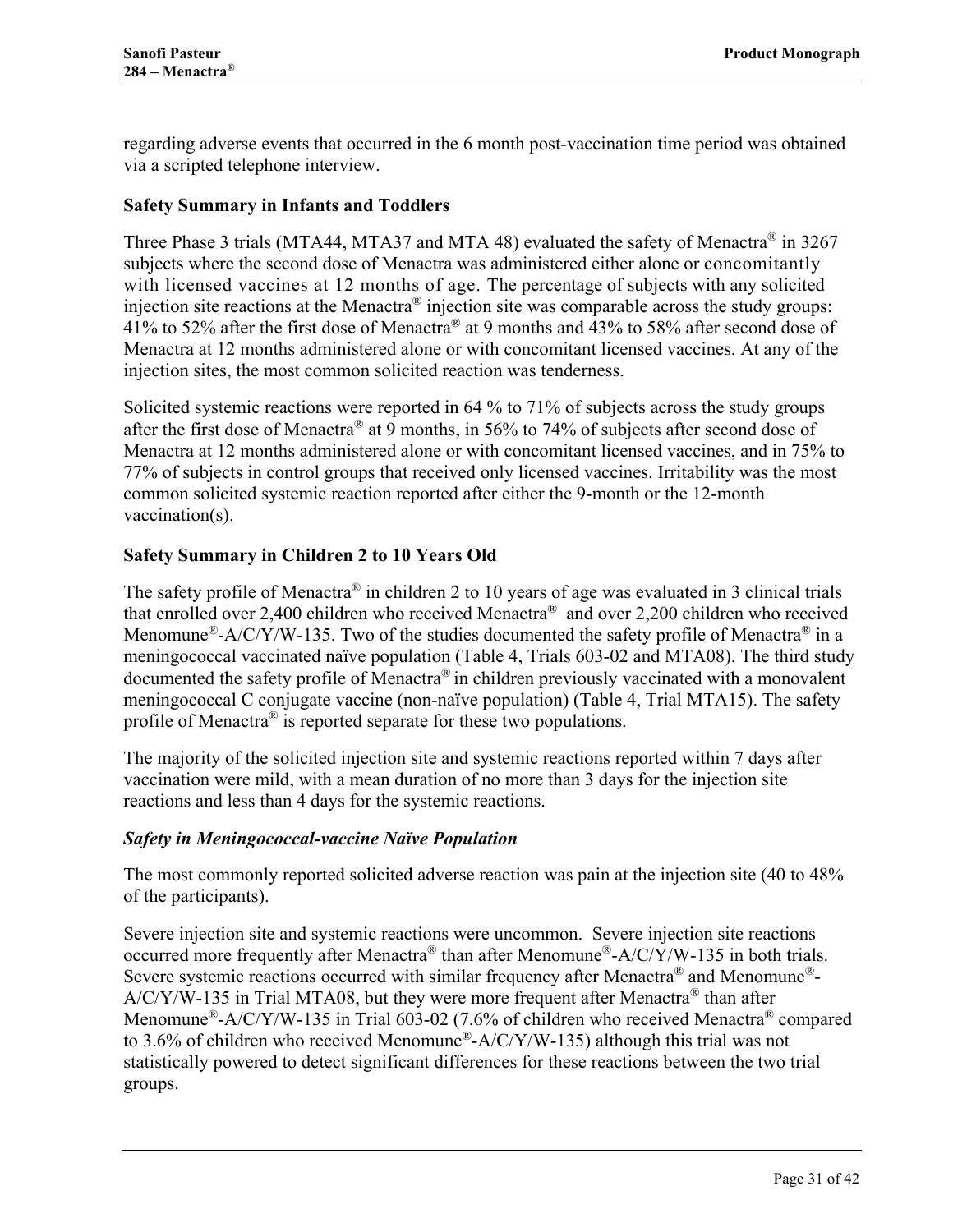### *Safety in Children Previously Vaccinated with Meningococcal Group C Conjugate Vaccine*

Trial MTA15, performed in the UK, documented the safety profile of Menactra<sup>®</sup> compared with another PS-protein conjugated vaccine [Hib (PRP/T)] when used in children (mean age 3 years) previously vaccinated with a monovalent meningococcal C conjugate vaccine. The most commonly reported solicited adverse reaction was irritability (reported by 57% of the participants).

No participant vaccinated with Menactra® presented with a probably or definitely related adverse event.

### <span id="page-31-0"></span>**Safety Summary in Participants 11 to 55 Years Old**

The safety of Menactra® was evaluated in 6 clinical studies that enrolled 7,640 participants 11 to 55 years old who received Menactra® and 3,041 participants who received Menomune®- A/C/Y/W-135. There were no substantive differences in demographic characteristics between the vaccine groups. Among Menactra<sup>®</sup> recipients of all ages, 21.3, 53.2 and 25.5% were in the 11 to 14, 15 to 25 and 26 to 55 year age groups, respectively. Among Menomune®-A/C/Y/W-135 recipients of all ages, 16.1, 51.9 and 32.0% were in the 11 to 14, 15 to 25 and 26 to 55 year age groups, respectively.

The most commonly reported solicited adverse reactions were pain at the injection site and headache (respectively 55 and 37% in the whole population).

The two primary safety studies were randomized, active-controlled trials that enrolled participants 11 to 18 years old (Menactra®,  $N = 2,270$ ; Menomune®-A/C/Y/W-135,  $N = 972$ ) and 18 to 55 years old (Menactra®, N = 1,384; Menomune®-A/C/Y/W-135, N = 1,170), respectively. At least 94% of participants from the two studies completed the 6-month follow-up evaluation.

### <span id="page-31-1"></span>**Adverse Events in Concomitant Vaccine Studies**

### *Safety with Concomitant Pediatric Vaccines*

The study design and number of participants in Trials MTA37, MTA44 and MTA48, are described in [Table 4.](#page-19-0) The frequencies of solicited reactions reported in toddlers that received the second dose of Menactra<sup>®</sup> concomitantly with routine pediatric vaccines at 12 months of age were comparable to those reported in the control groups administered only routine pediatric vaccines. The most frequently reported solicited injection site and systemic reactions were tenderness and irritability (see [Table 11\)](#page-32-0). The majority of solicited injection site and systemic reactions were of Grade 1 or Grade 2 intensity and resolved within 3 days after vaccination.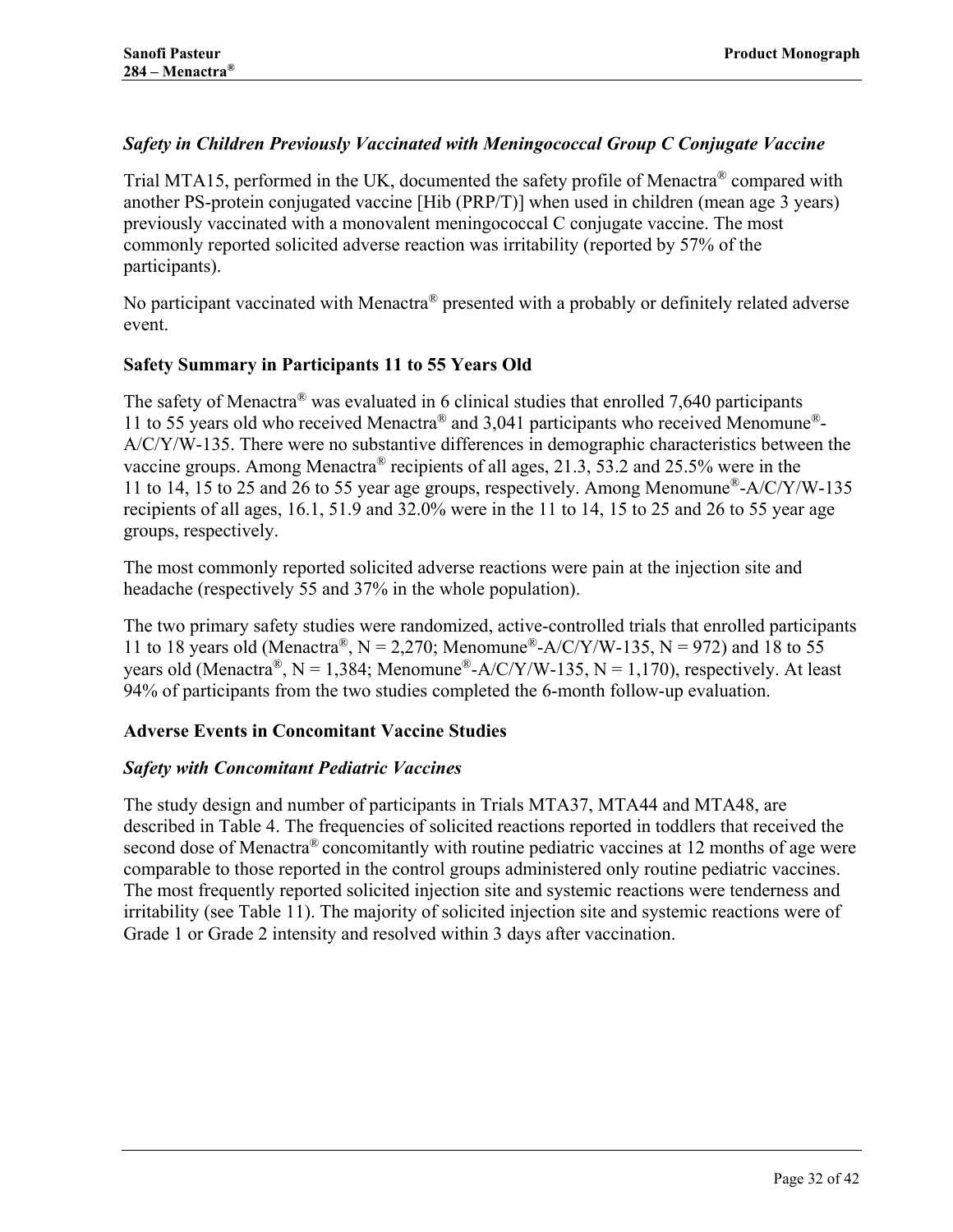<span id="page-32-0"></span>

| Table 11: Percentage of Solicited Reactions Reported in Toddlers After the Second Dose of |  |
|-------------------------------------------------------------------------------------------|--|
| Menactra® With Concomitant Vaccines at 12 months of Age (Trials MTA37, MTA44 and          |  |
| <b>MTA48)</b>                                                                             |  |

|                                   |                             | Menactra <sup>®</sup><br>$(N=632)$ | Menactra <sup>®+</sup><br><b>MMRV</b><br>$(N=825)$ | Menactra <sup>®+</sup><br><b>PCV</b><br>$(N=621)$ | Menactra <sup>®+</sup><br><b>MMRV</b><br>$+ PCV + HepA$<br>$(N=938)$ |
|-----------------------------------|-----------------------------|------------------------------------|----------------------------------------------------|---------------------------------------------------|----------------------------------------------------------------------|
| Subjects with:                    | Intensity                   |                                    | $\frac{0}{0}$                                      | $\frac{0}{0}$                                     | $\frac{0}{0}$                                                        |
| <b>Injection Site Reactions*:</b> |                             |                                    |                                                    |                                                   |                                                                      |
| <b>Tenderness</b>                 | $Any\dagger$                | 35.2                               | 38.1                                               | 48.9                                              | 48.5                                                                 |
|                                   | Grade $3‡$                  | 0.3                                | 0.8                                                | 1.2                                               | 1.3                                                                  |
| <b>Erythema</b>                   | Any                         | 23.3                               | 24.2                                               | 26.6                                              | 30.1                                                                 |
|                                   | Grade 3§                    | 1.5                                | 2.6                                                | 2.8                                               | 0.1                                                                  |
| <b>Swelling</b>                   | Any                         | 11.1                               | 13.4                                               | 16.1                                              | 16.2                                                                 |
|                                   | Grade 3 <sup>§</sup>        | 0.8                                | 1.5                                                | 1.2                                               | 0.1                                                                  |
| <b>Systemic Reactions:</b>        |                             |                                    |                                                    |                                                   |                                                                      |
| <b>Fever Any Route</b>            | Any                         | 13.7                               | 22.4                                               | 20.2                                              | 24.5                                                                 |
|                                   | Grade 3**                   | 0.7                                | 2.7                                                | 1.7                                               | 1.9                                                                  |
| <b>Vomiting</b>                   | Any                         | 7.1                                | 10.4                                               | 9.7                                               | 11.0                                                                 |
|                                   | Grade 3 <sup>tt</sup>       | 0.8                                | 0.6                                                | 0.0                                               | 0.2                                                                  |
| <b>Crying Abnormal</b>            | Any                         | 30.1                               | 40.2                                               | 37.0                                              | 40.0                                                                 |
|                                   | Grade 3 <sup>##</sup>       | 1.9                                | 2.3                                                | 3.5                                               | 2.3                                                                  |
| <b>Drowsiness</b>                 | Any                         | 27.2                               | 32.1                                               | 33.1                                              | 39.8                                                                 |
|                                   | Grade 3SS                   | 0.3                                | 0.9                                                | 0.8                                               | 1.1                                                                  |
| <b>Appetite Lost</b>              | Any                         | 25.4                               | 31.9                                               | 29.7                                              | 35.7                                                                 |
|                                   | Grade 3***                  | 1.9                                | 1.5                                                | 2.0                                               | 2.2                                                                  |
|                                   | Any                         | 48.5                               | 58.7                                               | 58.3                                              | 62.1                                                                 |
| <b>Irritability</b>               | Grade<br>$3$ <sup>ttt</sup> | 3.0                                | 3.3                                                | 4.2                                               | 3.5                                                                  |

<span id="page-32-2"></span><span id="page-32-1"></span>\* Solicited Injection Site Reactions that occurred at the Menactra Injection Site

<span id="page-32-3"></span>† Any denotes the proportion of participants reporting a reaction regardless of severity

<span id="page-32-4"></span>‡ Grade 3: cries when injected limb is moved or the movement of the injected limb is reduced

<span id="page-32-5"></span>§ Grade  $3: \geq 2.0$  in

- <span id="page-32-6"></span>\*\* Grade  $3: > 39.5$ °C
- <span id="page-32-7"></span>†† Grade 3: ≥ 6 episodes per 24 hours or requiring parenteral hydration
- <span id="page-32-8"></span> $\ddagger$  Grade 3: > 3 hours
- <span id="page-32-9"></span>§§ Grade 3: Sleeping most of the time or difficult to wake up
- <span id="page-32-10"></span>\*\*\* Grade 3: Refuses  $\geq$  3 feeds/meals or refuses most feeds/meals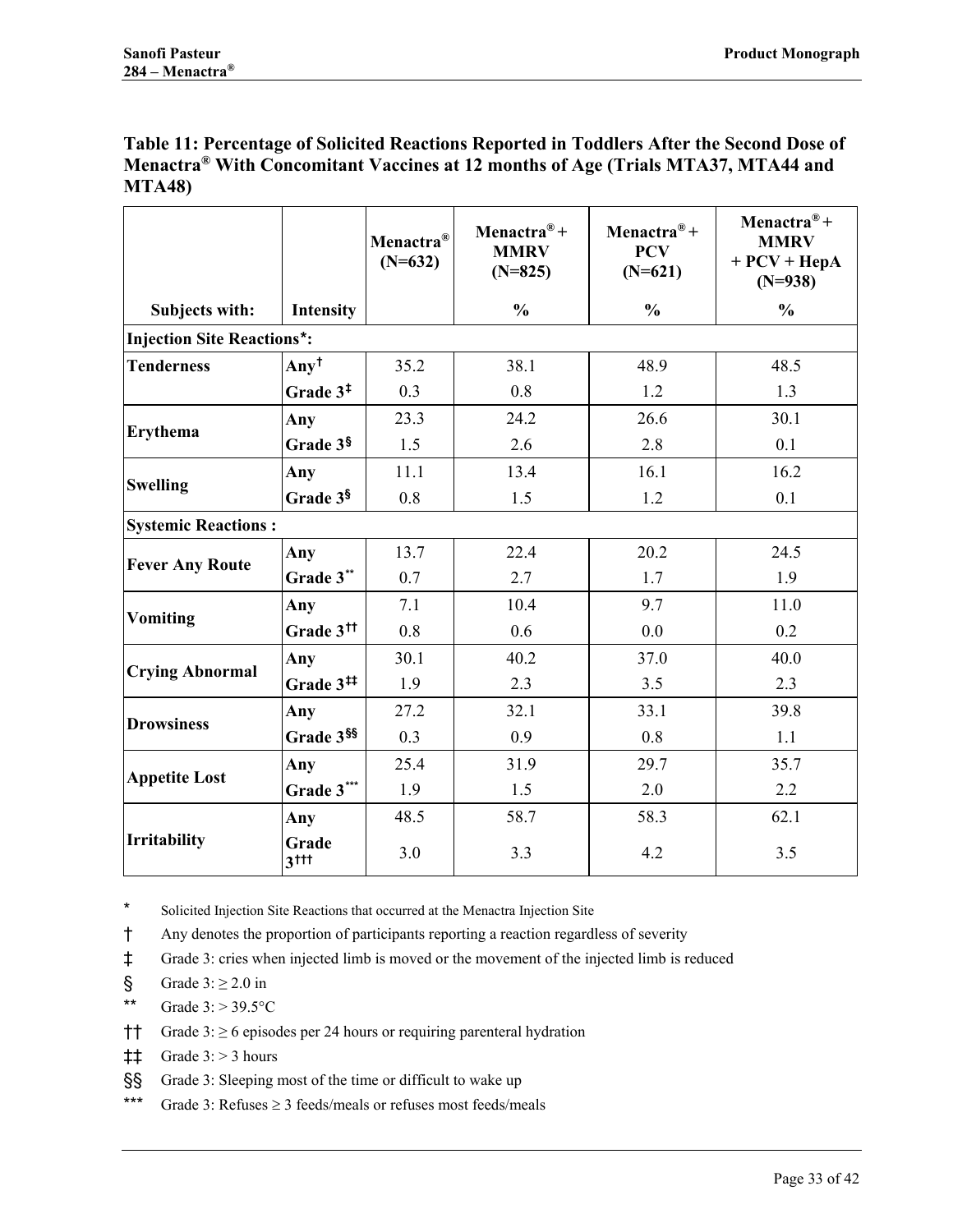$\overline{a}$ 

††† Grade 3: Inconsolable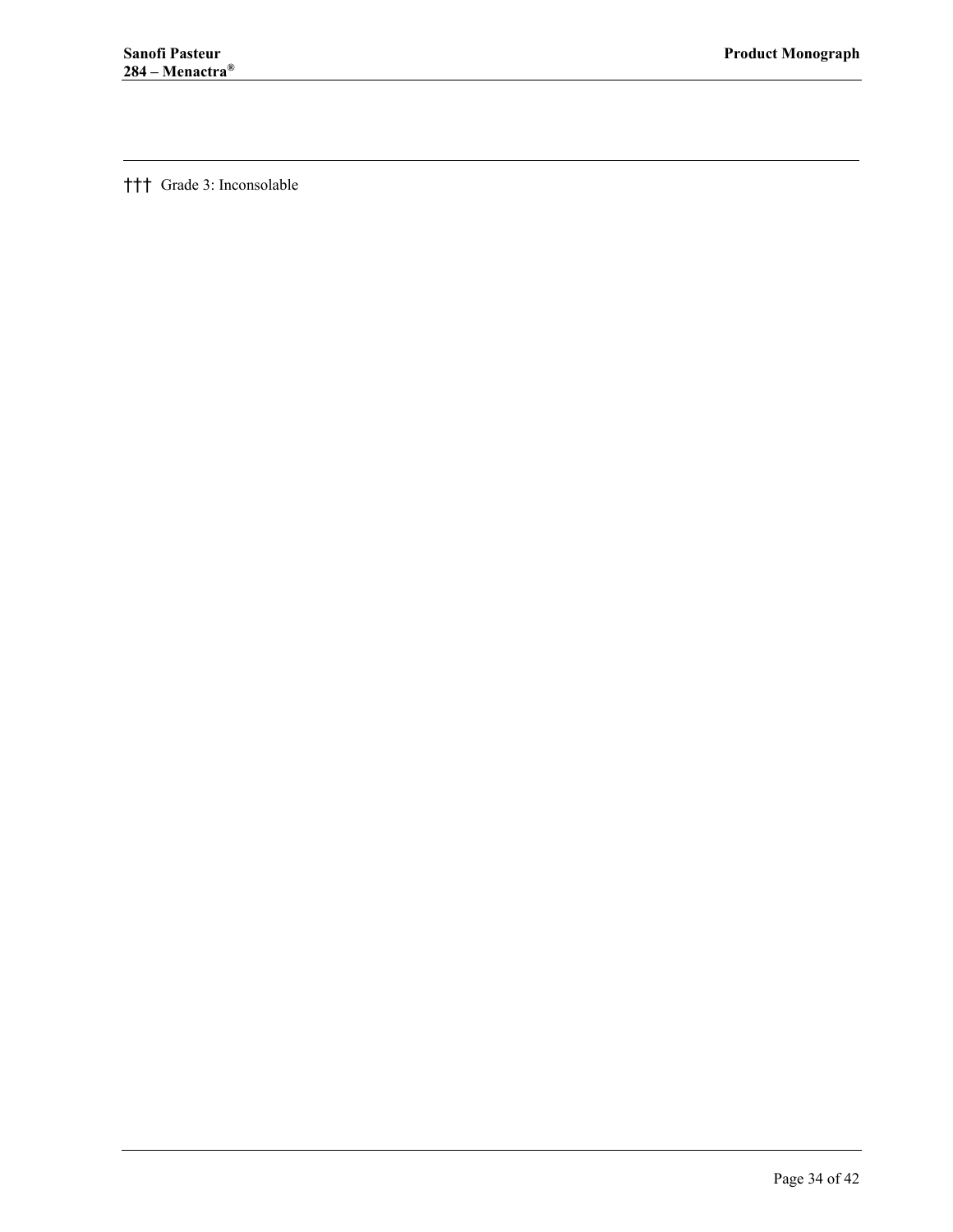# *Safety with Concomitant Td Vaccine*

See [Table 4](#page-19-0) for a description of the study design (Trial MTA12) and number of participants. The two vaccine groups reported similar frequencies of injection site pain, induration, redness and swelling at the Menactra® injection site and Td injection site. Pain was the most frequent injection site reaction reported at both the Menactra® and Td injection sites. More participants experienced pain after Td vaccination than after Menactra<sup>®</sup> vaccination (71 versus 53%). The majority (66-77%) of injection site solicited reactions for both groups at either injection site were reported as mild and resolved within 3 days post-vaccination.

The overall rate of systemic adverse events was higher when Menactra® and Td vaccines were given concomitantly than when Menactra® was administered 28 days after Td. In both groups, the most common reactions were headache (Menactra<sup>®</sup> + Td, 36%; Td + Placebo, 34%; Menactra<sup>®</sup> alone, 22%) and fatigue (Menactra<sup>®</sup> + Td, 32%; Td + Placebo, 29%; Menactra<sup>®</sup> alone, 17%). No important differences in rates of malaise, diarrhea, anorexia, vomiting, or rash were observed between the groups. Fever  $\geq 40.0$ °C occurred in  $\leq 0.5\%$  in all groups. No seizures occurred in either group.

# **Safety with Concomitant Typhim Vi® Vaccine**

See [Table 4](#page-19-0) for a description of the study design and number of participants. The two vaccine groups reported similar frequencies of injection site pain, induration, redness and swelling at the Menactra<sup>®</sup> injection site, as well as at the Typhim Vi<sup>®</sup> injection site. Pain was the most frequent injection site reaction reported at both the Menactra® and Typhim Vi® injection site. More participants experienced pain after Typhim Vi<sup>®</sup> vaccination than after Menactra<sup>®</sup> vaccination (76 versus 47%). The majority (70-77%) of injection site solicited reactions for both groups at either injection site were reported as mild and resolved within 3 days post-vaccination. In both groups, the most common systemic reaction was headache (Menactra<sup>®</sup> + Typhim Vi<sup>®</sup>, 41%; Typhim Vi<sup>®</sup> + Placebo, 42%; Menactra<sup>®</sup> alone, 33%) and fatigue (Menactra<sup>®</sup> + Typhim Vi<sup>®</sup>, 38%; Typhim Vi<sup>®</sup> + Placebo, 35%; Menactra® alone, 27%). No important differences in rates of malaise, diarrhea, anorexia, vomiting, or rash were observed between the groups. Fever  $\geq 40.0^{\circ}$ C and seizures were not reported in either group.

### <span id="page-34-0"></span>**Serious Adverse Events (SAE) in All Safety Studies**

In infants and toddlers who received 2 doses of Menactra® alone (at 9 months and 12 months) or the second dose of Menactra® with concomitant routine pediatric vaccines, the percentage of subjects with at least one SAE after each vaccination was 2.0% to 2.5%. In participants who received one or more pediatric vaccines without the co-administration of Menactra<sup>®</sup> at 12 months of age, SAEs occurred at a rate of 1.6% to 3.6 % depending on the number and type of vaccines received.

During nine clinical safety studies performed in 2 to 55 year-old participants, 1.8% (105/10,100) of participants who received Menactra<sup>®</sup> and  $1.1\%$  (57/5,262) of participants who received Menomune<sup>®</sup>-A/C/Y/W-135 experienced at least one SAE. The events reported were consistent with events expected in healthy children, adolescent and adult populations. [\(5\)](#page-37-5)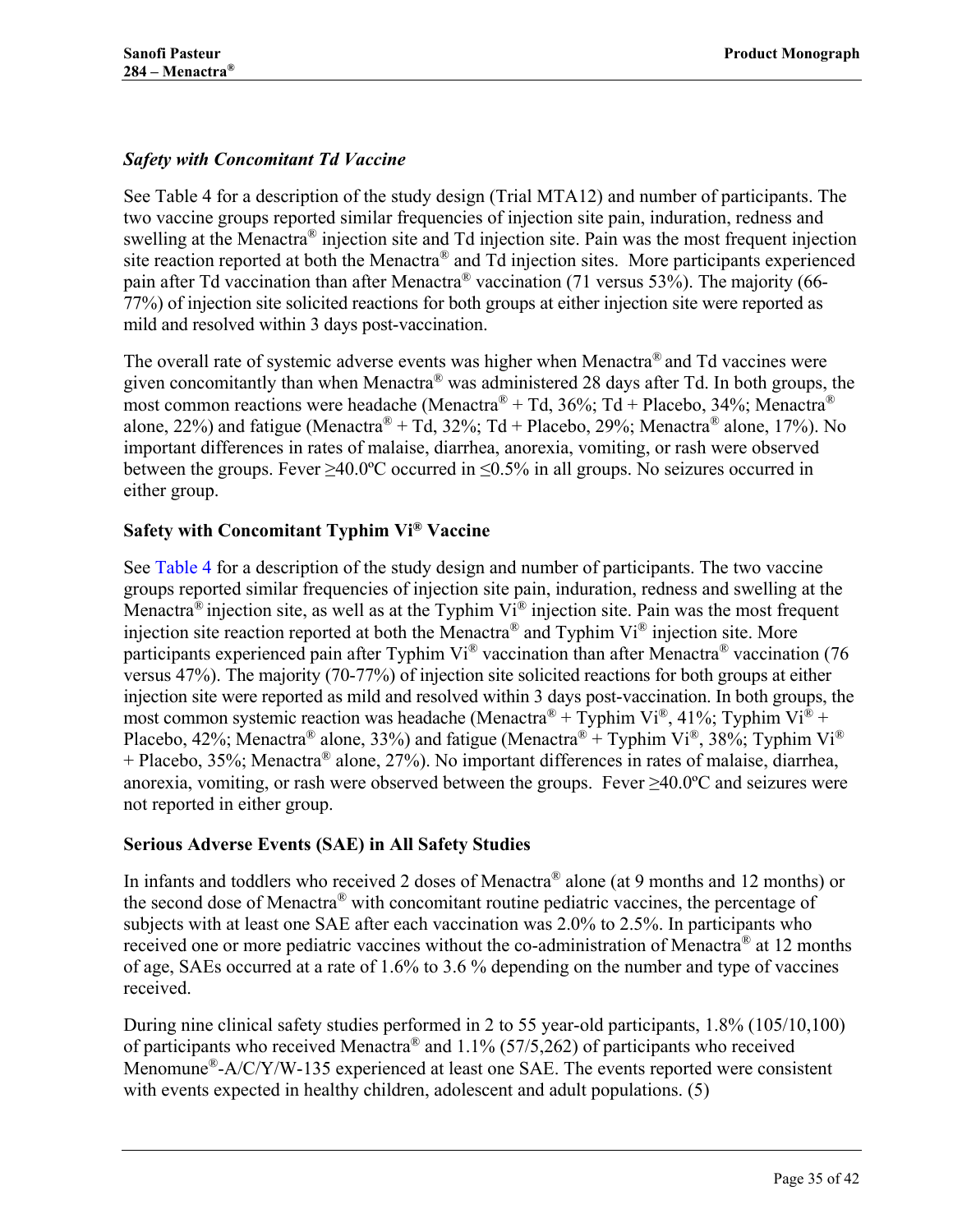### <span id="page-35-0"></span>**Non-Clinical Safety Data**

Data in animals revealed no unexpected findings and no target organ toxicity. [\(5\)](#page-37-5)

A toxicological study in rats demonstrated that one or two intramuscular administrations of one human dose per animal did not show toxicity. [\(5\)](#page-37-5)

#### <span id="page-35-1"></span>**Incompatibilities / Compatibilities**

<span id="page-35-2"></span>This vaccine must not be mixed with other vaccines or medicinal products in the same syringe.

#### **ADDITIONAL RELEVANT INFORMATION**

Invasive Meningococcal Disease (IMD) continues to be an important cause of illness, death and long-term disability.

IMD has three main presentations: meningococcemia, meningococcal meningitis and meningococcal pneumonia with a combined mortality rate of 10%. Death typically occurs within 24-48 hours of onset of symptoms. Of those who survive the disease, 11 to 19% are permanently disabled as a result of neurological sequelae including hearing loss, speech disorders, mental retardation, seizures and paralysis. Disease survivors can also suffer from loss of limbs, lung damage and psychological disorders. Meningococcemia is the most aggressive form of the disease, with a case fatality rate of 20 to 40%. Early clinical manifestations are often difficult to distinguish from more common but less serious illness such as influenza. IMD outbreaks in the U.S. represent a small portion of the occurrence of IMD; 95 to 97% of IMD occurs in sporadic cases. [\(12\)](#page-37-13) [\(13\)](#page-37-14)

Humans are the only identified reservoir and vector of *N. meningitidis*. In most cases carriage is asymptomatic, but healthy carriers may spread the bacteria in respiratory droplets to others who are susceptible to invasive meningococcal disease. *N. meningitidis* is believed normally to be present in the nasopharynx of 10 to 25% of the population, though this carriage rate may be much higher in epidemics. [\(14\)](#page-37-15)

There are 5 serogroups (A, B, C, Y and W-135) that are responsible for nearly all endemic and epidemic disease around the world. The global and Canadian epidemiology of IMD is dynamic with the dominant serogroups constantly changing. [\(15\)](#page-37-16)

In the United States, the proportion of cases caused by serogroup Y increased significantly from 2% in 1989-1991 to approximately one third of cases affecting all age groups. Serogroup Y has been reported to cause outbreaks in military personnel and in nursing homes. [\(12\)](#page-37-13) 

Meningitis caused by serogroup W-135 is regarded as an emerging disease. In 2000 and 2001, global outbreaks of W-135 were associated with a hyper-virulent clone. The attack rate in close contacts of carriers was estimated to be 18 to 28 per 100,000. Eight percent of close contacts became carriers of the W-135 clone. In the same trial, 55% of carriers were still carriers of the W-135 strain six months later. The lengthy carriage, high transmissibility and virulence are risk factors which raise concern about the public health consequences and potential for future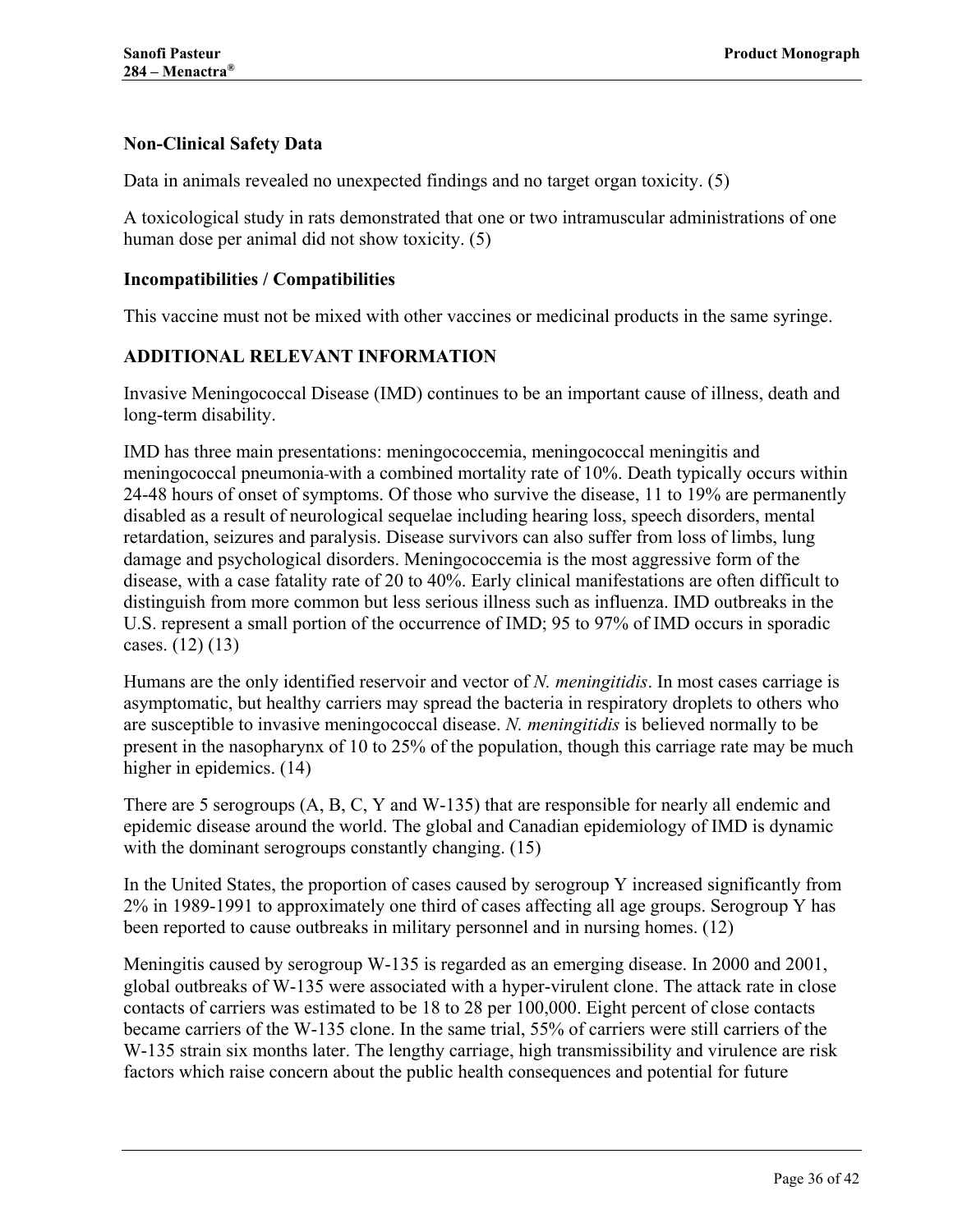epidemics. A massive outbreak of W-135 occurred in Africa in Burkina-Faso where it caused more than 10,000 cases in 2002. [\(16\)](#page-37-17) [\(17\)](#page-38-0)

The annual incidence of IMD in Canada has ranged between 0.5 and 2.1 per 100, 000 since the 1950s. Over the period 1995-2006, an average of 235 cases of IMD were reported annually. Using the 12-year average, the highest incidence is observed in infants less than 1 year of age (8.7 cases per 100 000), followed by children 1 through 4 years of age (2.3 per 100,000). The rates decrease in older children until adolescence and peak again in 15 through 19 year-olds (1.9 per 100,000) and 20 through 24 year-olds (1.0 per 100,000). Outbreaks of serogroup C were fairly common in the past. Between 1999 and 2001, 8 outbreaks of serogroup C meningococcal disease occurred in Canada. In more recent years, there has been a significant decline in incidence of serogroup C IMD. After serogroup C, serogroup B has caused the second highest burden of disease in Canada. Rates are particularly high in infants and children less than 4 years of age, but disease can occur at any age. Rates and numbers of serogroup Y IMD have remained stable over time. Although cases of serogroup Y IMD were reported in children and adolescents, most involved adults over the age of 25 years (median of 44 years of age during the period 1995 to 2006). IMD due to serogroups W-135 and A remains rare in Canada. [\(18\)](#page-38-1) [\(19\)](#page-38-2)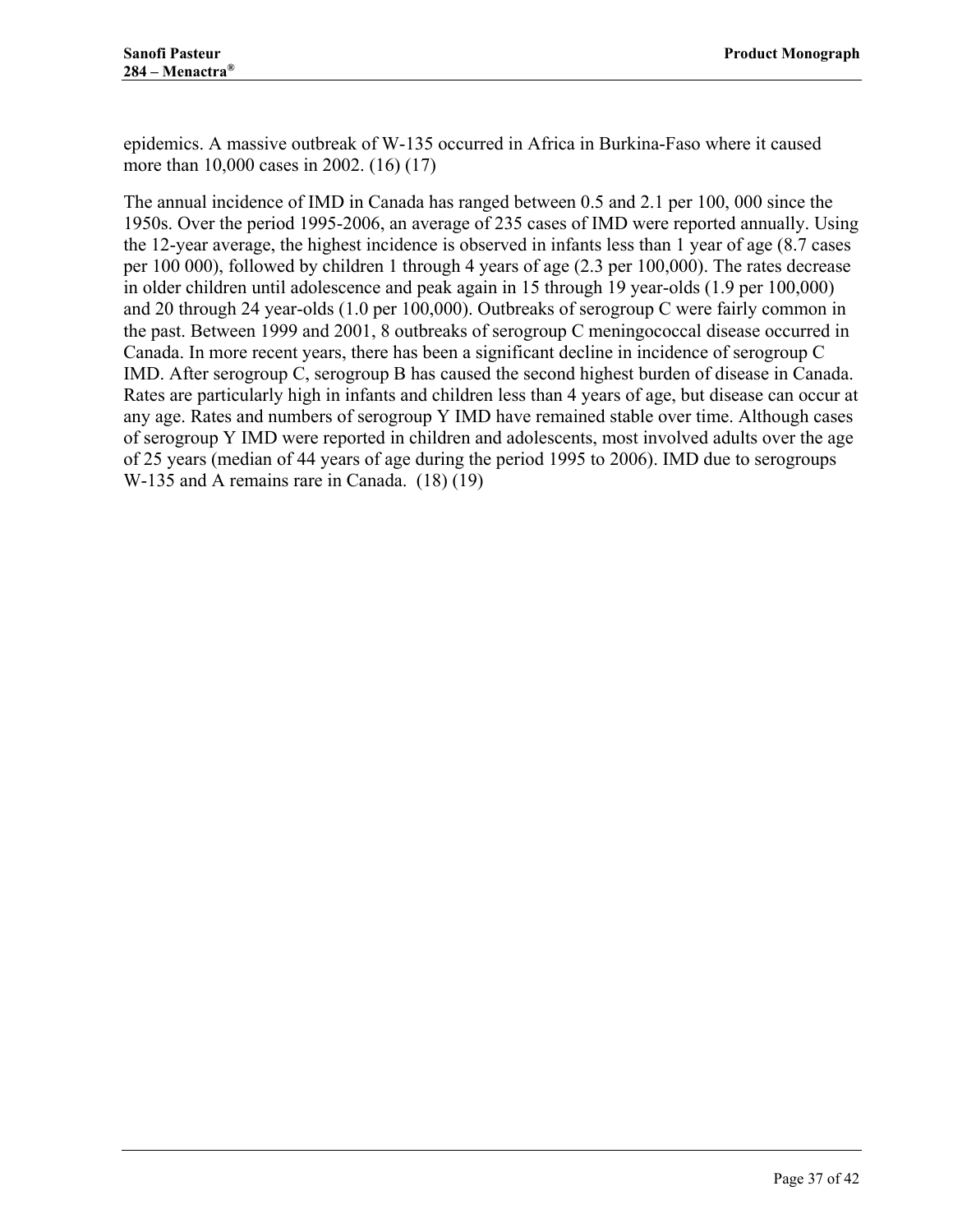### <span id="page-37-0"></span>**REFERENCES**

- <span id="page-37-12"></span><span id="page-37-1"></span>1 National Advisory Committee on Immunization (NACI). Vaccine safety and adverse events following immunization. Recommended Immunization. Meningococcal Vaccine. In: Canadian Immunization Guide. 7th ed. Her Majesty the Queen in Right of Canada, represented by the Minister of Public Works and Government Services Canada. 2006. p. 80- 4, 117-135, 247-50.
- <span id="page-37-2"></span>2 CDC. General recommendations on immunization. Recommendations of the Advisory Committee on Immunization Practices (ACIP). MMWR 2006;55(RR-15):1-48.
- <span id="page-37-3"></span>3 CDC. Update: Guillain-Barre syndrome among recipients of Menactra meningococcal conjugate vaccine - United States, June 2005 - September 2006. MMWR 2006; 55(41):1120-4.
- <span id="page-37-4"></span>4 Data on file at Sanofi Pasteur. Harvard Medical School/Harvard Pilgrim Health Care Institute. Risk of Guillain-Barré Syndrome Following Meningococcal Conjugate (MCV4) Vaccination. Final Study Report, Revised March 11, 2010.
- <span id="page-37-5"></span>5 Data on file at Sanofi Pasteur Limited.
- <span id="page-37-6"></span>6 Bashir HE, et al. Antibody Responses to meningococcal (Groups A, C, Y and W-135) polysaccharide diphtheria toxoid conjugate vaccine in children who previously received meningococcal C conjugate vaccine. Vaccine 2006;24:14:2544-9.
- <span id="page-37-7"></span>7 Goldschneider I, et al. Human immunity to the meningococcus. I. The role of humoral antibodies. J Exp Med 1969;129:1307-26.
- <span id="page-37-8"></span>8 Mueller H, et al. A protein-free medium for primary isolation of the gonococcus and meningococcus. Proc Soc Exp Biol Med 1941;48:330-3.
- <span id="page-37-9"></span>9 Watson RG, et al. The specific hapten of group C (group IIa) meningococcus, II. Chemical nature. J Immunol 1958;81:337-44.
- <span id="page-37-10"></span>10 Balmer P and Borrow R. Serologic correlates of protection for evaluating the response to meningococcal vaccines. Expert Rev Vaccines 2004;3(1):77-87.
- <span id="page-37-11"></span>11 Maslanka SE, et al. Standardization and a multilaboratory comparison of Neisseria meningitidis serogroup A and C serum bactericidal assays. Clin Diagn Lab Immunol 1997;4:156-67.
- <span id="page-37-13"></span>12 Rosenstein NE, et al. Meningococcal disease. N Engl J Med 2001;344:1378-88.
- <span id="page-37-14"></span>13 Granoff DM, et al. Meningococcal vaccines. In: Plotkin S, et al. editors. Vaccines. 5th ed. Philadelphia: Saunders Elsevier; 2008. p. 399-434.
- <span id="page-37-15"></span>14 WHO. Meningococcal meningitis. 2003; Fact Sheet 141.
- <span id="page-37-16"></span>15 National Advisory Committee on Immunization (NACI). Statement on recommended use of meningococcal vaccines. CCDR 2001;27(ACS-6):2-36.
- <span id="page-37-17"></span>16 Decosas J, Koarma J-P T. Chronicle of an outbreak foretold: meningococcal meningitis W135 in Burkina Faso. Lancet 2002;2:763-5.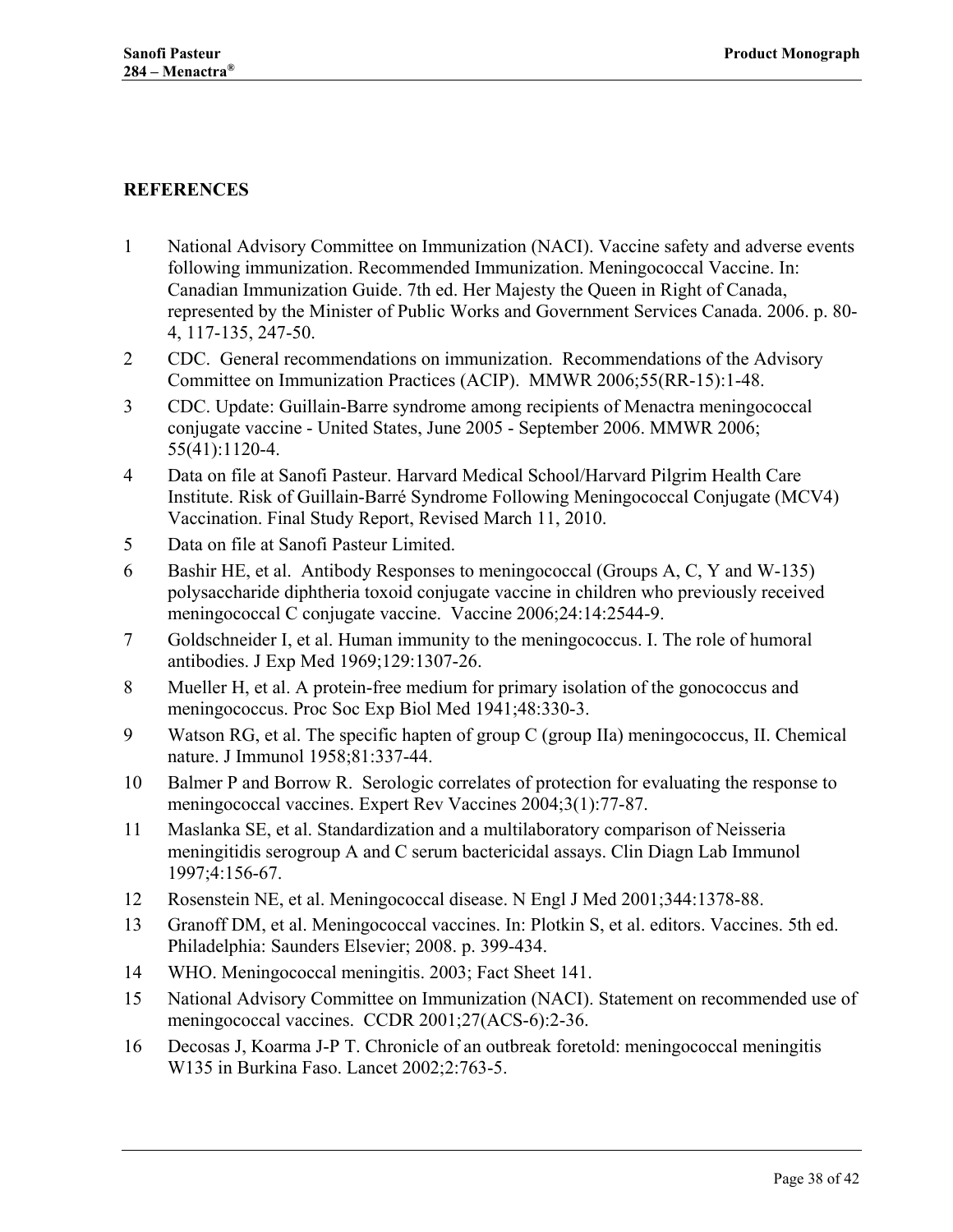- <span id="page-38-0"></span>17 Wilder-Smith A, et al. Hajj-associated outbreak strain of Neisseria meningitidis serogroup W135: estimates of the attack rate in a defined population and the risk of invasive disease developing in carriers. CID 2003;36:679-83.
- <span id="page-38-1"></span>18 Bettinger JA, Scheifele DW, Le Saux N, Halperin SA, Vaudry W and Tsang R; Canadian Immunization Monitoring Program, Active (IMPACT). The impact of childhood meningococcal serogroup C conjugate vaccine programs in Canada. Pediatr Infect Dis J. 2009 Mar;28(3):220-4.
- <span id="page-38-2"></span>19 National Advisory Committee on Immunization. Update on the invasive meningococcal disease and meningococcal vaccine conjugate recommendations. Can Commun Dis Rep. 2009; 35 (ACS-3):1-40.

Vaccine Information Service: 1-888-621-1146 or 416-667-2779. Business hours: 7:30 a.m. to 7:30 p.m. Eastern Time, Monday to Friday.

Full product monograph available on request or visit us at www.sanofipasteur.ca

Product information as of October 2017.

Manufactured by: **Sanofi Pasteur Inc.** Swiftwater, PA, 18370 USA

Distributed by: **Sanofi Pasteur Limited** Toronto, Ontario, Canada

R6-1117 Canada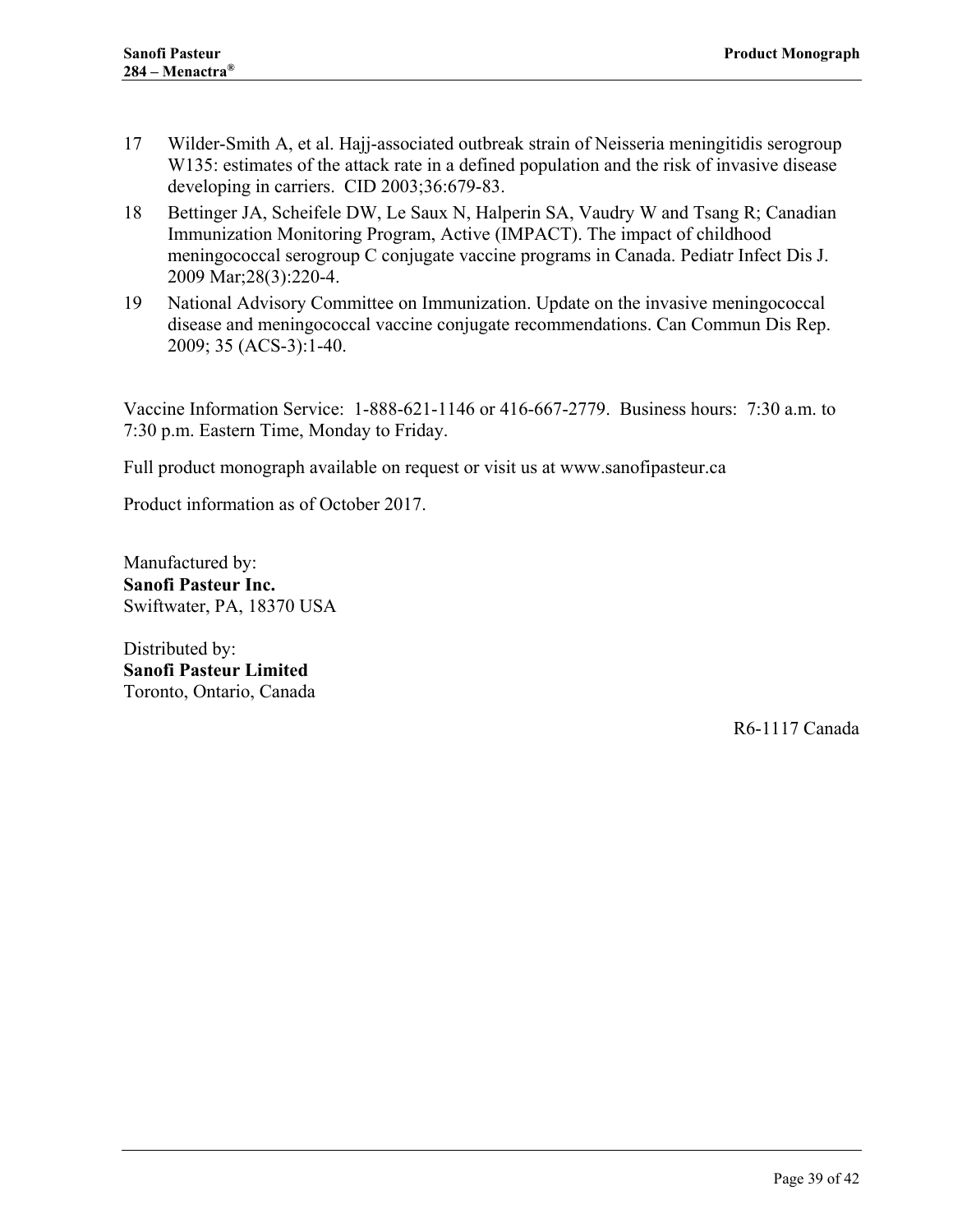#### **IMPORTANT: PLEASE READ**

#### <span id="page-39-0"></span>**PART III: CONSUMER INFORMATION**

# **Menactra®**

#### **Meningococcal (Groups A, C, Y and W-135) Polysaccharide Diphtheria Toxoid Conjugate Vaccine**

This leaflet is Part III of a three-part "Product Monograph" published when Menactra® was approved for sale in Canada. It gives you a summary of important information about Menactra®. It does not tell you everything about the vaccine. Contact your doctor, nurse or pharmacist if you have any questions**.** 

### <span id="page-39-1"></span>**ABOUT THIS VACCINE**

#### **What the vaccine is used for:**

Menactra® is a vaccine that is used to prevent meningococcal diseases and/or septicemia (blood poisoning) caused by bacteria called *Neisseria meningitidis* (serogroups A, C, Y and W-135). This vaccine may be given to persons 9 months through 55 years of age.

Meningococcal diseases are very serious. Approximately 10% of people who get a meningococcal disease will die. Death may occur within 24-48 hours after symptoms appear. Of those who survive the disease, some (11 to 19%) will be permanently disabled. There are three kinds of meningococcal disease: meningococcemia, meningococcal meningitis and meningococcal pneumonia. Meningococcemia is the most serious form of the disease where up to 40% of those affected die.

#### **What it does:**

Menactra® causes your body to produce its own natural protection against meningococcal diseases. After you receive the vaccine, your body begins to make substances called antibodies. Antibodies help your body to fight disease. If a vaccinated person comes into contact with one of the germs that cause this disease, the body is usually ready to destroy it.

The amount of time it takes for your body to develop enough antibodies to protect you from meningococcal diseases can vary. It can take several days to a few weeks after your vaccination.

The great majority of people who get vaccinated with Menactra® will produce enough antibodies to protect them against meningococcal diseases (groups A, C, Y and W-135). However, as with all vaccines, 100% protection cannot be guaranteed.

#### **When it should not be used:**

Do not give Menactra<sup>®</sup> to:

• persons who are known to have a severe allergy to any ingredient in the vaccine or its container, or who have had a severe allergic reaction after receiving a vaccine that contained similar ingredients.

#### **What the medicinal ingredient is:**

Each 0.5 mL dose of Menactra<sup>®</sup> contains: meningococcal A, C, Y and W-135 polysaccharides conjugated to diphtheria toxoid protein carrier.

#### **What the important non-medicinal ingredients are:**

The stopper for the single dose vial does not contain dry natural rubber latex.

#### **What dosage forms it comes in:**

Menactra<sup>®</sup> is a liquid vaccine that is injected into a muscle. A single dose is 0.5 mL.

### <span id="page-39-2"></span>**WARNINGS AND PRECAUTIONS**

If you or your child has any of the following conditions, talk to your doctor or nurse BEFORE you or your child receives Menactra®:

- **A high fever or serious illness.** Delay the vaccination until the person is better.
- **An allergy to any component of the vaccine or the container.**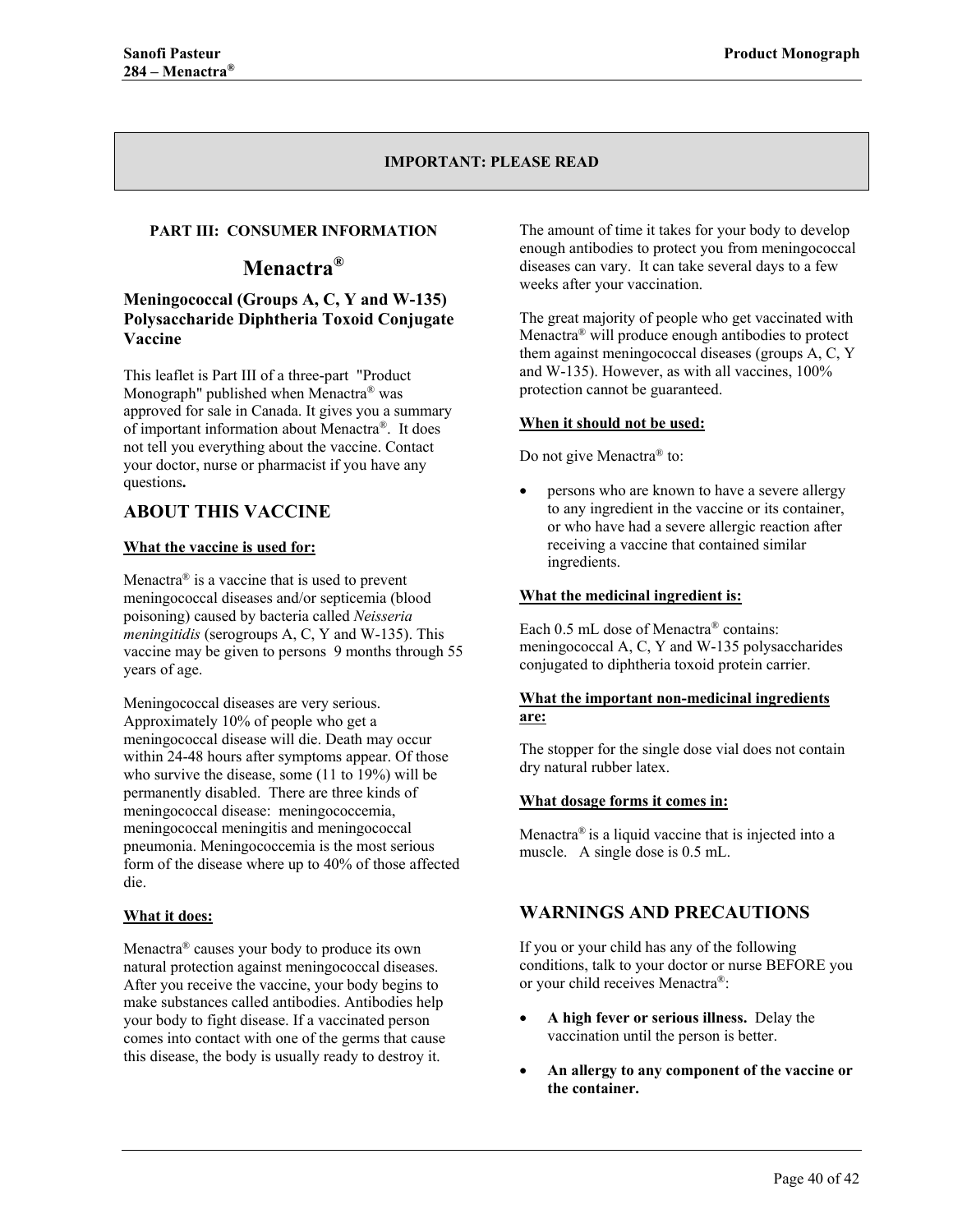- **Pregnant or nursing women.** It is important that you understand the risks and benefits of vaccination. Menactra® should be given to a pregnant woman only if it is clearly needed. Tell the person giving you the injection if you are pregnant or breast-feeding.
- **A weakened immune system.** The vaccine may provide you with a lower level of protection than it does for people with healthy immune systems. If possible, try to postpone the vaccination until after you have completed the treatment that affects your immune system.
- **A bleeding disorder or taking blood-thinning medications.** Tell the person giving you the injection about your condition. The injection must be done carefully to prevent excessive bleeding.
- **A previous history of a serious nervous system disorder called Guillain-Barré syndrome (GBS).** These persons may be at increased risk of GBS after receiving Menactra®.
- **Fainted with a previous injection.** Fainting can occur following vaccination. Appropriate measures should be taken to prevent falling injury.
- If removal of the spleen (splenectomy) is planned, Menactra® should be given, if possible, 10 to 14 days before surgery.

#### <span id="page-40-0"></span>**INTERACTIONS WITH THIS VACCINE**

DO NOT mix Menactra® with other vaccines or medicinal products in the same syringe.

Menactra<sup>®</sup> may be given at the same time but at separate sites with:

- tetanus and reduced-dose diphtheria vaccine
- *Salmonella typhi* Vi Capsular Polysaccharide Vaccine
- Measles, Mumps, Rubella, Varicella vaccines
- Pneumococcal conjugate vaccine
- Hepatitis A vaccine
- *Haemophilus influenzae* type b vaccine

### <span id="page-40-1"></span>**PROPER USE OF THIS VACCINE**

For infants and toddlers 9 months of age through 23 months of age, 2 single doses (0.5 mL) given at least 3 months apart are recommended. For persons 2 years of age and over, a single dose (0.5 mL) is recommended.

The vaccination should be given in the muscle, preferably in the deltoid (shoulder) region.

#### **Overdose:**

In case of drug overdose, contact a health care practitioner, hospital emergency department or regional Poison Control Centre immediately, even if there are no symptoms.

#### **Missed Dose:**

Not applicable to this vaccine.

### <span id="page-40-2"></span>**SIDE EFFECTS AND WHAT TO DO ABOUT THEM**

A vaccine, like any medicine, may cause serious problems, such as severe allergic reactions. The risk of Menactra® causing serious harm is extremely small. The small risks associated with Menactra® are much less than the risks associated with getting the disease.

Tell your doctor, nurse or pharmacist as soon as possible if you do not feel well after having Menactra<sup>®</sup>.

Serious side effects are extremely rare.

Some people who receive Menactra® may have side effects such as redness or pain at the site of injection, headache or fever, that in majority are mild in intensity. Common side effects in infants include fever, increased crying, fussiness, vomiting, drowsiness and loss of appetite. These side effects usually go away within a few days.

This is not a complete list of side effects. For any unexpected effects while taking Menactra®, contact your doctor or pharmacist.